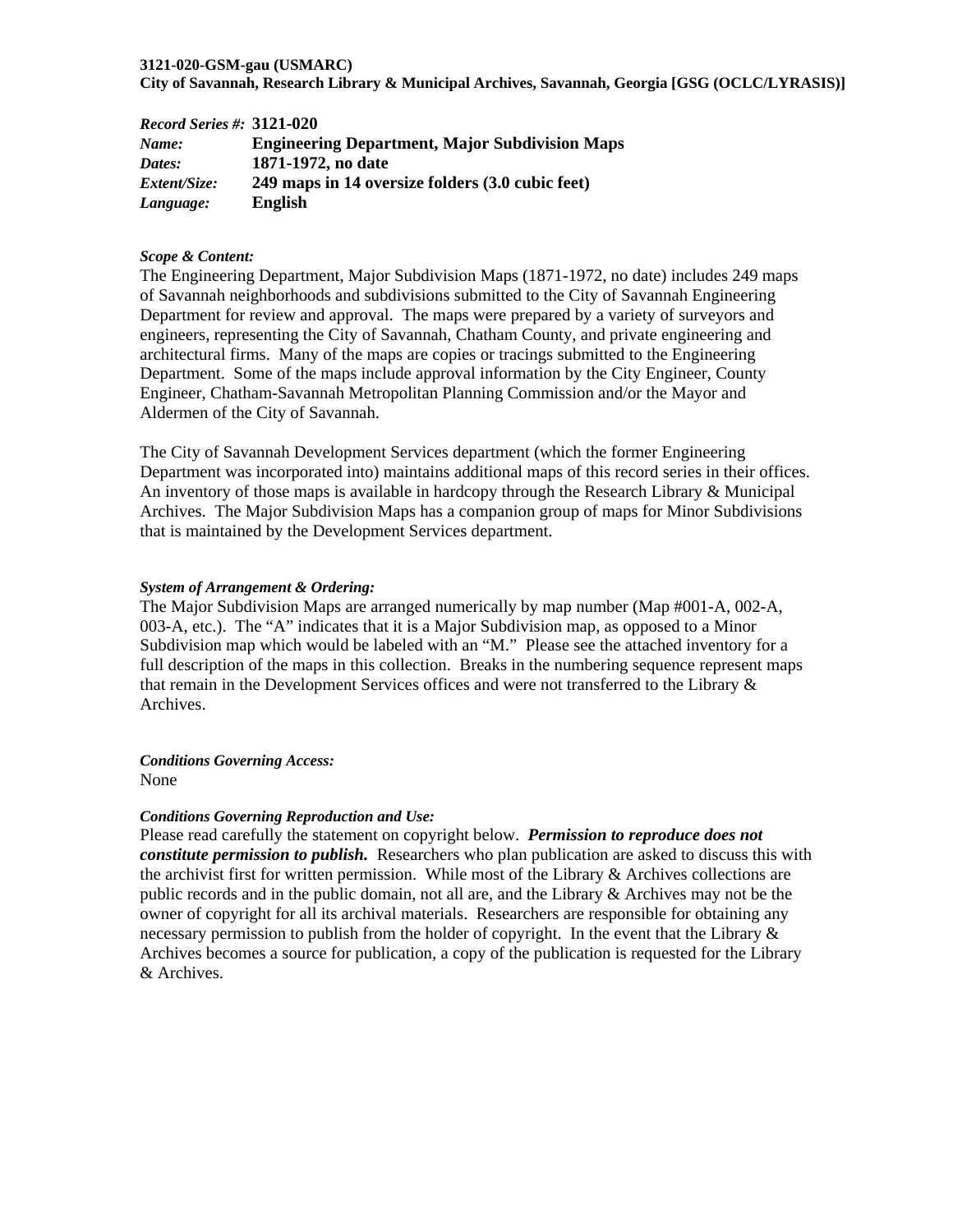#### **Record Series 3121-020, Engineering Department, Major Subdivision Maps, 1871-1972, no date**

#### **NOTICE: WARNING CONCERNING COPYRIGHT RESTRICTIONS**

The copyright law of the United States (Title 17, United States Code) governs the making of photocopies or other reproductions of copyrighted material.

Under certain conditions specified in the law, libraries and archives are authorized to furnish a photocopy or other reproduction. One of these specified conditions is that the photocopy or reproduction is not to be "used for any purpose other than private study, scholarship, or research." If a user makes a request for, or later uses, a photocopy or reproduction for purposes in excess of "fair use," that user may be liable for copyright infringement.

This institution reserves the right to refuse to accept a copying order if, in its judgment, fulfillment of the order would involve a violation of copyright law.

#### *Preferred Citation:*

3121-020, Engineering Department, Major Subdivision Maps. City of Savannah, Research Library & Municipal Archives, Savannah, Georgia.

*Processed by:* L. Spracher, 25 January 2011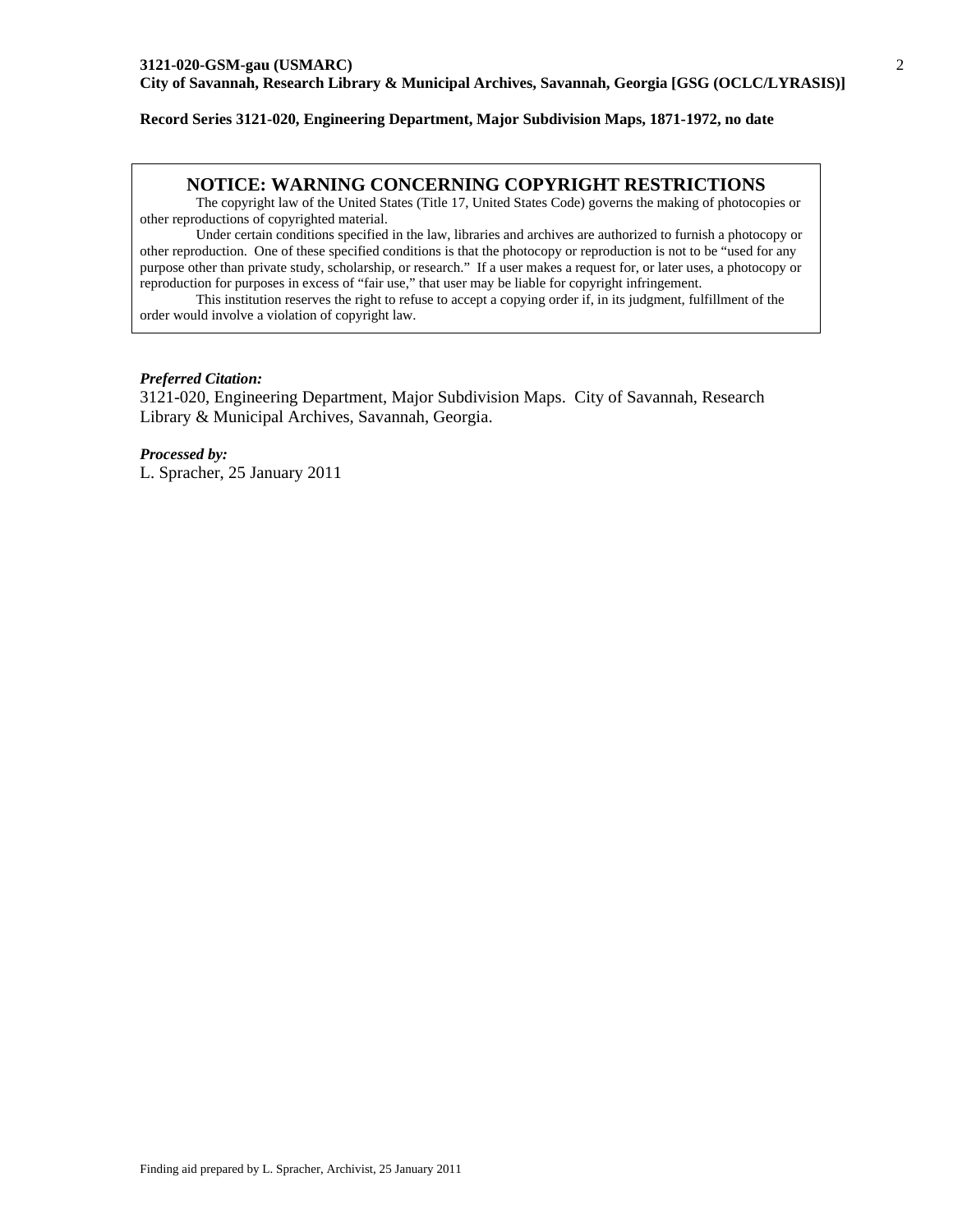| # 001-A     | <b>Title/Description</b>           | Plan of Dittmersville, laid off April 30th 1866 by John B. Hogg City Surveyor.                                            |
|-------------|------------------------------------|---------------------------------------------------------------------------------------------------------------------------|
|             | <b>Date</b>                        | 1881-05-10 (copy)                                                                                                         |
|             |                                    | Surveyor/Engineer John B. Howard (formerly Hogg), City Surveyor                                                           |
|             | <b>Processing Notes</b>            |                                                                                                                           |
|             | <b>Folder</b>                      | 3121-020-01                                                                                                               |
|             | Location                           | FF1-005                                                                                                                   |
|             |                                    |                                                                                                                           |
| # 002-A     | <b>Title/Description</b>           | Olympus, subdivision of Cuyler Lots 27 and 28, surveyed and subdivided for C. J. Hull.                                    |
|             | <b>Date</b>                        | 1871-03-22                                                                                                                |
|             |                                    | Surveyor/Engineer John R. Tebeau, Deputy Surveyor Chatham County                                                          |
|             | <b>Processing Notes</b>            |                                                                                                                           |
|             | <b>Folder</b>                      | 3121-020-01                                                                                                               |
|             | Location                           | FF1-005                                                                                                                   |
|             |                                    |                                                                                                                           |
| # 003-A     | <b>Title/Description</b>           | Map of the Town of Southside, a subdivision of a portion of the McNish Tract into one hundred and two (102)<br>lots.      |
|             | <b>Date</b>                        | 1889-10-06                                                                                                                |
|             |                                    | Surveyor/Engineer Edward J. Thomas, CE                                                                                    |
|             | <b>Processing Notes</b>            |                                                                                                                           |
|             | <b>Folder</b>                      | 3121-020-01                                                                                                               |
|             | Location                           | FF1-005                                                                                                                   |
|             |                                    |                                                                                                                           |
| $# 004 - A$ | <b>Title/Description</b>           | Reppard, Cumming, Barry, Thomas, Dasher, Gartland, Wadley, Griffin, Teynac, and Southville wards.                         |
|             | <b>Date</b>                        | no date                                                                                                                   |
|             | Surveyor/Engineer J. W. Howard, CE |                                                                                                                           |
|             | <b>Processing Notes</b>            |                                                                                                                           |
|             | Folder                             | 3121-020-13                                                                                                               |
|             | Location                           | FF1-006                                                                                                                   |
|             |                                    |                                                                                                                           |
| # 005-A     | <b>Title/Description</b>           | Plan of Bacon, Brownsville and Demere wards, City of Savannah, showing proposed extension of streets through<br>the same. |
|             | <b>Date</b>                        | no date                                                                                                                   |
|             | Surveyor/Engineer J. W. Howard, CE |                                                                                                                           |
|             | <b>Processing Notes</b>            |                                                                                                                           |
|             | <b>Folder</b>                      | 3121-020-13                                                                                                               |
|             | Location                           | FF1-006                                                                                                                   |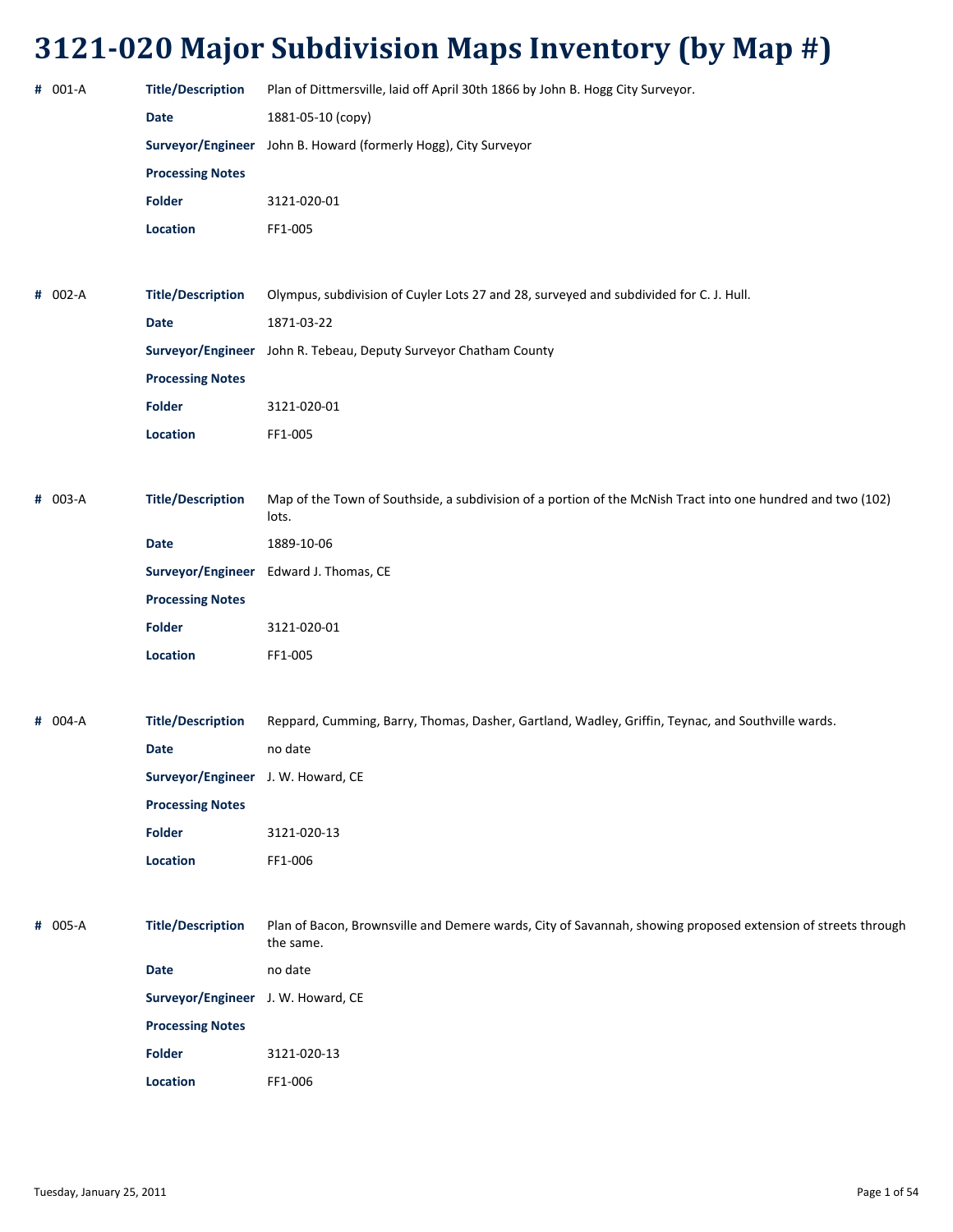| # 006-A | <b>Title/Description</b> | Plan of Barry and Gartlande wards, also portions of Cumming and Dasher wards, together with subdivision of<br>lands east.                           |
|---------|--------------------------|-----------------------------------------------------------------------------------------------------------------------------------------------------|
|         | <b>Date</b>              | no date                                                                                                                                             |
|         |                          | Surveyor/Engineer J. de Bruyn Kops, CE, Assistant City Engineer; J. W. Howard, CE, del.                                                             |
|         | <b>Processing Notes</b>  |                                                                                                                                                     |
|         | <b>Folder</b>            | 3121-020-13                                                                                                                                         |
|         | Location                 | FF1-006                                                                                                                                             |
|         |                          |                                                                                                                                                     |
| # 007-A | <b>Title/Description</b> | Plan of the Gammell Tract in Lee and Waring wards, in the City of Savannah.                                                                         |
|         | <b>Date</b>              | no date                                                                                                                                             |
|         | Surveyor/Engineer        |                                                                                                                                                     |
|         | <b>Processing Notes</b>  |                                                                                                                                                     |
|         | <b>Folder</b>            | 3121-020-01                                                                                                                                         |
|         | Location                 | FF1-005                                                                                                                                             |
|         |                          |                                                                                                                                                     |
| # 008-A | <b>Title/Description</b> | Plan of subdivision of Sections B and C, Farm Lot No. 9, Holland Tything, Percival Ward, City of Savannah, as<br>subdivided for C. H. Dorsett, Esq. |
|         | <b>Date</b>              | 1890-03                                                                                                                                             |
|         | Surveyor/Engineer        | Percy Sugden, CE                                                                                                                                    |
|         | <b>Processing Notes</b>  |                                                                                                                                                     |
|         | <b>Folder</b>            | 3121-020-01                                                                                                                                         |
|         | Location                 | FF1-005                                                                                                                                             |
|         |                          |                                                                                                                                                     |
| # 010-A | <b>Title/Description</b> | Plan of Subdivision No. 4 of the lands of the Merchants and Mechanics Land Co., as laid off 25 Feby. 1898 by<br>Percy Sugden, CE.                   |
|         | <b>Date</b>              | 1906-06-28 (copy)                                                                                                                                   |
|         |                          | Surveyor/Engineer J. W. Howard, Assistant City Engineer                                                                                             |
|         | <b>Processing Notes</b>  |                                                                                                                                                     |
|         | <b>Folder</b>            | 3121-020-01                                                                                                                                         |
|         | Location                 | FF1-005                                                                                                                                             |
|         |                          |                                                                                                                                                     |
| # 011-A | <b>Title/Description</b> | Plan of portions of Solomons and Estill wards, Savannah, Ga.                                                                                        |
|         | <b>Date</b>              | 1899-03                                                                                                                                             |
|         |                          | Surveyor/Engineer J. de Bruyn Kops, Assoc. M. AM. SO. CE; J. W. Howard, del.                                                                        |
|         | <b>Processing Notes</b>  |                                                                                                                                                     |
|         | <b>Folder</b>            | 3121-020-01                                                                                                                                         |
|         | Location                 | FF1-005                                                                                                                                             |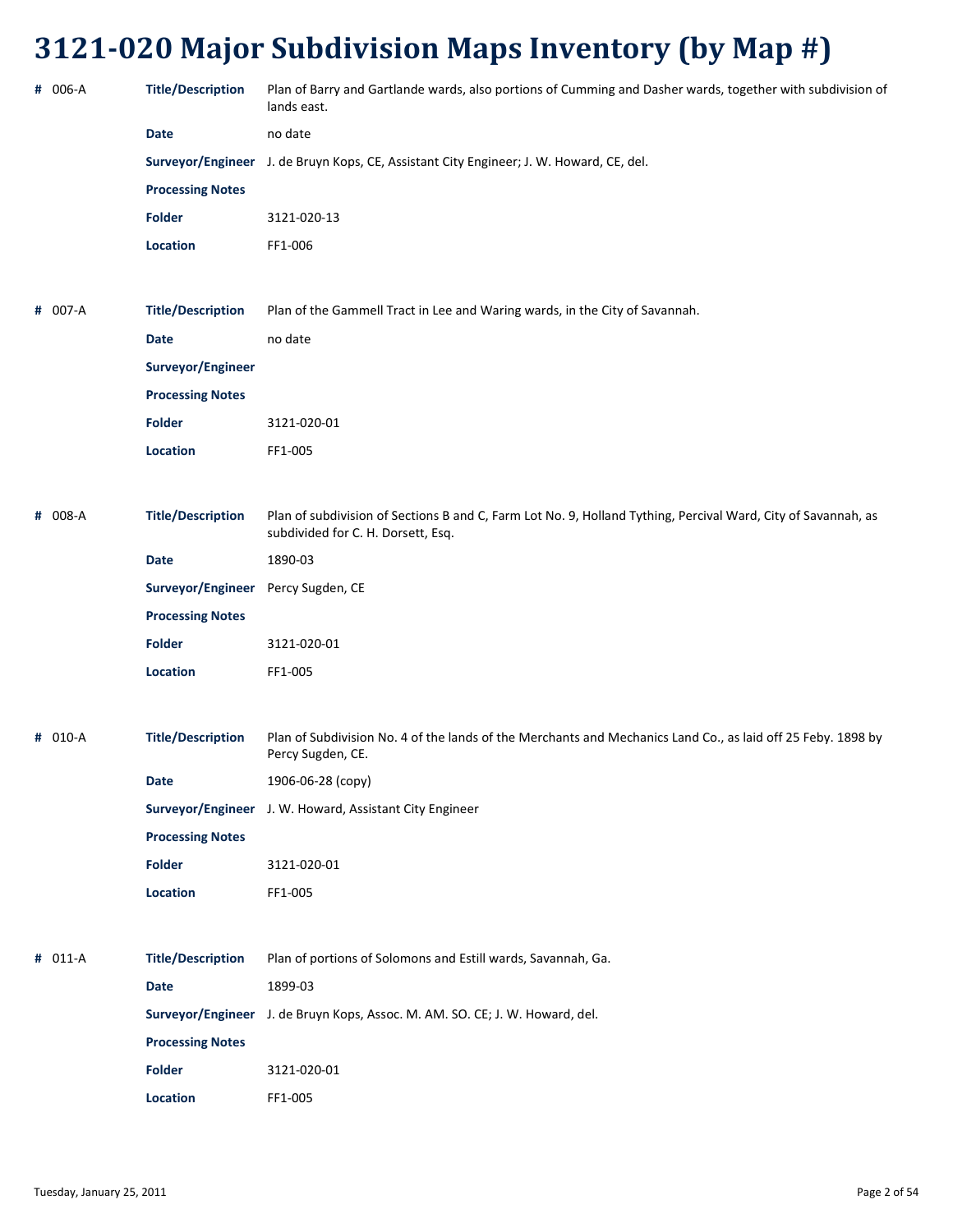| # 012-A | <b>Title/Description</b>          | Plan of the Maupas Subdivision.                                                                                                                                                                                                                                                                |
|---------|-----------------------------------|------------------------------------------------------------------------------------------------------------------------------------------------------------------------------------------------------------------------------------------------------------------------------------------------|
|         | <b>Date</b>                       | 1900-01-26                                                                                                                                                                                                                                                                                     |
|         |                                   | Surveyor/Engineer Edward J. Thomas, CE, County Surveyor Chatham County                                                                                                                                                                                                                         |
|         | <b>Processing Notes</b>           |                                                                                                                                                                                                                                                                                                |
|         | <b>Folder</b>                     | 3121-020-01                                                                                                                                                                                                                                                                                    |
|         | Location                          | FF1-005                                                                                                                                                                                                                                                                                        |
|         |                                   |                                                                                                                                                                                                                                                                                                |
| # 013-A | <b>Title/Description</b>          | Plan of the Maupas Subdivision.                                                                                                                                                                                                                                                                |
|         | <b>Date</b>                       | 1912-07-30 (copy)                                                                                                                                                                                                                                                                              |
|         |                                   | Surveyor/Engineer W.F.S. [W. F. Shellman]                                                                                                                                                                                                                                                      |
|         | <b>Processing Notes</b>           |                                                                                                                                                                                                                                                                                                |
|         | <b>Folder</b>                     | 3121-020-13                                                                                                                                                                                                                                                                                    |
|         | Location                          | FF1-006                                                                                                                                                                                                                                                                                        |
|         |                                   |                                                                                                                                                                                                                                                                                                |
| # 014-A | <b>Title/Description</b>          | Plan of a portion of Lester Ward, showing subdivision made for Mr. A. Ehrlich.                                                                                                                                                                                                                 |
|         | Date                              | 190_-08                                                                                                                                                                                                                                                                                        |
|         | Surveyor/Engineer J. deBruyn Kops |                                                                                                                                                                                                                                                                                                |
|         | <b>Processing Notes</b>           |                                                                                                                                                                                                                                                                                                |
|         | Folder                            | 3121-020-01                                                                                                                                                                                                                                                                                    |
|         | Location                          | FF1-005                                                                                                                                                                                                                                                                                        |
|         |                                   |                                                                                                                                                                                                                                                                                                |
| # 015-A | <b>Title/Description</b>          | Boundaries of Brownsville, south of and adjoining the City of Savannah Geo. [Bounded on the] east by land of G.<br>M. Willis; west by Bulloch Street; north by land of Minis; south by land of G. W. Anderson. Included Garden Lots<br>7, 8, 9, 10, 11 and 12 subdivided to 136 building lots. |
|         | Date                              | no date                                                                                                                                                                                                                                                                                        |
|         | Surveyor/Engineer                 |                                                                                                                                                                                                                                                                                                |
|         | <b>Processing Notes</b>           |                                                                                                                                                                                                                                                                                                |
|         | Folder                            | 3121-020-01                                                                                                                                                                                                                                                                                    |
|         | Location                          | FF1-005                                                                                                                                                                                                                                                                                        |
|         |                                   |                                                                                                                                                                                                                                                                                                |
| # 016-A | <b>Title/Description</b>          | Map of the middle east portion of the City of Savannah. Under direction of Alderman Jas. M. Dixon, Chairman<br>Committee City Extension.                                                                                                                                                       |
|         | <b>Date</b>                       | 1903-12-03                                                                                                                                                                                                                                                                                     |
|         | Surveyor/Engineer                 | Edward J. Thomas, CE, County Surveyor Chatham County; R. M. Bailey                                                                                                                                                                                                                             |
|         | <b>Processing Notes</b>           |                                                                                                                                                                                                                                                                                                |
|         | <b>Folder</b>                     | 3121-020-13                                                                                                                                                                                                                                                                                    |
|         | Location                          | FF1-006                                                                                                                                                                                                                                                                                        |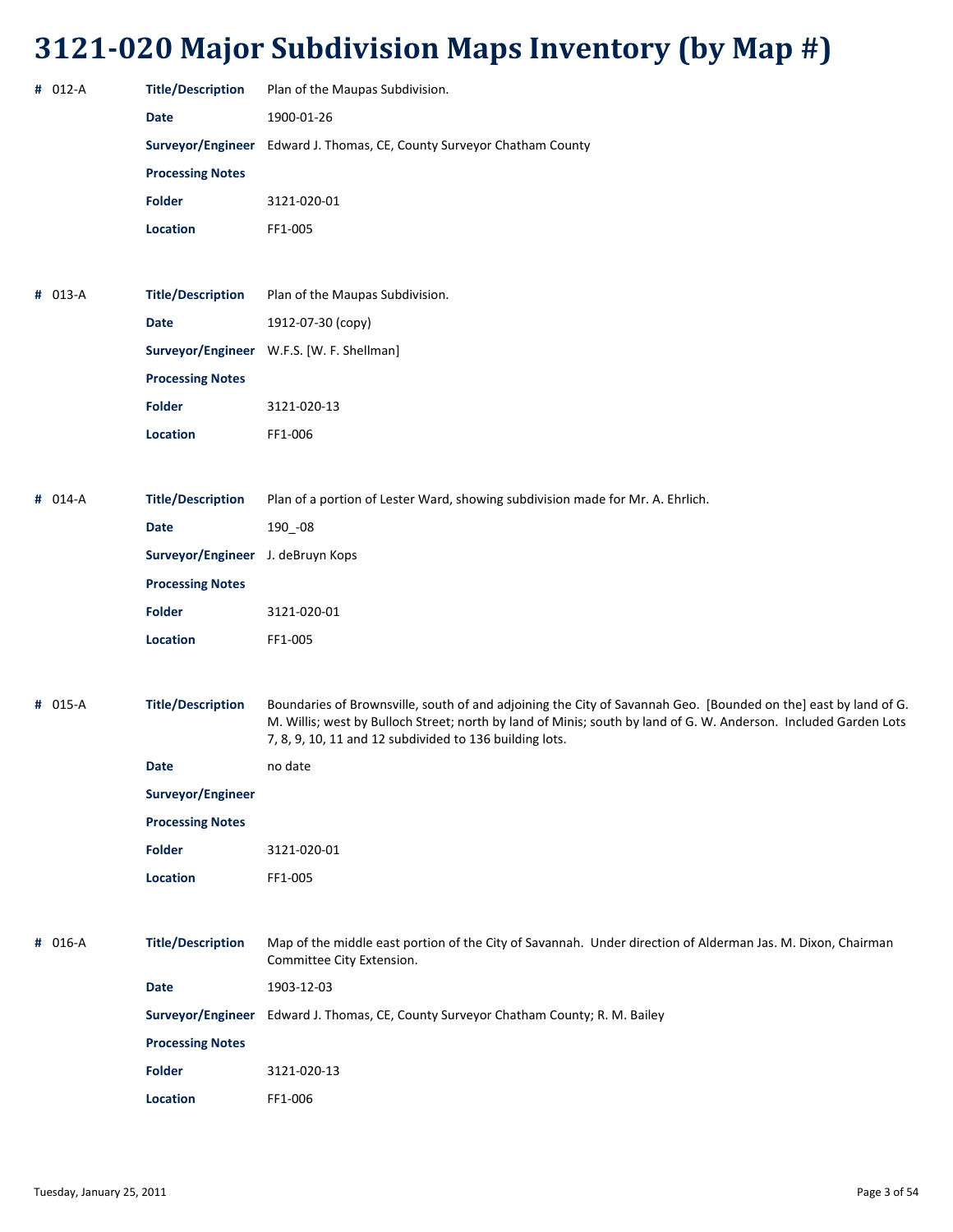| # 017-A | <b>Title/Description</b>           | Plan of 178 lots, being subdivision of lot 3 of the Cumming Tract, west of the City of Savannah, Ga., subdivided<br>for the Eagle Mcfg. Co.                                                                  |
|---------|------------------------------------|--------------------------------------------------------------------------------------------------------------------------------------------------------------------------------------------------------------|
|         | <b>Date</b>                        | 1904-06; 1914-02 (copy)                                                                                                                                                                                      |
|         |                                    | Surveyor/Engineer Percy Sugden, CE; W.F.S. [W. F. Shellman]                                                                                                                                                  |
|         | <b>Processing Notes</b>            |                                                                                                                                                                                                              |
|         | <b>Folder</b>                      | 3121-020-01                                                                                                                                                                                                  |
|         | Location                           | FF1-005                                                                                                                                                                                                      |
|         |                                    |                                                                                                                                                                                                              |
| # 018-A | <b>Title/Description</b>           | Elyod Heights, plan of subdivision into 156 building lots of Lots 2, 3, 4, 5, 6 in Harmon Tract situate on Moore<br>Avenue two miles from the Court House, Savannah, Ga., as subdivided for L. T. Doyle Esq. |
|         | <b>Date</b>                        | 1904-03-12                                                                                                                                                                                                   |
|         | Surveyor/Engineer Percy Sugden, CE |                                                                                                                                                                                                              |
|         | <b>Processing Notes</b>            |                                                                                                                                                                                                              |
|         | <b>Folder</b>                      | 3121-020-01                                                                                                                                                                                                  |
|         | Location                           | FF1-005                                                                                                                                                                                                      |
|         |                                    |                                                                                                                                                                                                              |
| # 019-A | <b>Title/Description</b>           | Plat of Fellwood and Royal Vale Terrace, situate west of City of Savannah, subdivided and laid off for the Urban<br>Development Co.                                                                          |
|         | Date                               | no date                                                                                                                                                                                                      |
|         | Surveyor/Engineer Percy Sugden, CE |                                                                                                                                                                                                              |
|         | <b>Processing Notes</b>            |                                                                                                                                                                                                              |
|         | <b>Folder</b>                      | 3121-020-01                                                                                                                                                                                                  |
|         | Location                           | FF1-005                                                                                                                                                                                                      |
|         |                                    |                                                                                                                                                                                                              |
| # 020-A | <b>Title/Description</b>           | Plat of subdivision known as Ardsley Park, in the City of Savannah, Ga., as subdivided for the [?] Corporation.                                                                                              |
|         | <b>Date</b>                        | no date                                                                                                                                                                                                      |
|         | Surveyor/Engineer                  |                                                                                                                                                                                                              |
|         | <b>Processing Notes</b>            | some map loss                                                                                                                                                                                                |
|         | Folder                             | 3121-020-01                                                                                                                                                                                                  |
|         | Location                           | FF1-005                                                                                                                                                                                                      |
|         |                                    |                                                                                                                                                                                                              |
| # 021-A | <b>Title/Description</b>           | Plan showing subdivision of Lots 6 and 8 Water Works Tract, west of City of Savannah.                                                                                                                        |
|         | Date                               | 1905                                                                                                                                                                                                         |
|         | Surveyor/Engineer J. W. Howard, CE |                                                                                                                                                                                                              |
|         | <b>Processing Notes</b>            |                                                                                                                                                                                                              |
|         | <b>Folder</b>                      | 3121-020-01                                                                                                                                                                                                  |
|         | Location                           | FF1-005                                                                                                                                                                                                      |
|         |                                    |                                                                                                                                                                                                              |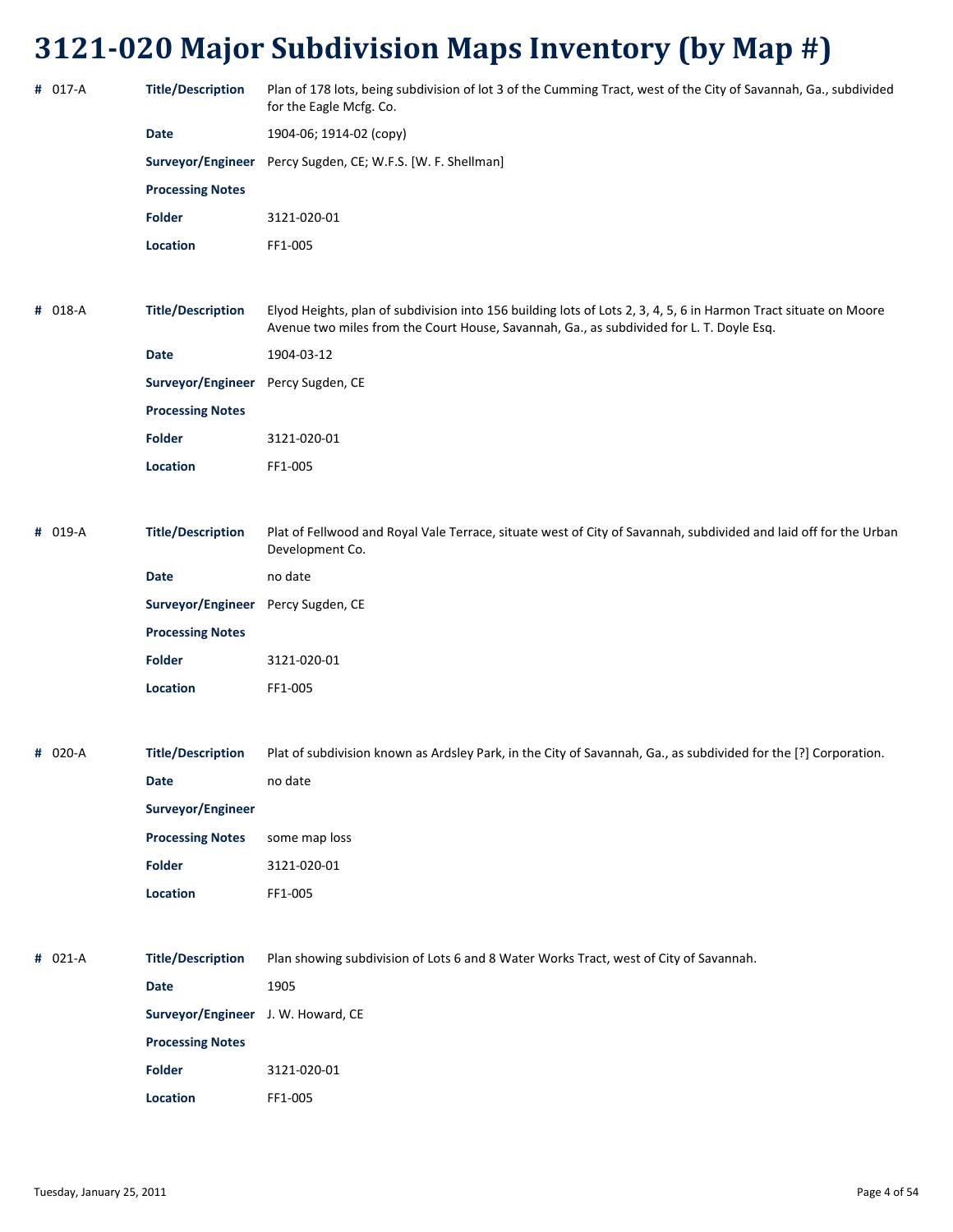| # 022-A | <b>Title/Description</b> | Plan of the LaRoche Farm, subdivided as shown here.                                                                                                                                |
|---------|--------------------------|------------------------------------------------------------------------------------------------------------------------------------------------------------------------------------|
|         | <b>Date</b>              | 1905-02                                                                                                                                                                            |
|         |                          | Surveyor/Engineer Edward J. Thomas, CE, Surveyor Chatham County                                                                                                                    |
|         | <b>Processing Notes</b>  |                                                                                                                                                                                    |
|         | <b>Folder</b>            | 3121-020-01                                                                                                                                                                        |
|         | Location                 | FF1-005                                                                                                                                                                            |
|         |                          |                                                                                                                                                                                    |
| # 025-A | <b>Title/Description</b> | Plat of Springfield Heights, being subdivision of Lots 1 and 2 or 43 and 44 Springfield Plantation in the City of<br>Savannah, Ga., subdivided and laid off for Mr. V. G. Schreck. |
|         | <b>Date</b>              | 1907-02-16; 1915-03-09 (сору)                                                                                                                                                      |
|         | Surveyor/Engineer        | Percy Sugden, CE; W.F.S. [W. F. Shellman] (copy)                                                                                                                                   |
|         | <b>Processing Notes</b>  |                                                                                                                                                                                    |
|         | <b>Folder</b>            | 3121-020-01                                                                                                                                                                        |
|         | Location                 | FF1-005                                                                                                                                                                            |
|         |                          |                                                                                                                                                                                    |
| # 026-A | <b>Title/Description</b> | Plat of lots in Johnston and Atlantic wards, City of Savannah, owned by Standard Land Company.                                                                                     |
|         | <b>Date</b>              | 1907-04                                                                                                                                                                            |
|         | Surveyor/Engineer        |                                                                                                                                                                                    |
|         | <b>Processing Notes</b>  |                                                                                                                                                                                    |
|         | <b>Folder</b>            | 3121-020-01                                                                                                                                                                        |
|         | Location                 | FF1-005                                                                                                                                                                            |
|         |                          |                                                                                                                                                                                    |
| # 027-A | <b>Title/Description</b> | Plat Lincoln Heights, Savannah, Ga., subdivision made for The Investment Co. of Georgia.                                                                                           |
|         | <b>Date</b>              | 1909-02                                                                                                                                                                            |
|         |                          | Surveyor/Engineer Gignilliat and Reppard; R. M. Bailey (copy)                                                                                                                      |
|         | <b>Processing Notes</b>  |                                                                                                                                                                                    |
|         | <b>Folder</b>            | 3121-020-01                                                                                                                                                                        |
|         | Location                 | FF1-005                                                                                                                                                                            |
|         |                          |                                                                                                                                                                                    |
| # 028-A | <b>Title/Description</b> | Plat of re-subdivision into 40 lots of Lots 41 to 61, Stiles Ward, Savannah. Prepared for Mr. Walter Woledge.                                                                      |
|         | Date                     | 1909-09-17                                                                                                                                                                         |
|         | Surveyor/Engineer        | Percy Sugden, CE                                                                                                                                                                   |
|         | <b>Processing Notes</b>  |                                                                                                                                                                                    |
|         | <b>Folder</b>            | 3121-020-01                                                                                                                                                                        |
|         | Location                 | FF1-005                                                                                                                                                                            |
|         |                          |                                                                                                                                                                                    |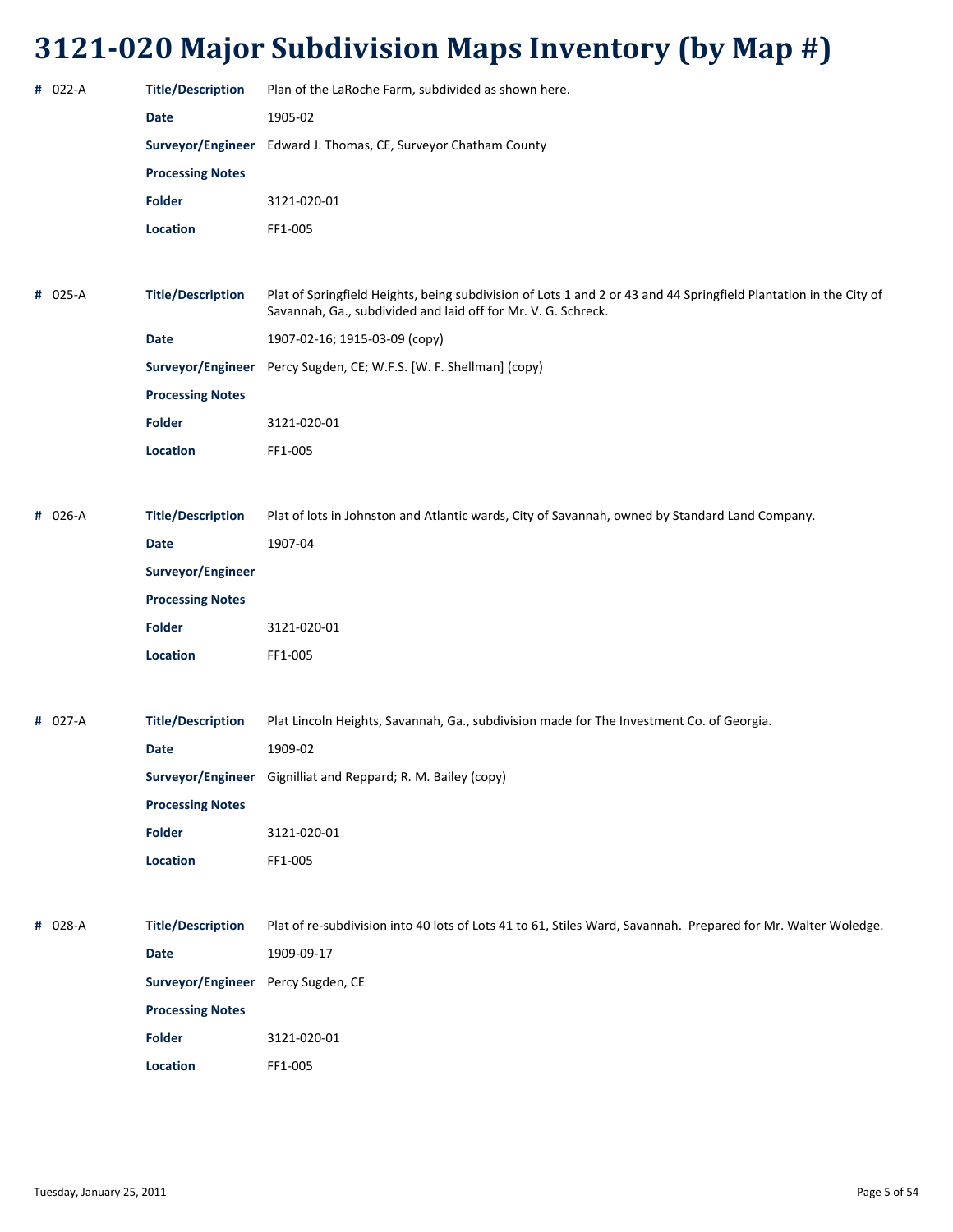| # 029-A | <b>Title/Description</b>           | Plan of Rivers Ward, Savannah, Ga., as resubdivided 15 Oct. 1909.                                                               |
|---------|------------------------------------|---------------------------------------------------------------------------------------------------------------------------------|
|         | <b>Date</b>                        | 1911                                                                                                                            |
|         | Surveyor/Engineer Percy Sugden, CE |                                                                                                                                 |
|         | <b>Processing Notes</b>            |                                                                                                                                 |
|         | Folder                             | 3121-020-02                                                                                                                     |
|         |                                    |                                                                                                                                 |
|         | Location                           | FF1-005                                                                                                                         |
|         |                                    |                                                                                                                                 |
| # 031-A | <b>Title/Description</b>           | Plat of subdivision known as West Hill, adjoining the City of Savannah, Ga., subdivided for Messrs. Youmans and<br>Demmond.     |
|         | <b>Date</b>                        | 1910-03-15                                                                                                                      |
|         | Surveyor/Engineer Percy Sugden, CE |                                                                                                                                 |
|         | <b>Processing Notes</b>            |                                                                                                                                 |
|         | <b>Folder</b>                      | 3121-020-02                                                                                                                     |
|         | Location                           | FF1-005                                                                                                                         |
|         |                                    |                                                                                                                                 |
| # 032-A | <b>Title/Description</b>           | Plan of a subdivision of 25 1/2 acres of the Placentia Tract into 263 lots, near Thunderbolt, Georgia.                          |
|         | <b>Date</b>                        | 1910-05                                                                                                                         |
|         |                                    | Surveyor/Engineer Edward J. Thomas, CE, Surveyor Chatham County                                                                 |
|         | <b>Processing Notes</b>            |                                                                                                                                 |
|         | <b>Folder</b>                      | 3121-020-02                                                                                                                     |
|         | Location                           | FF1-005                                                                                                                         |
|         |                                    |                                                                                                                                 |
| # 033-A | <b>Title/Description</b>           | Map of south parts of Millen Farm Lots 6, 7, 10 and 11, subdivided for John K. Culver, Esq.                                     |
|         | <b>Date</b>                        | 1911-03-17                                                                                                                      |
|         |                                    | Surveyor/Engineer W. O'D. Rockwell, CE                                                                                          |
|         |                                    |                                                                                                                                 |
|         | <b>Processing Notes</b><br>Folder  |                                                                                                                                 |
|         | Location                           | 3121-020-02<br>FF1-005                                                                                                          |
|         |                                    |                                                                                                                                 |
|         |                                    |                                                                                                                                 |
| # 035-A | <b>Title/Description</b>           | Plat of Hawthorne Park, adjoining the corporate limits of the City of Savannah, as laid off for the Hawthorne Park<br>Impt. Co. |
|         | <b>Date</b>                        | 1912-02-23; 1912-05-14 (copy)                                                                                                   |
|         |                                    | Surveyor/Engineer Percy Sugden, CE; W. F. Shellman (copy)                                                                       |
|         | <b>Processing Notes</b>            |                                                                                                                                 |
|         | <b>Folder</b>                      | 3121-020-02                                                                                                                     |
|         | Location                           | FF1-005                                                                                                                         |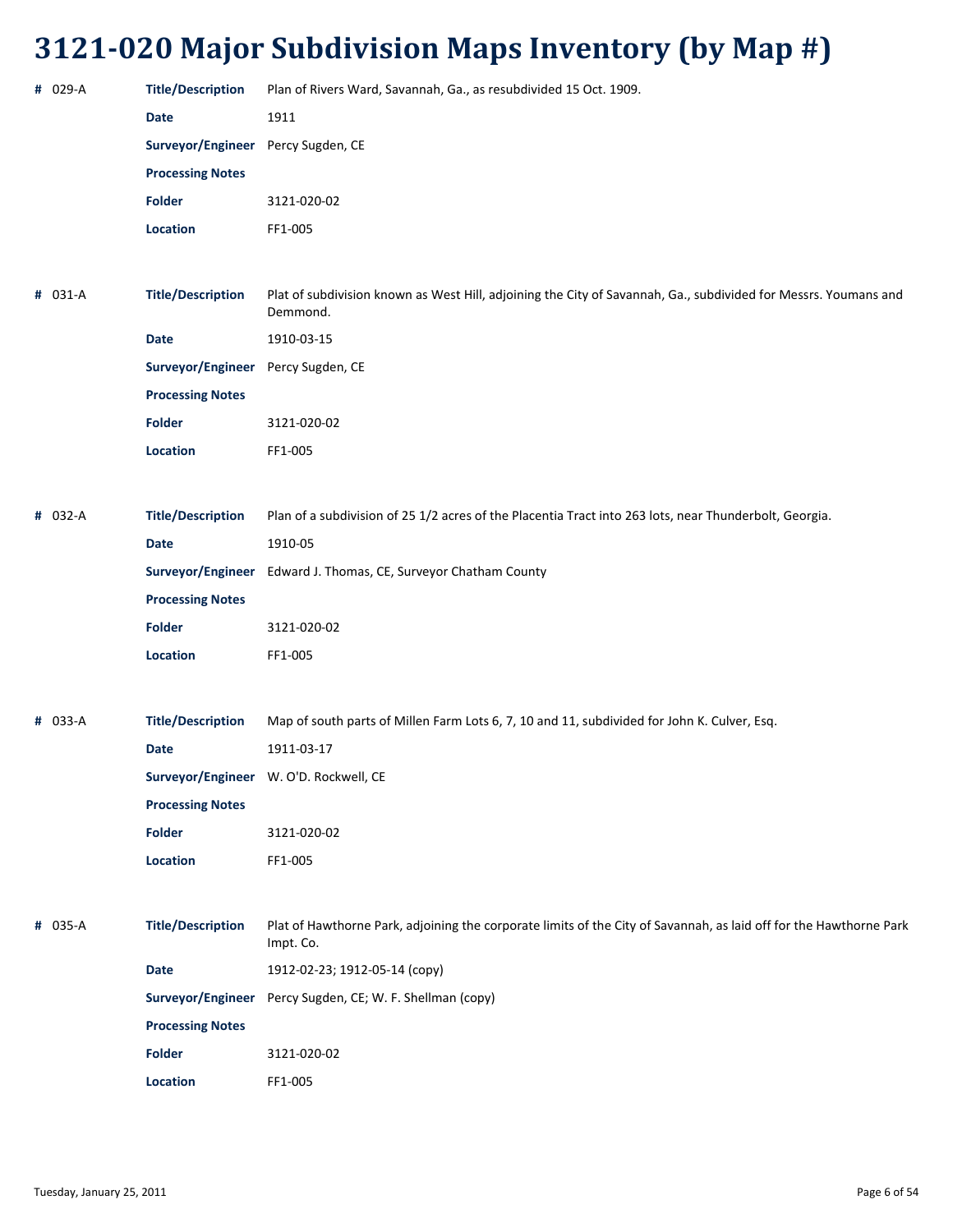| # 036-A | <b>Title/Description</b>           | Condon Place.                                                                                                                                                                             |
|---------|------------------------------------|-------------------------------------------------------------------------------------------------------------------------------------------------------------------------------------------|
|         | <b>Date</b>                        | 1912-03-13                                                                                                                                                                                |
|         |                                    | Surveyor/Engineer W.F.S. [W. F. Shellman] (tracing)                                                                                                                                       |
|         | <b>Processing Notes</b>            |                                                                                                                                                                                           |
|         | <b>Folder</b>                      | 3121-020-02                                                                                                                                                                               |
|         | <b>Location</b>                    | FF1-005                                                                                                                                                                                   |
|         |                                    |                                                                                                                                                                                           |
| # 037-A | <b>Title/Description</b>           | Condon Place.                                                                                                                                                                             |
|         | <b>Date</b>                        | no date                                                                                                                                                                                   |
|         | Surveyor/Engineer                  |                                                                                                                                                                                           |
|         | <b>Processing Notes</b>            |                                                                                                                                                                                           |
|         | <b>Folder</b>                      | 3121-020-02                                                                                                                                                                               |
|         | <b>Location</b>                    | FF1-005                                                                                                                                                                                   |
|         |                                    |                                                                                                                                                                                           |
| # 038-A | <b>Title/Description</b>           | C. J. Hull's Subdivision of land at the junction of Waters and Thunderbolt roads, known as the Condon Place;<br>surveyed and subdivided for C. J. Hull.                                   |
|         | <b>Date</b>                        | no date                                                                                                                                                                                   |
|         |                                    | Surveyor/Engineer John R. Tebeau, Deputy Surveyor Chatham County                                                                                                                          |
|         | <b>Processing Notes</b>            |                                                                                                                                                                                           |
|         | <b>Folder</b>                      | 3121-020-02                                                                                                                                                                               |
|         | <b>Location</b>                    | FF1-005                                                                                                                                                                                   |
|         |                                    |                                                                                                                                                                                           |
| # 039-A | <b>Title/Description</b>           | Plat of Wagner Heights, being subdivision of the Wagner and Mastick lands on Thunderbolt Road adjoining the<br>City of Savannah, Ga., subdivided for the City Investment Co.              |
|         | Date                               | 1912-08-12                                                                                                                                                                                |
|         | Surveyor/Engineer Percy Sugden, CE |                                                                                                                                                                                           |
|         | <b>Processing Notes</b>            |                                                                                                                                                                                           |
|         | <b>Folder</b>                      | 3121-020-02                                                                                                                                                                               |
|         | Location                           | FF1-005                                                                                                                                                                                   |
|         |                                    |                                                                                                                                                                                           |
| # 040-A | <b>Title/Description</b>           | Map showing a part of the subdivision of Teynac Farm Lot 2 on Seiler Ave. from Price St. east to Atlantic Ave., as<br>shown on the City Map of 1910. Property of Lattimore and Lattimore. |
|         | Date                               | 1912-10-10                                                                                                                                                                                |
|         | Surveyor/Engineer W. O'D. Rockwell |                                                                                                                                                                                           |
|         | <b>Processing Notes</b>            |                                                                                                                                                                                           |
|         | <b>Folder</b>                      | 3121-020-02                                                                                                                                                                               |
|         |                                    |                                                                                                                                                                                           |

**Location** FF1‐005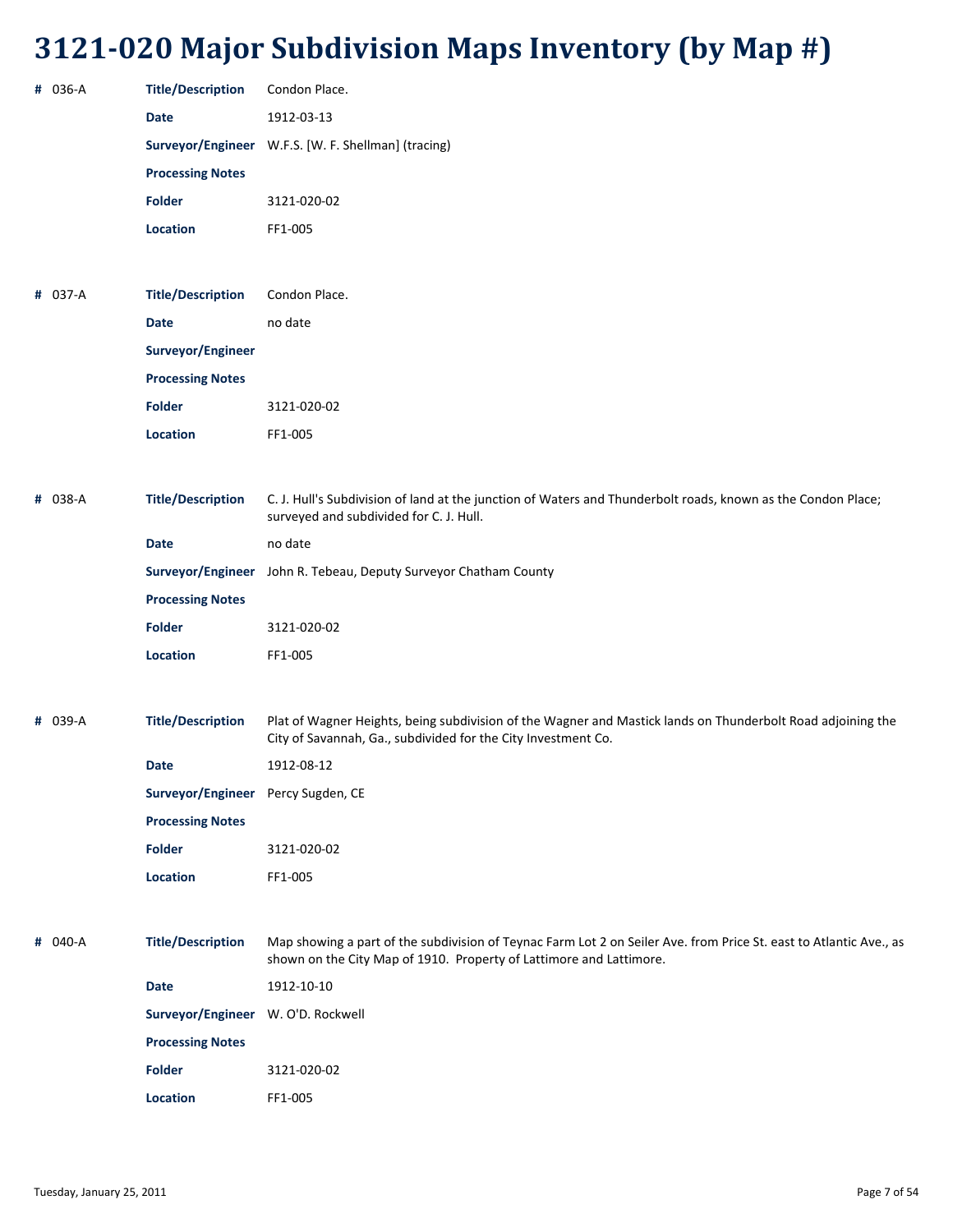| # 041-A | <b>Title/Description</b>           | Vale Royal Lots, Savannah, Ga., as subdivided for Messrs. Youmans and Demmond, Agents, Vale Royal Realty Co.                                                                                                            |
|---------|------------------------------------|-------------------------------------------------------------------------------------------------------------------------------------------------------------------------------------------------------------------------|
|         | <b>Date</b>                        | 1913-03-01                                                                                                                                                                                                              |
|         | Surveyor/Engineer Percy Sugden, CE |                                                                                                                                                                                                                         |
|         | <b>Processing Notes</b>            |                                                                                                                                                                                                                         |
|         | <b>Folder</b>                      | 3121-020-02                                                                                                                                                                                                             |
|         | Location                           | FF1-005                                                                                                                                                                                                                 |
|         |                                    |                                                                                                                                                                                                                         |
| # 042-A | <b>Title/Description</b>           | Plat of the Hussars Tract, lying between Bull and Montgomery streets, south of the City of Savannah, Georgia, as<br>subdivided by E. J. Thomas, C.E. - Jan. 26, 1910. Staked off - March 22, 1913 by Percy Sugden, C.E. |
|         | <b>Date</b>                        | 1916-06-14                                                                                                                                                                                                              |
|         |                                    | Surveyor/Engineer M. M. Hutton (redrawn by)                                                                                                                                                                             |
|         | <b>Processing Notes</b>            |                                                                                                                                                                                                                         |
|         | <b>Folder</b>                      | 3121-020-02                                                                                                                                                                                                             |
|         | Location                           | FF1-005                                                                                                                                                                                                                 |
|         |                                    |                                                                                                                                                                                                                         |
| # 043-A | <b>Title/Description</b>           | Plan of Scott-Land, a beautiful and elevated subdivision into 420 lots just south west of the City of Savannah.                                                                                                         |
|         | <b>Date</b>                        | 1913-05                                                                                                                                                                                                                 |
|         |                                    | Surveyor/Engineer Edward J. Thomas, CE, County Surveyor Chatham County                                                                                                                                                  |
|         | <b>Processing Notes</b>            |                                                                                                                                                                                                                         |
|         | <b>Folder</b>                      | 3121-020-02                                                                                                                                                                                                             |
|         | Location                           | FF1-005                                                                                                                                                                                                                 |
|         |                                    |                                                                                                                                                                                                                         |
| # 044-A | <b>Title/Description</b>           | Map of Hampton Terrace, the property of Lattimore and Lattimore.                                                                                                                                                        |
|         | <b>Date</b>                        | 1914-01-28                                                                                                                                                                                                              |
|         | Surveyor/Engineer W. O'D. Rockwell |                                                                                                                                                                                                                         |
|         | <b>Processing Notes</b>            |                                                                                                                                                                                                                         |
|         | <b>Folder</b>                      | 3121-020-02                                                                                                                                                                                                             |
|         | Location                           | FF1-005                                                                                                                                                                                                                 |
|         |                                    |                                                                                                                                                                                                                         |
| # 045-A | <b>Title/Description</b>           | Map of property of the Parkside Land Co. showing proposed street lines and land to be exchanged with the City.                                                                                                          |
|         | <b>Date</b>                        | 1914-02-23                                                                                                                                                                                                              |
|         |                                    | Surveyor/Engineer W. O'D. Rockwell, Assistant Chief Engineer                                                                                                                                                            |
|         | <b>Processing Notes</b>            |                                                                                                                                                                                                                         |
|         | <b>Folder</b>                      | 3121-020-02                                                                                                                                                                                                             |
|         | Location                           | FF1-005                                                                                                                                                                                                                 |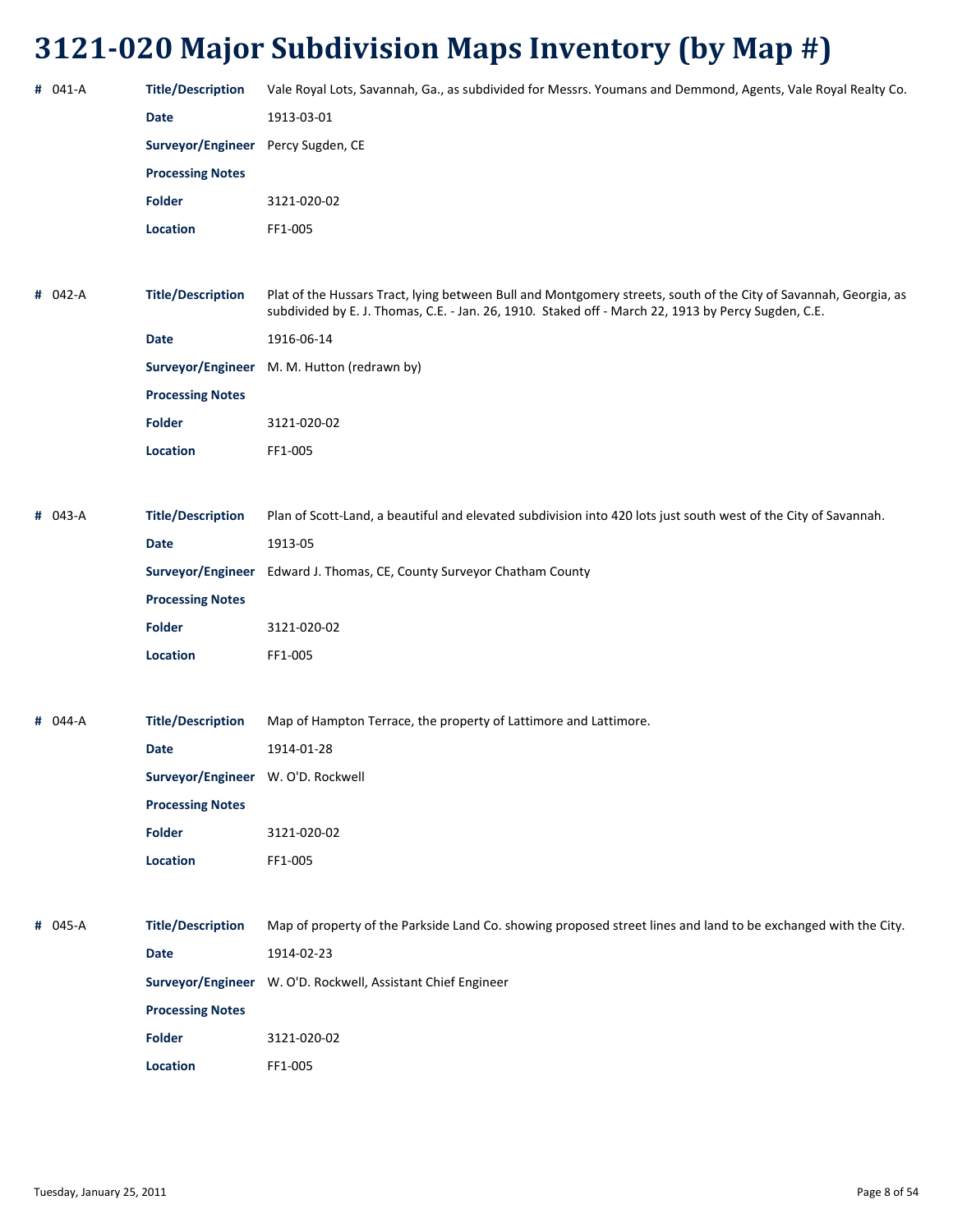| # 046-A | <b>Title/Description</b>           | Plat of West Savannah.                                                                                                                                   |
|---------|------------------------------------|----------------------------------------------------------------------------------------------------------------------------------------------------------|
|         | <b>Date</b>                        | 1914-03-30                                                                                                                                               |
|         | Surveyor/Engineer Percy Sugden, CE |                                                                                                                                                          |
|         | <b>Processing Notes</b>            |                                                                                                                                                          |
|         | <b>Folder</b>                      | 3121-020-13                                                                                                                                              |
|         | Location                           | FF1-006                                                                                                                                                  |
|         |                                    |                                                                                                                                                          |
| # 047-A | <b>Title/Description</b>           | Plat of 179 lots on the south side of Bay Street, Savannah, Ga., being subdivision of a portion of the lands of the<br>Estate of W. L. Exley.            |
|         | <b>Date</b>                        | 1914-04-09                                                                                                                                               |
|         | Surveyor/Engineer                  | Percy Sugden, CE                                                                                                                                         |
|         | <b>Processing Notes</b>            |                                                                                                                                                          |
|         | <b>Folder</b>                      | 3121-020-02                                                                                                                                              |
|         | <b>Location</b>                    | FF1-005                                                                                                                                                  |
|         |                                    |                                                                                                                                                          |
| # 048-A | <b>Title/Description</b>           | Plat of lots in Schwarz - Glatigny wards, Savannah, Ga., being in Blocks A, B - C in Millen Lots 10, 11 subdivided -<br>laid off for Mr. John K. Culver. |
|         | <b>Date</b>                        | 1915-01-18; 1948-03-05 (copy)                                                                                                                            |
|         |                                    | Surveyor/Engineer Percy Sugden; S. W. Rahal (reproduced by)                                                                                              |
|         | <b>Processing Notes</b>            |                                                                                                                                                          |
|         | <b>Folder</b>                      | 3121-020-02                                                                                                                                              |
|         | Location                           | FF1-005                                                                                                                                                  |
|         |                                    |                                                                                                                                                          |
| # 050-A | <b>Title/Description</b>           | Plat of Battery Park Terrace, being subdivision of Lot 88 Battery Ward, Savannah, Ga., as subdivided for Civic<br>Realty and Improvement Co.             |
|         | <b>Date</b>                        | 1915-04-20                                                                                                                                               |
|         | Surveyor/Engineer Percy Sugden, CE |                                                                                                                                                          |
|         | <b>Processing Notes</b>            |                                                                                                                                                          |
|         | Folder                             | 3121-020-02                                                                                                                                              |
|         | Location                           | FF1-005                                                                                                                                                  |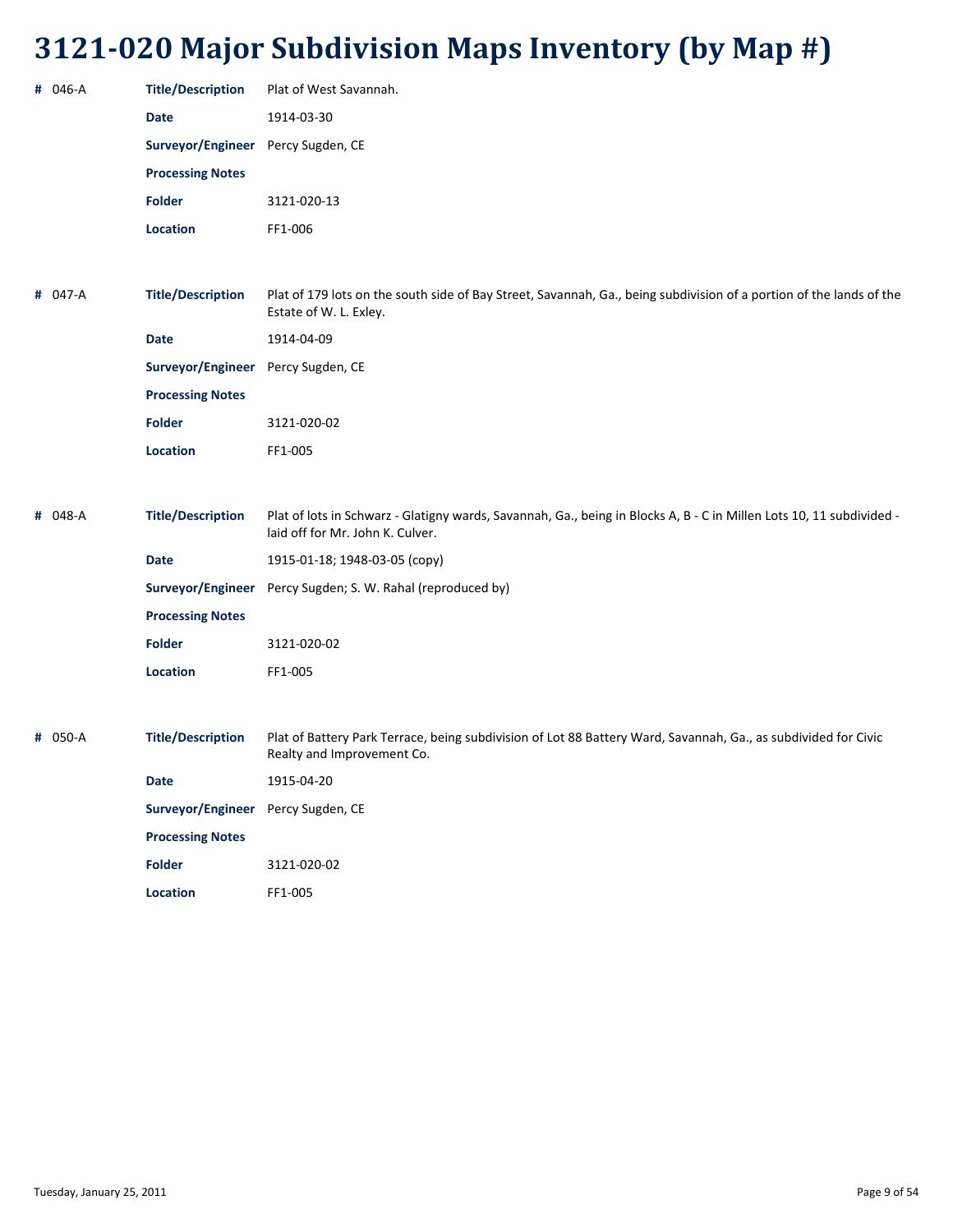| # 051-A | <b>Title/Description</b>           | Map of Jackson Park, parts of Garfunkel and Colding wards, City of Savannah, Ga., property of Savannah Real<br>Estate and Improvement Co.; Wilkinson Realty Co., Selling Agents.                                                                                               |
|---------|------------------------------------|--------------------------------------------------------------------------------------------------------------------------------------------------------------------------------------------------------------------------------------------------------------------------------|
|         | <b>Date</b>                        | 1915-06                                                                                                                                                                                                                                                                        |
|         |                                    | Surveyor/Engineer Atlantic Engineering Company, Civil Engineers, Savannah, GA                                                                                                                                                                                                  |
|         | <b>Processing Notes</b>            |                                                                                                                                                                                                                                                                                |
|         | <b>Folder</b>                      | 3121-020-02                                                                                                                                                                                                                                                                    |
|         | <b>Location</b>                    | FF1-005                                                                                                                                                                                                                                                                        |
|         |                                    |                                                                                                                                                                                                                                                                                |
| # 052-A | <b>Title/Description</b>           | Plan of re-subdivision of a portion of McKenna Ward, in the City of Savannah, Ga., including a part of Chatham<br>Land and Hotel Company's subdivision of the old right of way of the Savannah Electric Co. Prepared for<br>Youmans and Demmond, Agents for Chatham Realty Co. |
|         | <b>Date</b>                        | 1915-07-01                                                                                                                                                                                                                                                                     |
|         | Surveyor/Engineer                  | Percy Sugden, CE                                                                                                                                                                                                                                                               |
|         | <b>Processing Notes</b>            | some map loss                                                                                                                                                                                                                                                                  |
|         | <b>Folder</b>                      | 3121-020-02                                                                                                                                                                                                                                                                    |
|         | <b>Location</b>                    | FF1-005                                                                                                                                                                                                                                                                        |
|         |                                    |                                                                                                                                                                                                                                                                                |
| # 053-A | <b>Title/Description</b>           | Plat of Savannex, being subdivision of portion of Lots 11, 12 in Village of Hampstead, south of Savannah, Ga.,<br>subdivided for C. A. and V. G. Schreck.                                                                                                                      |
|         | Date                               | 1915-09-02                                                                                                                                                                                                                                                                     |
|         | Surveyor/Engineer Percy Sugden, CE |                                                                                                                                                                                                                                                                                |
|         | <b>Processing Notes</b>            |                                                                                                                                                                                                                                                                                |
|         | <b>Folder</b>                      | 3121-020-03                                                                                                                                                                                                                                                                    |
|         | <b>Location</b>                    | FF1-005                                                                                                                                                                                                                                                                        |
|         |                                    |                                                                                                                                                                                                                                                                                |
| # 054-A | <b>Title/Description</b>           | Plat of Summerside, located on the A.C.L. Railway about 1/2 a mile from City of Savannah, Ga., as laid off for Mr.<br>Victor G. Schreck.                                                                                                                                       |
|         | <b>Date</b>                        | 1915-10-01                                                                                                                                                                                                                                                                     |
|         | Surveyor/Engineer Percy Sugden     |                                                                                                                                                                                                                                                                                |
|         | <b>Processing Notes</b>            |                                                                                                                                                                                                                                                                                |
|         | Folder                             | 3121-020-03                                                                                                                                                                                                                                                                    |
|         | <b>Location</b>                    | FF1-005                                                                                                                                                                                                                                                                        |
|         |                                    |                                                                                                                                                                                                                                                                                |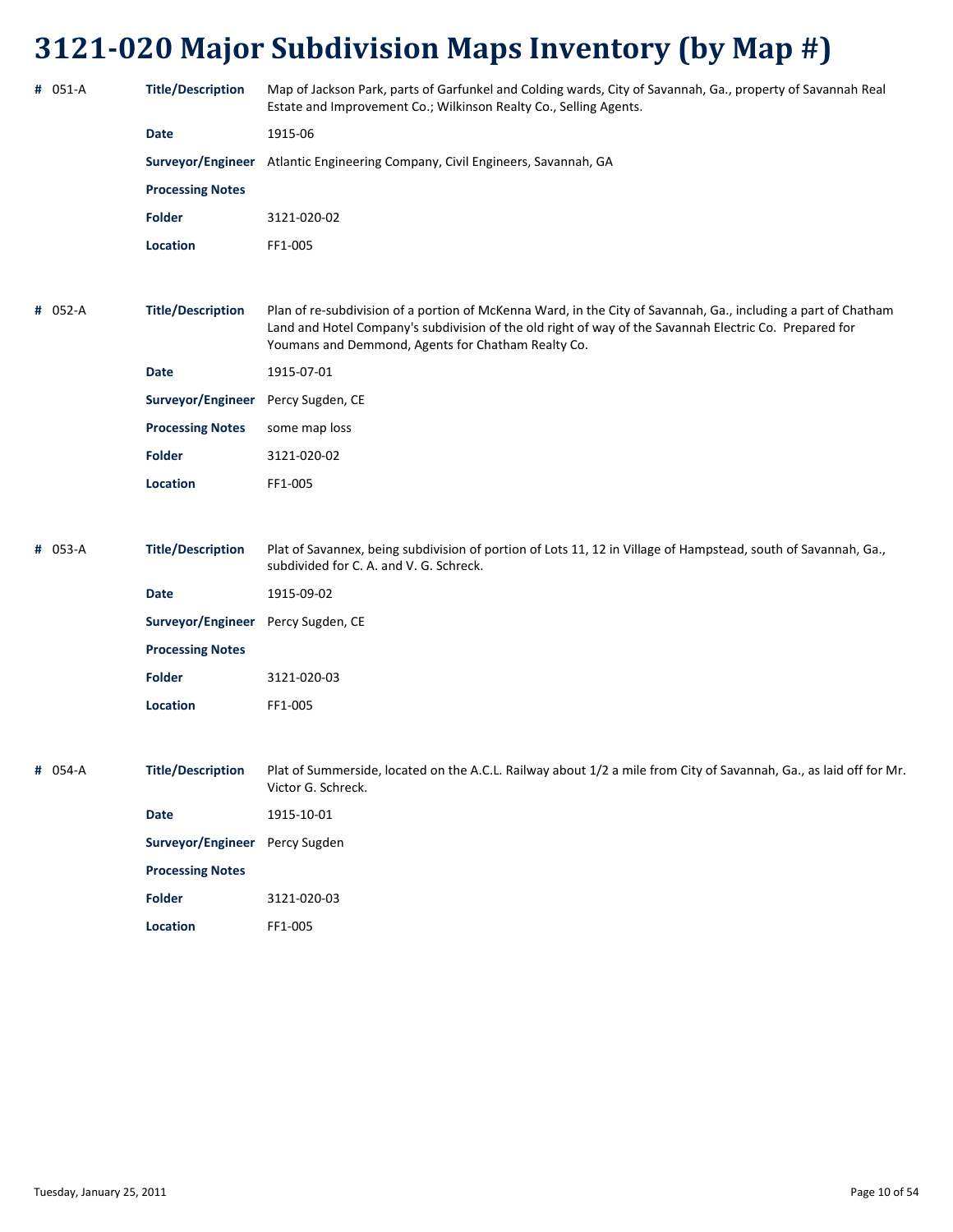| # 055-A | <b>Title/Description</b>              | Plat of Whatley's Subdivision of Farm Lots 8, 9 Moore Tything, Percival Ward, adjacent to the City of Savannah,<br>Ga., prepared for Mr. V. G. Schreck.        |
|---------|---------------------------------------|----------------------------------------------------------------------------------------------------------------------------------------------------------------|
|         | <b>Date</b>                           | 1915-11-20                                                                                                                                                     |
|         | Surveyor/Engineer Percy Sugden, CE    |                                                                                                                                                                |
|         | <b>Processing Notes</b>               |                                                                                                                                                                |
|         | <b>Folder</b>                         | 3121-020-03                                                                                                                                                    |
|         | Location                              | FF1-005                                                                                                                                                        |
|         |                                       |                                                                                                                                                                |
| # 056-A | <b>Title/Description</b>              | East Savannah Addition, Liberty Heights, East Savannah, Avon Park, Twickenham Terrace, Twickenham Annex,<br>Avondale, Gordonston, Lowden, Gun Club, Golf Club. |
|         | <b>Date</b>                           | no date                                                                                                                                                        |
|         | Surveyor/Engineer                     |                                                                                                                                                                |
|         | <b>Processing Notes</b>               |                                                                                                                                                                |
|         | Folder                                | 3121-020-03                                                                                                                                                    |
|         | Location                              | FF1-005                                                                                                                                                        |
|         |                                       |                                                                                                                                                                |
| # 057-A | <b>Title/Description</b>              | Map of the Cleary Tract, Myers Ward.                                                                                                                           |
|         | <b>Date</b>                           | 1916-11-06                                                                                                                                                     |
|         | Surveyor/Engineer W. O'D. Rockwell    |                                                                                                                                                                |
|         | <b>Processing Notes</b>               |                                                                                                                                                                |
|         | <b>Folder</b>                         | 3121-020-03                                                                                                                                                    |
|         | Location                              | FF1-005                                                                                                                                                        |
|         |                                       |                                                                                                                                                                |
| # 059-A | <b>Title/Description</b>              | Jasper Summit, from a map by Percy Sugden dated Jul. '17 [1917].                                                                                               |
|         | Date                                  | 1923-04                                                                                                                                                        |
|         |                                       | Surveyor/Engineer W.F.S. [W. F. Shellman]                                                                                                                      |
|         | <b>Processing Notes</b>               |                                                                                                                                                                |
|         | Folder                                | 3121-020-03                                                                                                                                                    |
|         | Location                              | FF1-005                                                                                                                                                        |
|         |                                       |                                                                                                                                                                |
| # 060-A | <b>Title/Description</b>              | Plan of LaRoache [LaRoche] Subdivision, showing proposed streets, city plan.                                                                                   |
|         | <b>Date</b>                           | 1918-03-14                                                                                                                                                     |
|         | Surveyor/Engineer R. M. Bailey (copy) |                                                                                                                                                                |
|         | <b>Processing Notes</b>               |                                                                                                                                                                |
|         | <b>Folder</b>                         | 3121-020-03                                                                                                                                                    |
|         | Location                              | FF1-005                                                                                                                                                        |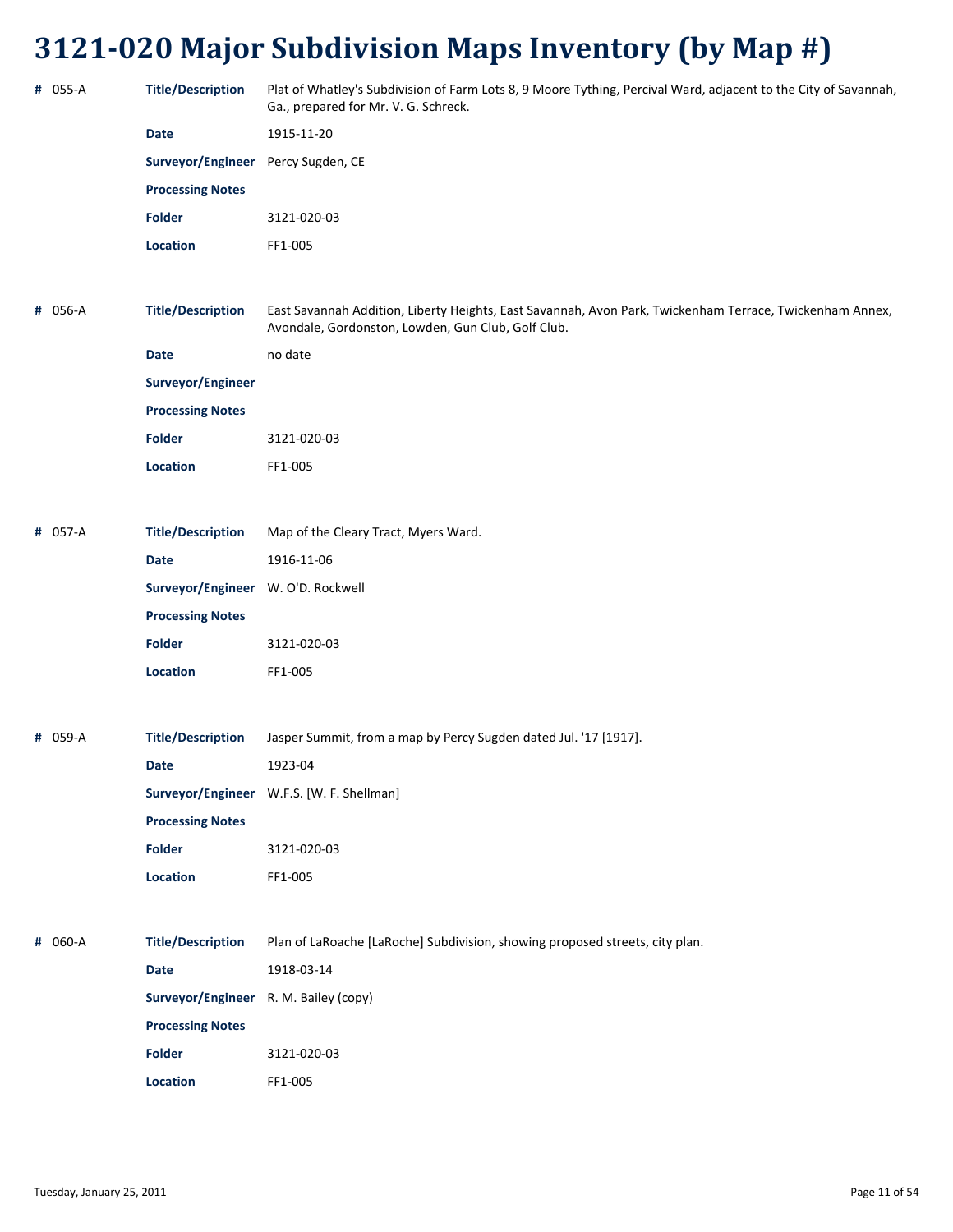| # 061-A | <b>Title/Description</b>           | Plat of Hunter's Croft, adjoining the City of Savannah, Ga., as re-subdivided for Mr. V. G. Schreck.                                                                               |
|---------|------------------------------------|------------------------------------------------------------------------------------------------------------------------------------------------------------------------------------|
|         | <b>Date</b>                        | 1919-04-14                                                                                                                                                                         |
|         | Surveyor/Engineer                  | Percy Sugden, CE                                                                                                                                                                   |
|         | <b>Processing Notes</b>            |                                                                                                                                                                                    |
|         | <b>Folder</b>                      | 3121-020-03                                                                                                                                                                        |
|         | Location                           | FF1-005                                                                                                                                                                            |
|         |                                    |                                                                                                                                                                                    |
| # 062-A | <b>Title/Description</b>           | Plan of a subdivision of Millen Farm Lot No. 8.                                                                                                                                    |
|         | <b>Date</b>                        | 1919-08-31                                                                                                                                                                         |
|         |                                    | Surveyor/Engineer W. O'D. Rockwell, CE                                                                                                                                             |
|         | <b>Processing Notes</b>            |                                                                                                                                                                                    |
|         | <b>Folder</b>                      | 3121-020-03                                                                                                                                                                        |
|         | Location                           | FF1-005                                                                                                                                                                            |
|         |                                    |                                                                                                                                                                                    |
| # 063-A | <b>Title/Description</b>           | Arden; map of the Dieter Tract in Grayson Ward. Dieter Heights; map of the Dieter Tract in Dieter and<br>McNamara wards. Reynolds Bro's Agents.                                    |
|         | <b>Date</b>                        | 1920-09-20                                                                                                                                                                         |
|         | Surveyor/Engineer                  |                                                                                                                                                                                    |
|         | <b>Processing Notes</b>            |                                                                                                                                                                                    |
|         | <b>Folder</b>                      | 3121-020-03                                                                                                                                                                        |
|         | Location                           | FF1-005                                                                                                                                                                            |
|         |                                    |                                                                                                                                                                                    |
| # 064-A | <b>Title/Description</b>           | Plat of Victory Park, Savannah, Ga., being a subdivision of Lots 7, 8, 9 in Subdivision No. 2 of the lands of<br>Merchants and Mechanics Land Co., subdivided for Dr. E. C. Kenny. |
|         | Date                               | 1921-09-07                                                                                                                                                                         |
|         | Surveyor/Engineer Percy Sugden, CE |                                                                                                                                                                                    |
|         | <b>Processing Notes</b>            |                                                                                                                                                                                    |
|         | <b>Folder</b>                      | 3121-020-03                                                                                                                                                                        |
|         | Location                           | FF1-005                                                                                                                                                                            |
|         |                                    |                                                                                                                                                                                    |
| # 065-A | <b>Title/Description</b>           | Map of property belonging to Eastside Realty Company.                                                                                                                              |
|         | Date                               | 1922-04; 1923-03-03 (copy); 1925-03-31 (copy)                                                                                                                                      |
|         |                                    | Surveyor/Engineer W. O'D. Rockwell, CE; W. F. Shellman (copy)                                                                                                                      |
|         | <b>Processing Notes</b>            |                                                                                                                                                                                    |
|         | <b>Folder</b>                      | 3121-020-03                                                                                                                                                                        |
|         | Location                           | FF1-005                                                                                                                                                                            |
|         |                                    |                                                                                                                                                                                    |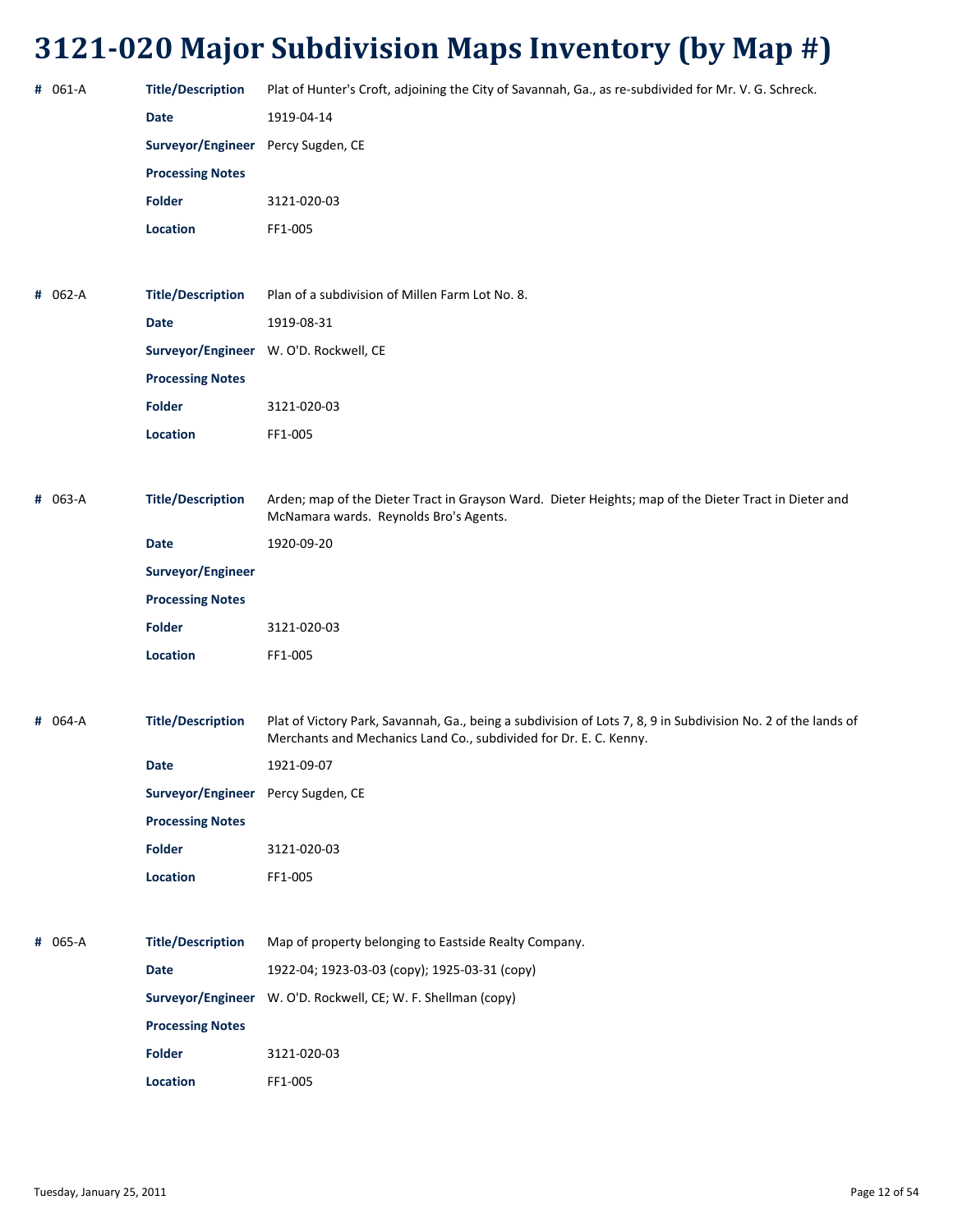| # 066-A | <b>Title/Description</b>           | Boulevard Park, plat of Subdivision No. 1, Cuyler Farm Lots 19, 20, 21, 22, lying east of the City of Savannah, Ga.,<br>as subdivided for the Boulevard Land and Building Corporation. |
|---------|------------------------------------|----------------------------------------------------------------------------------------------------------------------------------------------------------------------------------------|
|         | Date                               | 1922-11-15                                                                                                                                                                             |
|         | Surveyor/Engineer Percy Sugden, CE |                                                                                                                                                                                        |
|         | <b>Processing Notes</b>            |                                                                                                                                                                                        |
|         | <b>Folder</b>                      | 3121-020-03                                                                                                                                                                            |
|         | <b>Location</b>                    | FF1-005                                                                                                                                                                                |
|         |                                    |                                                                                                                                                                                        |
| # 067-A | <b>Title/Description</b>           | Boulevard Park, plat of Subdivision No. 1, Cuyler Farm Lots 19, 20, 21, 22, lying east of the City of Savannah, Ga.,<br>as subdivided for the Boulevard Land and Building Corporation. |
|         | Date                               | 1922-11-22                                                                                                                                                                             |
|         | Surveyor/Engineer Percy Sugden, CE |                                                                                                                                                                                        |
|         | <b>Processing Notes</b>            |                                                                                                                                                                                        |
|         | <b>Folder</b>                      | 3121-020-03                                                                                                                                                                            |
|         | <b>Location</b>                    | FF1-005                                                                                                                                                                                |
|         |                                    |                                                                                                                                                                                        |
| # 068-A | <b>Title/Description</b>           | Boulevard Park, plat of Subdivision No. 2, Cuyler Farm Lots 19, 20, 21, 22, lying east of the City of Savannah, as<br>subdivided for the Boulevard Land and Building Corporation.      |
|         | Date                               | 1923-03-21                                                                                                                                                                             |
|         | Surveyor/Engineer                  | Percy Sugden, CE                                                                                                                                                                       |
|         | <b>Processing Notes</b>            |                                                                                                                                                                                        |
|         | <b>Folder</b>                      | 3121-020-03                                                                                                                                                                            |
|         | <b>Location</b>                    | FF1-005                                                                                                                                                                                |
|         |                                    |                                                                                                                                                                                        |
| # 069-A | <b>Title/Description</b>           | Boulevard Park, plat of Subdivision No. 2, Cuyler Farm Lots 19, 20, 21, 22, lying east of the City of Savannah, as<br>subdivided for the Boulevard Land and Building Corporation.      |
|         | <b>Date</b>                        | 1923-03-21                                                                                                                                                                             |
|         | Surveyor/Engineer Percy Sugden, CE |                                                                                                                                                                                        |

**Processing Notes**

**Folder** 3121‐020‐03 **Location** FF1‐005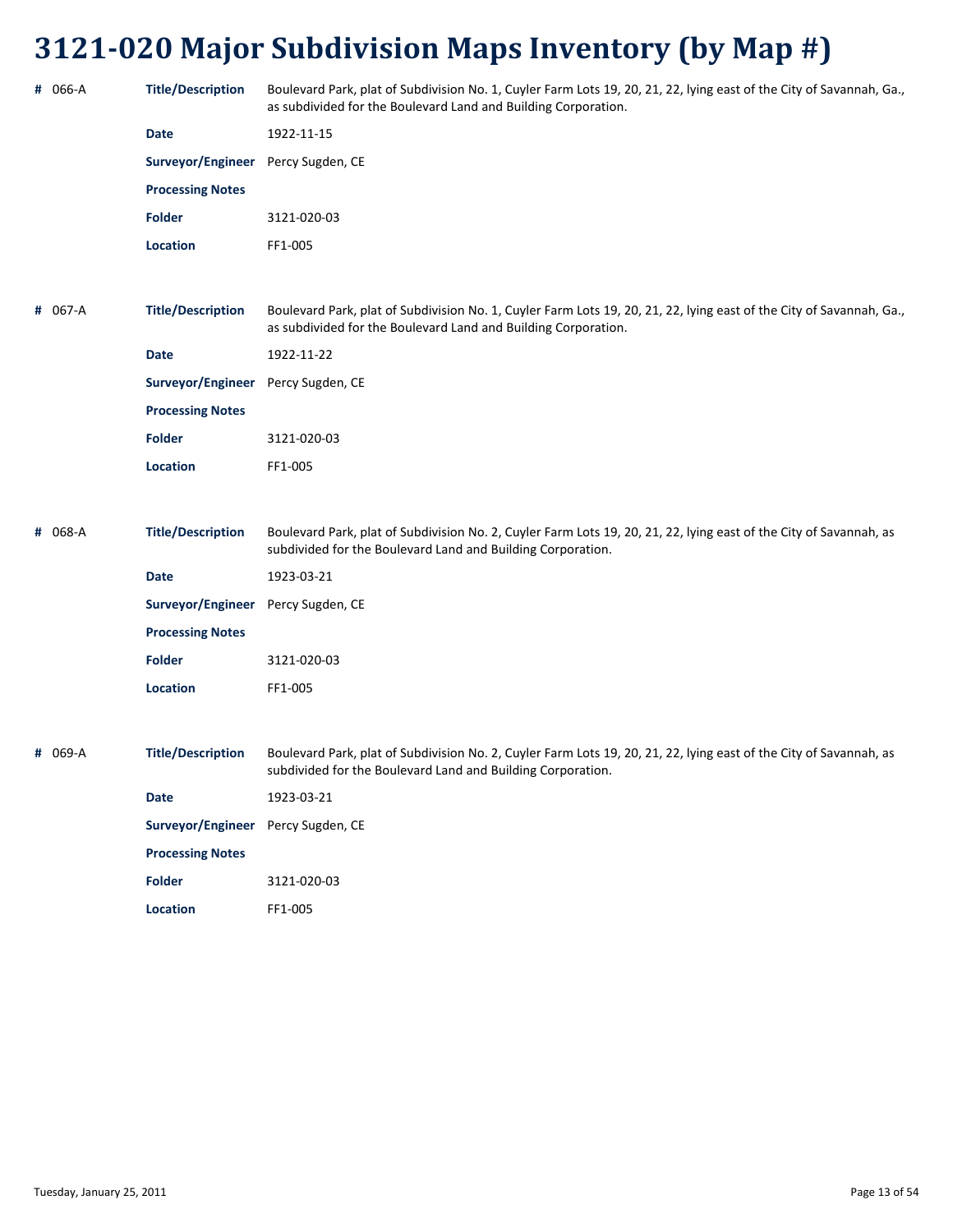| # 070-A | <b>Title/Description</b>           | Boulevard Park, plat of Subdivision No. 1, Cuyler Farm Lots 19, 20, 21, 22, lying east of the City of Savannah, Ga.,<br>as subdivided for the Boulevard Land and Building Corporation. |
|---------|------------------------------------|----------------------------------------------------------------------------------------------------------------------------------------------------------------------------------------|
|         | Date                               | no date                                                                                                                                                                                |
|         | Surveyor/Engineer                  |                                                                                                                                                                                        |
|         | <b>Processing Notes</b>            |                                                                                                                                                                                        |
|         | <b>Folder</b>                      | 3121-020-03                                                                                                                                                                            |
|         | <b>Location</b>                    | FF1-005                                                                                                                                                                                |
|         |                                    |                                                                                                                                                                                        |
| # 071-A | <b>Title/Description</b>           | Map of Gordonston, the property of the Estate of W. W. Gordon, Savannah, Ga.                                                                                                           |
|         | Date                               | no date                                                                                                                                                                                |
|         | Surveyor/Engineer                  |                                                                                                                                                                                        |
|         | <b>Processing Notes</b>            | some map loss - poor condition                                                                                                                                                         |
|         | <b>Folder</b>                      | 3121-020-13                                                                                                                                                                            |
|         | <b>Location</b>                    | FF1-006                                                                                                                                                                                |
|         |                                    |                                                                                                                                                                                        |
| # 072-A | <b>Title/Description</b>           | Ideal Lots, plat of subdivision of Youmans Ward, Savannah, Ga., as subdivided for Chatham Realty Co.;<br>Demmond, Sweat and Brown, Agents.                                             |
|         | <b>Date</b>                        | 1923-05-21                                                                                                                                                                             |
|         | Surveyor/Engineer Percy Sugden, CE |                                                                                                                                                                                        |
|         | <b>Processing Notes</b>            |                                                                                                                                                                                        |
|         | <b>Folder</b>                      | 3121-020-03                                                                                                                                                                            |
|         | <b>Location</b>                    | FF1-005                                                                                                                                                                                |
|         |                                    |                                                                                                                                                                                        |
| # 073-A | <b>Title/Description</b>           | Ingleside, subdivision of the Maynard Tract on the Bonaventure Road in Chatham County, Ga., as subdivided for<br>the City Investment Company.                                          |
|         | Date                               | 1924-04-04                                                                                                                                                                             |
|         | Surveyor/Engineer Percy Sugden, CE |                                                                                                                                                                                        |
|         | <b>Processing Notes</b>            |                                                                                                                                                                                        |
|         | <b>Folder</b>                      | 3121-020-03                                                                                                                                                                            |
|         | Location                           | FF1-005                                                                                                                                                                                |
|         |                                    |                                                                                                                                                                                        |
| # 074-A | <b>Title/Description</b>           | Map of Eastern Heights, Oliver Ward, Savannah, Ga.                                                                                                                                     |
|         | Date                               | 1924-11-17                                                                                                                                                                             |
|         |                                    | Surveyor/Engineer W. O'D. Rockwell, CE                                                                                                                                                 |
|         | <b>Processing Notes</b>            |                                                                                                                                                                                        |
|         | Folder                             | 3121-020-03                                                                                                                                                                            |
|         | Location                           | FF1-005                                                                                                                                                                                |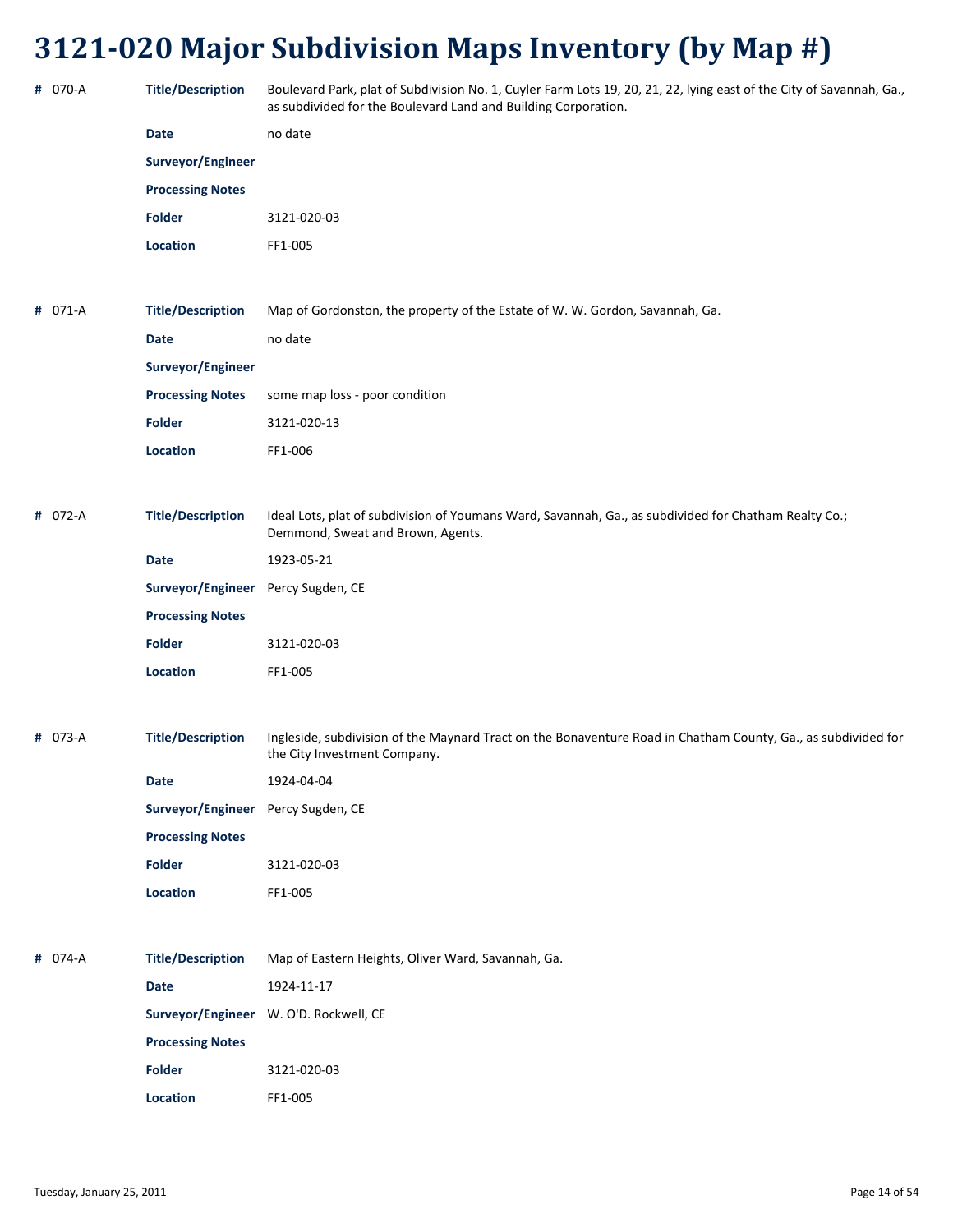| # 075-A              | <b>Title/Description</b>           | Map of Eastern Heights, Oliver Ward, Savannah, Ga.                                                                                                                                                                       |
|----------------------|------------------------------------|--------------------------------------------------------------------------------------------------------------------------------------------------------------------------------------------------------------------------|
|                      | <b>Date</b>                        | 1924-11-17                                                                                                                                                                                                               |
|                      | Surveyor/Engineer                  | W. O'D. Rockwell, CE                                                                                                                                                                                                     |
|                      | <b>Processing Notes</b>            | attached to Map #076-A                                                                                                                                                                                                   |
|                      | <b>Folder</b>                      | 3121-020-04                                                                                                                                                                                                              |
|                      | Location                           | FF1-005                                                                                                                                                                                                                  |
|                      |                                    |                                                                                                                                                                                                                          |
| # 076-A (Sheet<br>1) | <b>Title/Description</b>           | Oliver Ward.                                                                                                                                                                                                             |
|                      | <b>Date</b>                        | 1943-10-12                                                                                                                                                                                                               |
|                      | Surveyor/Engineer                  |                                                                                                                                                                                                                          |
|                      | <b>Processing Notes</b>            | attached to Map #075-A                                                                                                                                                                                                   |
|                      | <b>Folder</b>                      | 3121-020-04                                                                                                                                                                                                              |
|                      | Location                           | FF1-005                                                                                                                                                                                                                  |
|                      |                                    |                                                                                                                                                                                                                          |
| # 076-A (Sheet<br>2) | <b>Title/Description</b>           | Attached Q-3 [Ash Street].                                                                                                                                                                                               |
|                      | <b>Date</b>                        | 1952-03-14                                                                                                                                                                                                               |
|                      | Surveyor/Engineer                  | <b>Bob Amold</b>                                                                                                                                                                                                         |
|                      | <b>Processing Notes</b>            | attached to Map #075-A                                                                                                                                                                                                   |
|                      | Folder                             | 3121-020-04                                                                                                                                                                                                              |
|                      | Location                           | FF1-005                                                                                                                                                                                                                  |
|                      |                                    |                                                                                                                                                                                                                          |
| # 077-A              | <b>Title/Description</b>           | Plat of 37 8/10 acres of land on Hampstead Avenue and Middle Ground Road in Chatham County, Ga., being Lots<br>5, 6, 7, 8, 14, 15, 16, 17 on plat of Savannex dated 4 June 1921, as surveyed for Mr. Geo. W. Montgomery. |
|                      | Date                               | 1925-04-27                                                                                                                                                                                                               |
|                      | Surveyor/Engineer Percy Sugden, CE |                                                                                                                                                                                                                          |
|                      | <b>Processing Notes</b>            |                                                                                                                                                                                                                          |
|                      | Folder                             | 3121-020-04                                                                                                                                                                                                              |
|                      | Location                           | FF1-005                                                                                                                                                                                                                  |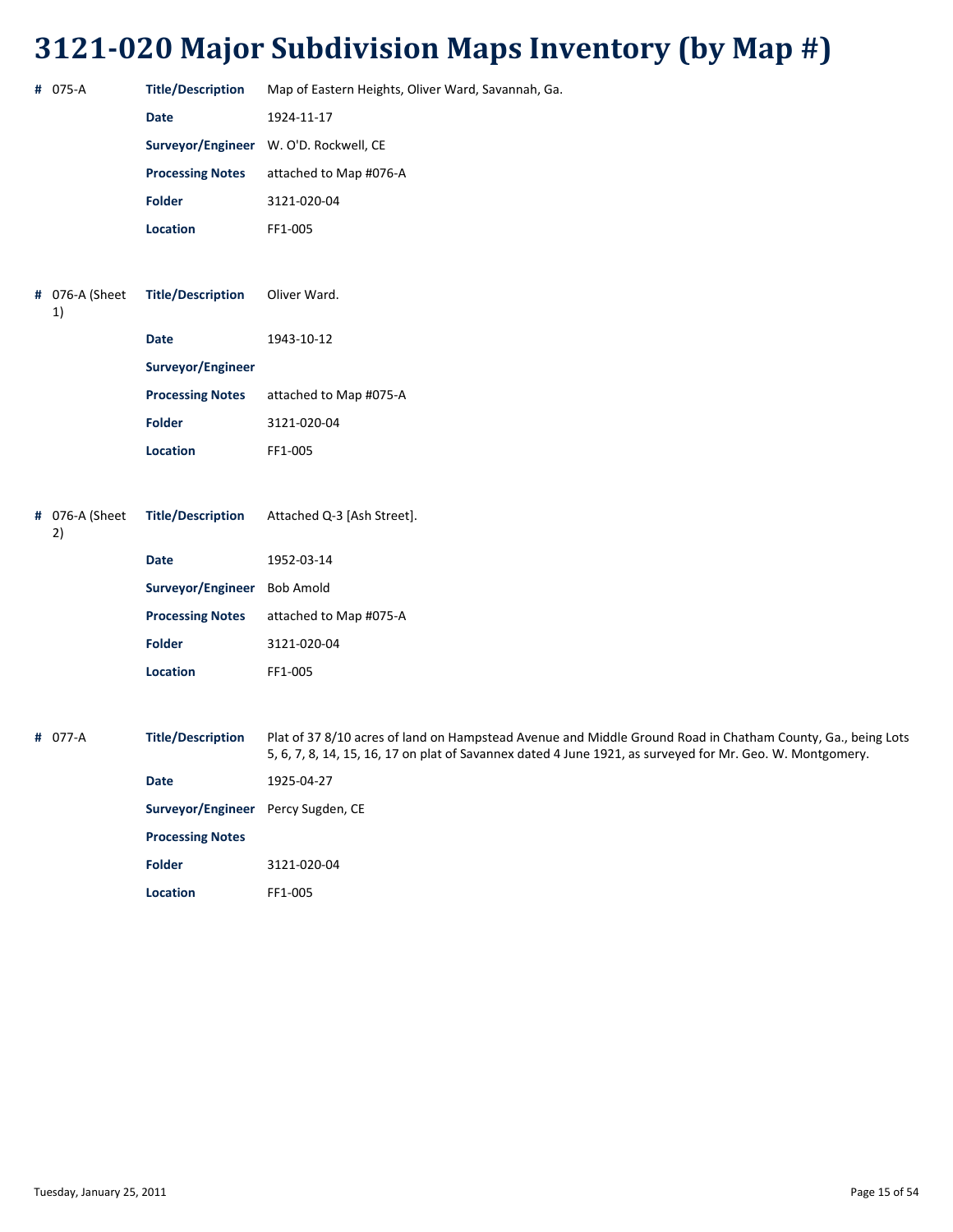| # 078-A | <b>Title/Description</b>           | Plat of Highland Terrace, being subdivision of the Covington Tract, Bonaventure Road, Chatham County, Ga., as<br>subdivided for The Park Realty Co.                               |
|---------|------------------------------------|-----------------------------------------------------------------------------------------------------------------------------------------------------------------------------------|
|         | <b>Date</b>                        | 1925-06-10; 1934 (copy)                                                                                                                                                           |
|         |                                    | Surveyor/Engineer Percy Sugden, CE; W.F.S. [W. F. Shellman] (copy)                                                                                                                |
|         | <b>Processing Notes</b>            |                                                                                                                                                                                   |
|         | <b>Folder</b>                      | 3121-020-04                                                                                                                                                                       |
|         | Location                           | FF1-005                                                                                                                                                                           |
|         |                                    |                                                                                                                                                                                   |
| # 079-A | <b>Title/Description</b>           | Highland Terrace, subdivision of the Covington Tract, Bonaventure Road, Chatham County, Ga., as subdivided for<br>The Park Realty Co.                                             |
|         | <b>Date</b>                        | 1925-06-10                                                                                                                                                                        |
|         | Surveyor/Engineer Percy Sugden, CE |                                                                                                                                                                                   |
|         | <b>Processing Notes</b>            |                                                                                                                                                                                   |
|         | <b>Folder</b>                      | 3121-020-04                                                                                                                                                                       |
|         | <b>Location</b>                    | FF1-005                                                                                                                                                                           |
|         |                                    |                                                                                                                                                                                   |
| # 080-A | <b>Title/Description</b>           | Plat of subdivision of portion of Wilmington Island, Chatham County, Ga., as re-subdivided for Mr. H. C.<br>Walthour.                                                             |
|         | <b>Date</b>                        | 1925-10-27                                                                                                                                                                        |
|         | Surveyor/Engineer Percy Sugden, CE |                                                                                                                                                                                   |
|         | <b>Processing Notes</b>            | fragile                                                                                                                                                                           |
|         | <b>Folder</b>                      | 3121-020-13                                                                                                                                                                       |
|         | <b>Location</b>                    | FF1-006                                                                                                                                                                           |
|         |                                    |                                                                                                                                                                                   |
| # 081-A | <b>Title/Description</b>           | Plat of Tremont Park and Highway Park, being subdivision of a portion of Lot B in Tremont Plantation, Chatham<br>County, Georgia, as subdivided for National Finance Corporation. |

| Date                               | 1926-04-19  |
|------------------------------------|-------------|
| Surveyor/Engineer Percy Sugden, CE |             |
| <b>Processing Notes</b>            |             |
| <b>Folder</b>                      | 3121-020-04 |
| Location                           | FF1-005     |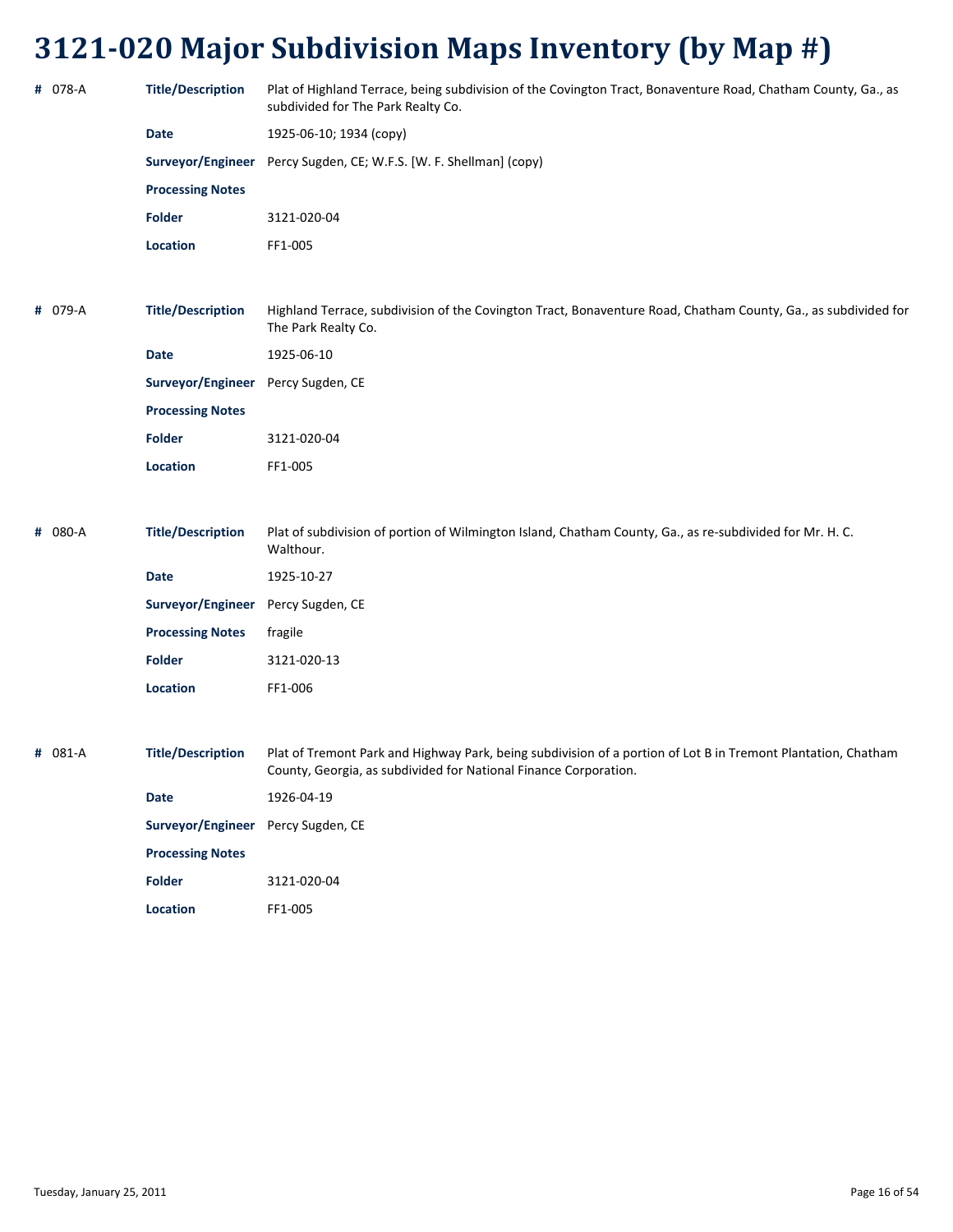| # 082-A | <b>Title/Description</b>           | Tremont Park; Highway Park.                                                                                                                                             |
|---------|------------------------------------|-------------------------------------------------------------------------------------------------------------------------------------------------------------------------|
|         | <b>Date</b>                        | no date                                                                                                                                                                 |
|         | Surveyor/Engineer                  |                                                                                                                                                                         |
|         | <b>Processing Notes</b>            |                                                                                                                                                                         |
|         | <b>Folder</b>                      | 3121-020-04                                                                                                                                                             |
|         | Location                           | FF1-005                                                                                                                                                                 |
|         |                                    |                                                                                                                                                                         |
| # 083-A | <b>Title/Description</b>           | East Liberty Heights, Savannah, Ga., subdivision of a portion of Bruton [Brewton?] Hill Plantation for Mr. John M.<br>Blain.                                            |
|         | <b>Date</b>                        | 1926-05-26                                                                                                                                                              |
|         | Surveyor/Engineer Percy Sugden, CE |                                                                                                                                                                         |
|         | <b>Processing Notes</b>            |                                                                                                                                                                         |
|         | <b>Folder</b>                      | 3121-020-04                                                                                                                                                             |
|         | Location                           | FF1-005                                                                                                                                                                 |
|         |                                    |                                                                                                                                                                         |
| # 084-A | <b>Title/Description</b>           | Prospect Park, subdivision of Lots 1, 2 in Wiltberger Subdivision of the Bonaventure Tract, Chatham County, Ga.,<br>as subdivided for the National Finance Corporation. |
|         | <b>Date</b>                        | 1926-10-20                                                                                                                                                              |
|         | Surveyor/Engineer                  | Percy Sugden, CE                                                                                                                                                        |
|         | <b>Processing Notes</b>            |                                                                                                                                                                         |
|         | <b>Folder</b>                      | 3121-020-04                                                                                                                                                             |
|         | Location                           | FF1-005                                                                                                                                                                 |
|         |                                    |                                                                                                                                                                         |
| # 085-A | <b>Title/Description</b>           | Plan of a portion Harman [Harmon] and Grayson wards.                                                                                                                    |
|         | Date                               | 1926-11-17                                                                                                                                                              |
|         |                                    | Surveyor/Engineer W.F.S. [W. F. Shellman] (compiled by)                                                                                                                 |
|         | <b>Processing Notes</b>            |                                                                                                                                                                         |
|         | <b>Folder</b>                      | 3121-020-04                                                                                                                                                             |
|         | Location                           | FF1-005                                                                                                                                                                 |
|         |                                    |                                                                                                                                                                         |
| # 086-A | <b>Title/Description</b>           | Plan of Kingsville, Savannah, Georgia, showing adjustment of lots to conform to street lines as located by the City<br>Engineer.                                        |
|         | <b>Date</b>                        | 1928-08-09                                                                                                                                                              |
|         |                                    | Surveyor/Engineer R. H. D. Gignilliat, CE, County Surveyor Chatham County                                                                                               |
|         | <b>Processing Notes</b>            |                                                                                                                                                                         |
|         | <b>Folder</b>                      | 3121-020-04                                                                                                                                                             |
|         | Location                           | FF1-005                                                                                                                                                                 |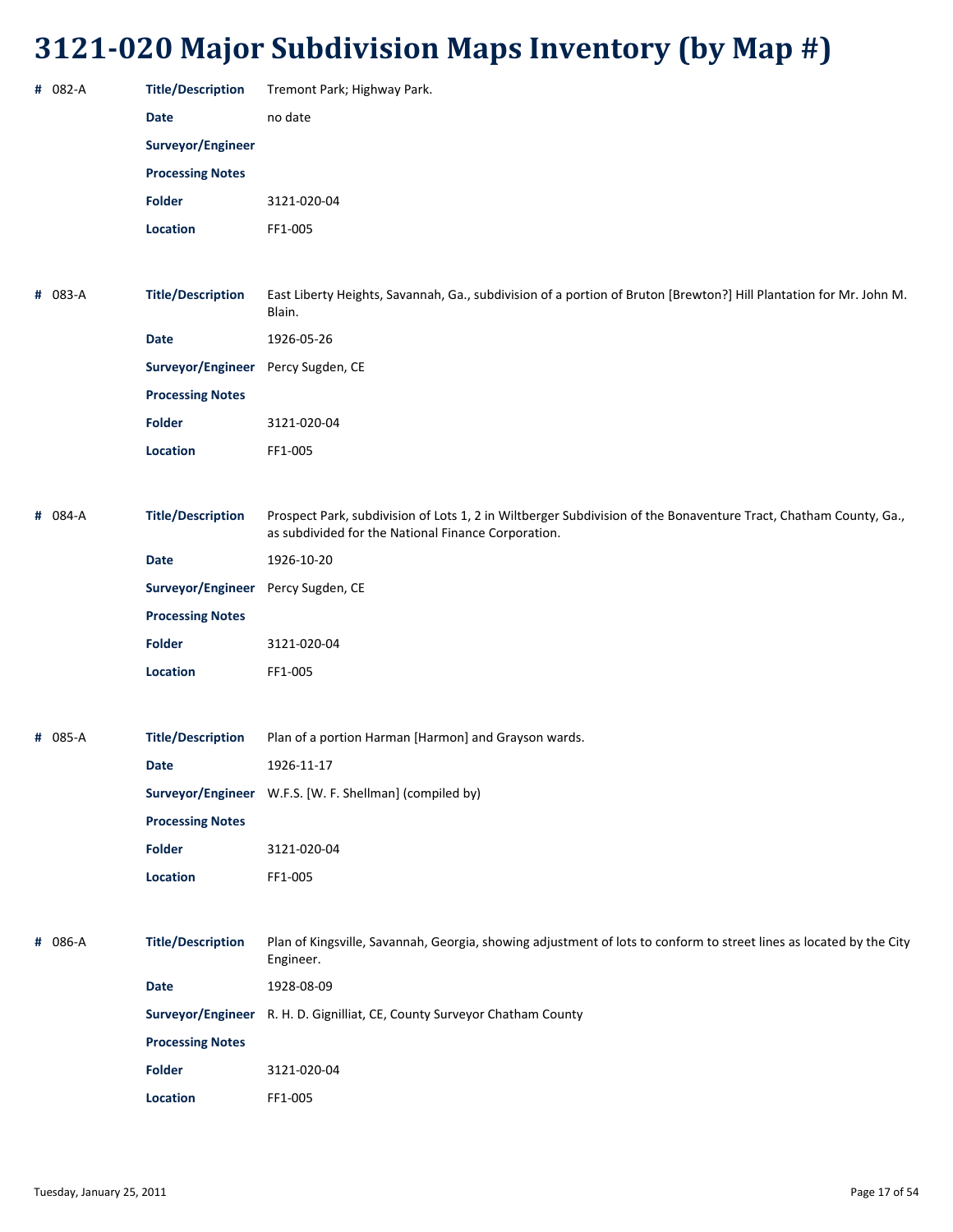| # 087-A | <b>Title/Description</b> | Poplar Grove Subdivision, Chatham County, Georgia.                                                                                                           |
|---------|--------------------------|--------------------------------------------------------------------------------------------------------------------------------------------------------------|
|         | <b>Date</b>              | 1929-02-14; 1929-02-19 (сору)                                                                                                                                |
|         | Surveyor/Engineer        | Robert D. Gignilliate, Chatham County Surveyor; W.F.S. [W. F. Shellman] (tracing)                                                                            |
|         | <b>Processing Notes</b>  |                                                                                                                                                              |
|         | <b>Folder</b>            | 3121-020-14                                                                                                                                                  |
|         | Location                 | FF1-006                                                                                                                                                      |
|         |                          |                                                                                                                                                              |
| # 088-A | <b>Title/Description</b> | Placentia; Cattle Park; Falligant Subdivision; Georgia State Industrial College; LePantoville; Washington Park;<br>Crawford; Bonnabella Improvement Co. Sub. |
|         | <b>Date</b>              | no date                                                                                                                                                      |
|         | Surveyor/Engineer        |                                                                                                                                                              |
|         | <b>Processing Notes</b>  | some map loss                                                                                                                                                |
|         | <b>Folder</b>            | 3121-020-04                                                                                                                                                  |
|         | Location                 | FF1-005                                                                                                                                                      |
|         |                          |                                                                                                                                                              |
| # 089-A | <b>Title/Description</b> | Bonaventure Tract, subdivision showing Prospect Park and Home Crest.                                                                                         |
|         | Date                     | 1929-12                                                                                                                                                      |
|         | Surveyor/Engineer        |                                                                                                                                                              |
|         | <b>Processing Notes</b>  |                                                                                                                                                              |
|         | <b>Folder</b>            | 3121-020-04                                                                                                                                                  |
|         | Location                 | FF1-005                                                                                                                                                      |
|         |                          |                                                                                                                                                              |
| # 090-A | <b>Title/Description</b> | Bonaventure Tract Sheet No. 2.                                                                                                                               |
|         | <b>Date</b>              | 1929-12                                                                                                                                                      |
|         | Surveyor/Engineer        |                                                                                                                                                              |
|         | <b>Processing Notes</b>  |                                                                                                                                                              |
|         | <b>Folder</b>            | 3121-020-04                                                                                                                                                  |
|         | Location                 | FF1-005                                                                                                                                                      |
|         |                          |                                                                                                                                                              |
| # 091-A | <b>Title/Description</b> | Plan showing portion of East Savannah Subdivision (Farm Lot No. 6 and Hull's Addition).                                                                      |
|         | Date                     | 1930-02                                                                                                                                                      |
|         | Surveyor/Engineer        |                                                                                                                                                              |
|         | <b>Processing Notes</b>  | two sheets                                                                                                                                                   |
|         | <b>Folder</b>            | 3121-020-04                                                                                                                                                  |
|         | Location                 | FF1-005                                                                                                                                                      |
|         |                          |                                                                                                                                                              |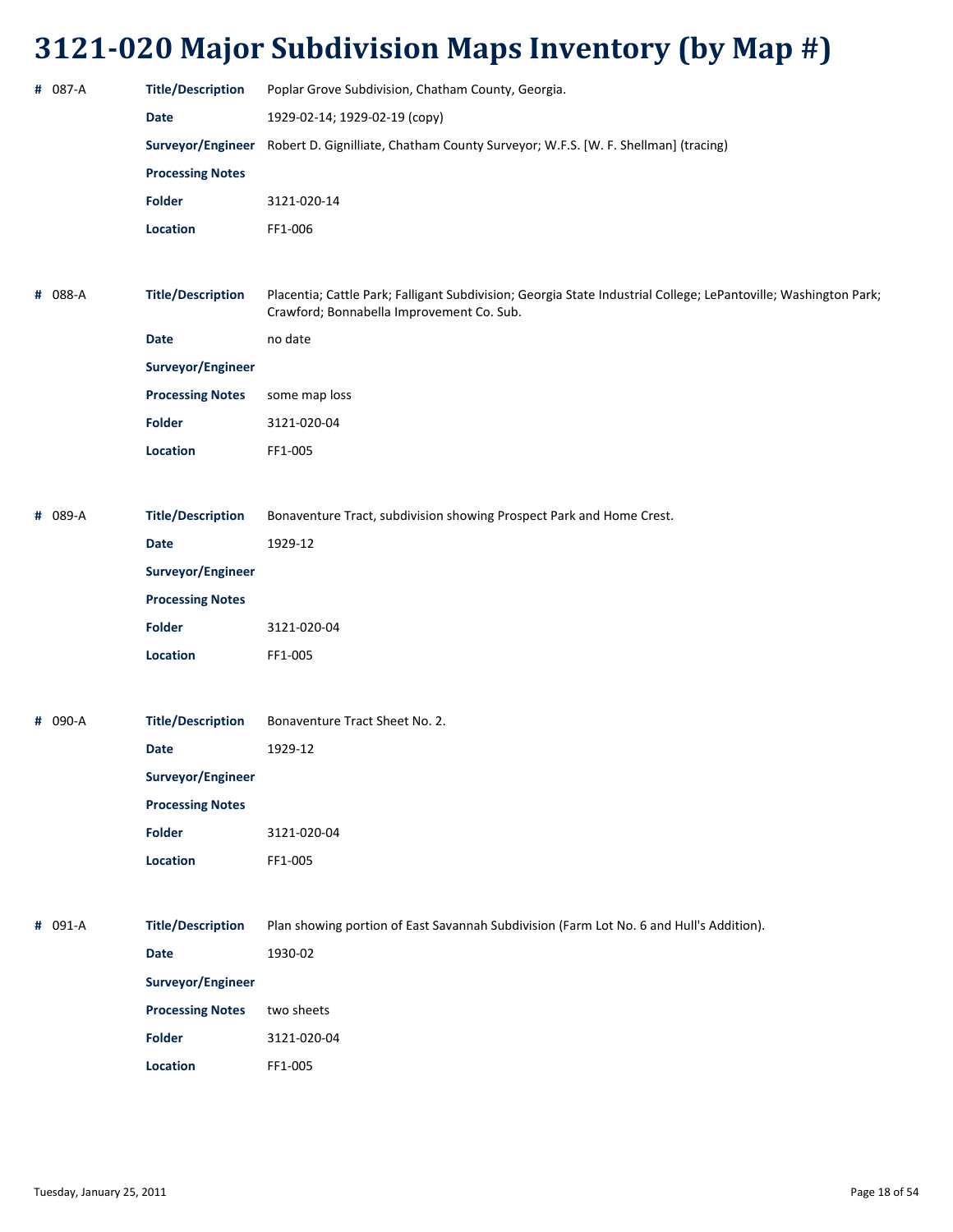| # 092-A | <b>Title/Description</b> | Subdivision map showing Highland Terrace, Highland Terrace Annex, and part of Avondale. |
|---------|--------------------------|-----------------------------------------------------------------------------------------|
|         | <b>Date</b>              | no date                                                                                 |
|         | Surveyor/Engineer        |                                                                                         |
|         | <b>Processing Notes</b>  |                                                                                         |
|         | Folder                   | 3121-020-04                                                                             |
|         | Location                 | FF1-005                                                                                 |
|         |                          |                                                                                         |
| # 093-A | <b>Title/Description</b> | Subdivision map showing Ingleside and part of Avondale.                                 |
|         | <b>Date</b>              | no date                                                                                 |
|         | Surveyor/Engineer        |                                                                                         |
|         | <b>Processing Notes</b>  |                                                                                         |
|         | <b>Folder</b>            | 3121-020-04                                                                             |
|         | Location                 | FF1-005                                                                                 |
|         |                          |                                                                                         |
| # 094-A | <b>Title/Description</b> | Subdivision map showing part of Avondale and Avon Park.                                 |
|         | <b>Date</b>              | no date                                                                                 |
|         | Surveyor/Engineer        |                                                                                         |
|         | <b>Processing Notes</b>  |                                                                                         |
|         | <b>Folder</b>            | 3121-020-04                                                                             |
|         | Location                 | FF1-005                                                                                 |
|         |                          |                                                                                         |
| # 095-A | <b>Title/Description</b> | Subdivision map showing part of Avondale and Avon Park.                                 |
|         | <b>Date</b>              | no date                                                                                 |
|         | Surveyor/Engineer        |                                                                                         |
|         | <b>Processing Notes</b>  |                                                                                         |
|         | Folder                   | 3121-020-04                                                                             |
|         | Location                 | FF1-005                                                                                 |
|         |                          |                                                                                         |
| # 096-A | <b>Title/Description</b> | Plan showing portion of East Liberty Heights Subdivision.                               |
|         | <b>Date</b>              | 1930-02                                                                                 |
|         | Surveyor/Engineer        |                                                                                         |
|         | <b>Processing Notes</b>  |                                                                                         |
|         | Folder                   | 3121-020-04                                                                             |
|         | Location                 | FF1-005                                                                                 |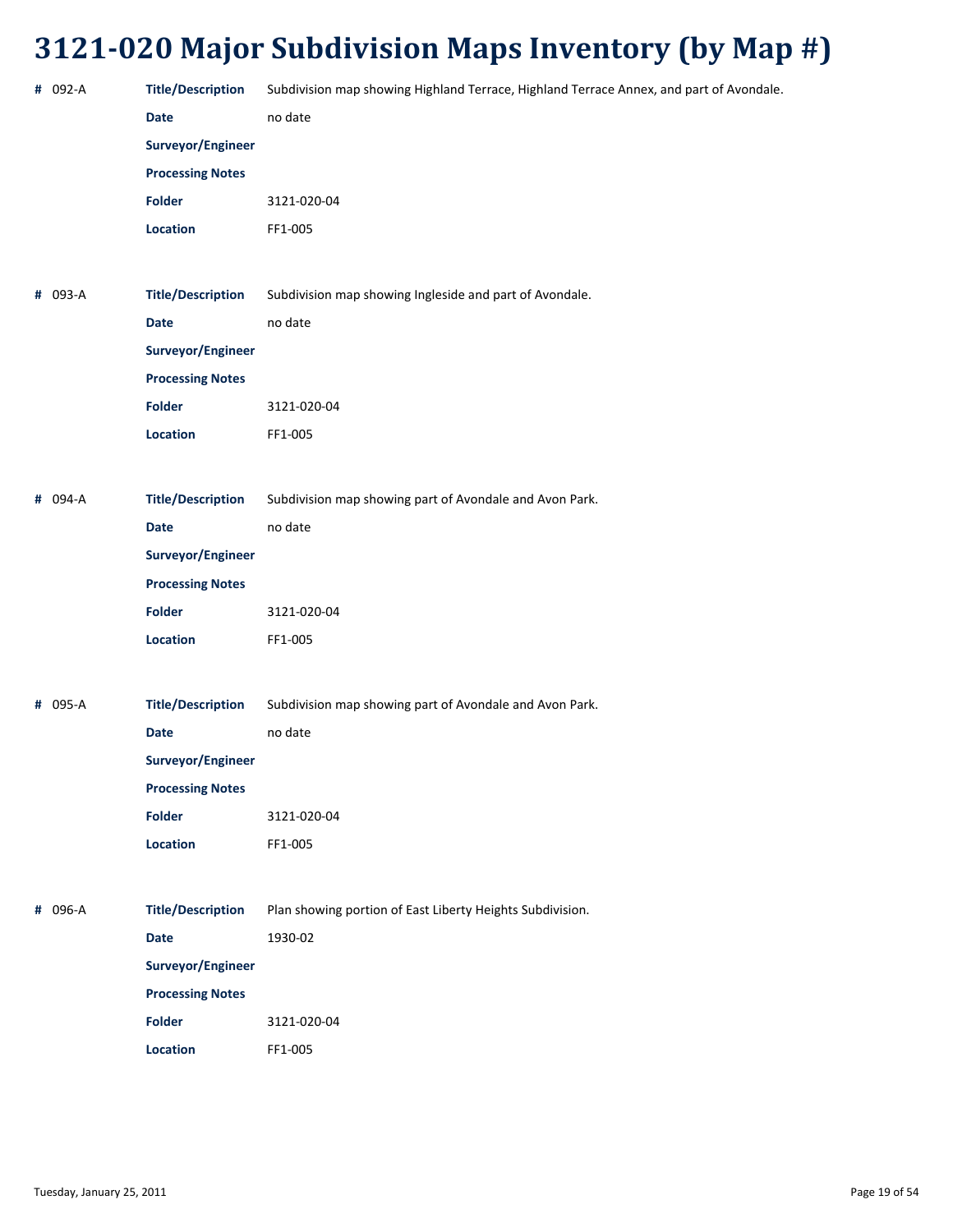| # 097-A | <b>Title/Description</b> | Plan showing subdivision of Twickenham Annex, Forrest City Gun Club, and portion of Twickenham Terrace and<br>East Liberty Heights.                  |
|---------|--------------------------|------------------------------------------------------------------------------------------------------------------------------------------------------|
|         | <b>Date</b>              | 1930-02                                                                                                                                              |
|         | Surveyor/Engineer        |                                                                                                                                                      |
|         | <b>Processing Notes</b>  |                                                                                                                                                      |
|         | <b>Folder</b>            | 3121-020-04                                                                                                                                          |
|         | Location                 | FF1-005                                                                                                                                              |
| # 098-A | <b>Title/Description</b> | Plan showing portion of Brewton Hill Subdivision, east of City of Savannah, Chatham County, Ga.                                                      |
|         | <b>Date</b>              | 1930-03                                                                                                                                              |
|         | Surveyor/Engineer        |                                                                                                                                                      |
|         | <b>Processing Notes</b>  | two sheets                                                                                                                                           |
|         | <b>Folder</b>            | 3121-020-05                                                                                                                                          |
|         | Location                 | FF1-005                                                                                                                                              |
| # 099-A | <b>Title/Description</b> | Plan showing (part of) Harmon Subdivision, formerly Struck Tract, Chatham County, Ga.                                                                |
|         | <b>Date</b>              | 1930-03                                                                                                                                              |
|         | Surveyor/Engineer        |                                                                                                                                                      |
|         | <b>Processing Notes</b>  |                                                                                                                                                      |
|         | <b>Folder</b>            | 3121-020-05                                                                                                                                          |
|         | Location                 | FF1-005                                                                                                                                              |
| # 100-A | <b>Title/Description</b> | Plan showing M. and M. [Merchants and Mechanics] Land Company, Subdivision No. 3, Mendel Subdivision of<br>Lot No. 6, and part of Subdivision No. 6. |
|         | <b>Date</b>              | 1930-04                                                                                                                                              |
|         | Surveyor/Engineer        |                                                                                                                                                      |
|         | <b>Processing Notes</b>  |                                                                                                                                                      |
|         | <b>Folder</b>            | 3121-020-05                                                                                                                                          |
|         | Location                 | FF1-005                                                                                                                                              |
| # 101-A | <b>Title/Description</b> | Plan showing Cuyler Lots No. 10, 11, 4 and 13, Chatham County, Ga.                                                                                   |
|         | Date                     | 1930-04                                                                                                                                              |
|         | Surveyor/Engineer        |                                                                                                                                                      |
|         | <b>Processing Notes</b>  |                                                                                                                                                      |
|         | <b>Folder</b>            | 3121-020-05                                                                                                                                          |
|         | Location                 | FF1-005                                                                                                                                              |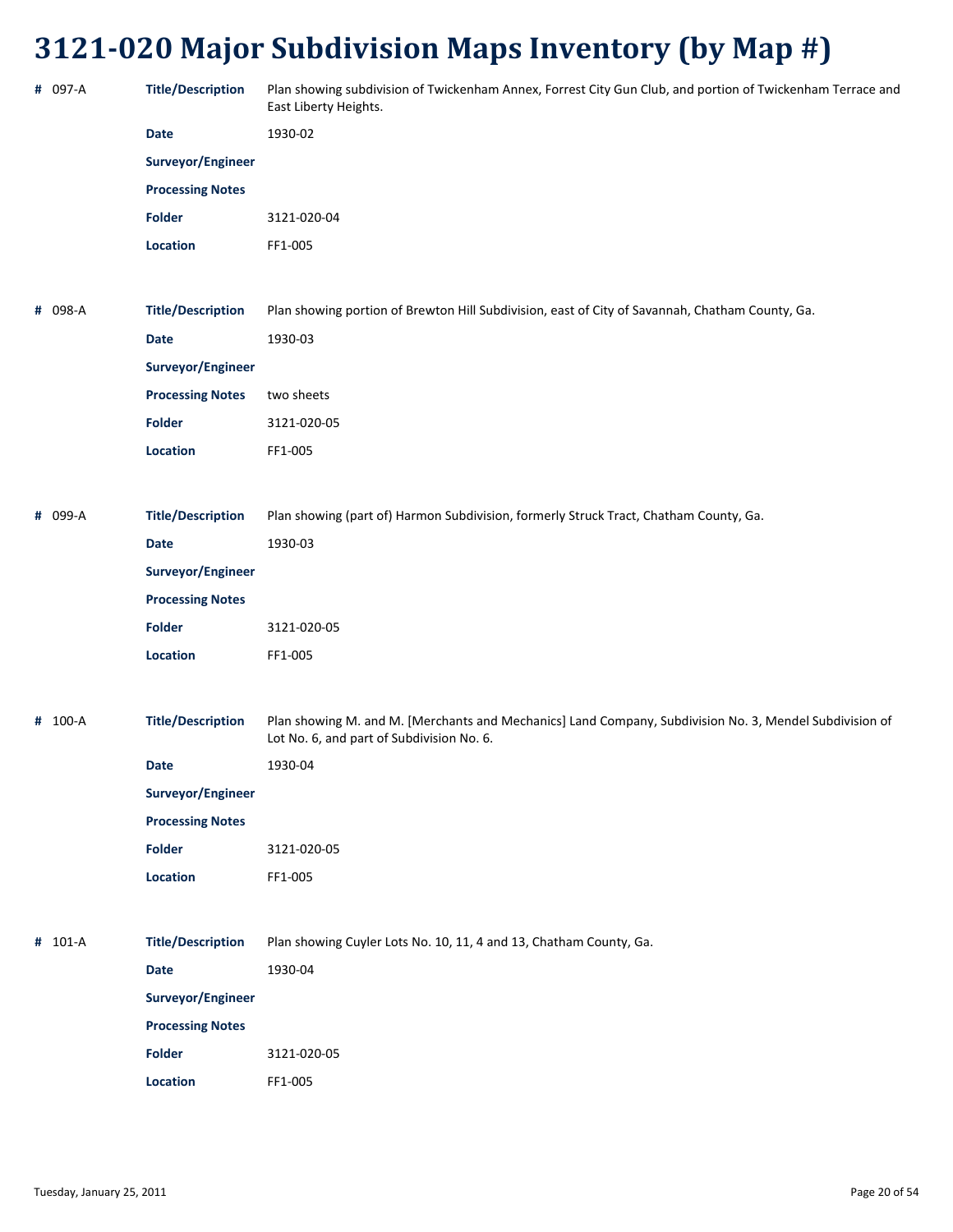| # 102-A | <b>Title/Description</b> | Plan showing M. and M. [Merchants and Mechanics] Land Company, part of Subdivision No. 2 and LePantoville<br>Subdivision.    |
|---------|--------------------------|------------------------------------------------------------------------------------------------------------------------------|
|         | <b>Date</b>              | 1930-04                                                                                                                      |
|         | Surveyor/Engineer        |                                                                                                                              |
|         | <b>Processing Notes</b>  |                                                                                                                              |
|         | Folder                   | 3121-020-05                                                                                                                  |
|         | Location                 | FF1-005                                                                                                                      |
|         |                          |                                                                                                                              |
| # 103-A | <b>Title/Description</b> | Plan showing portion of M. and M. [Merchants and Mechanics] Land Compnay, Subdivision No. 2.                                 |
|         | <b>Date</b>              | 1930-04                                                                                                                      |
|         | Surveyor/Engineer        |                                                                                                                              |
|         | <b>Processing Notes</b>  |                                                                                                                              |
|         | <b>Folder</b>            | 3121-020-05                                                                                                                  |
|         | Location                 | FF1-005                                                                                                                      |
|         |                          |                                                                                                                              |
| # 104-A | <b>Title/Description</b> | Plan showing M. and M. [Merchants and Mechanics] Land Compnay, Subdivision No. 4.                                            |
|         | Date                     | 1930-04                                                                                                                      |
|         | Surveyor/Engineer        |                                                                                                                              |
|         | <b>Processing Notes</b>  |                                                                                                                              |
|         | <b>Folder</b>            | 3121-020-05                                                                                                                  |
|         | Location                 | FF1-005                                                                                                                      |
|         |                          |                                                                                                                              |
| # 105-A | <b>Title/Description</b> | Plan showing M. and M. [Merchants and Mechanics] Land Compnay, Subdivision No. 5, Lots 14, 15 and 16,<br>Chatham County, Ga. |
|         | Date                     | 1930-04                                                                                                                      |
|         | Surveyor/Engineer        |                                                                                                                              |
|         | <b>Processing Notes</b>  |                                                                                                                              |
|         | <b>Folder</b>            | 3121-020-05                                                                                                                  |
|         | Location                 | FF1-005                                                                                                                      |
|         |                          |                                                                                                                              |
| # 106-A | <b>Title/Description</b> | Plan showing M. and M. [Merchants and Mechanics] Land Compnay, Subdivision No. 5, Lots 14, 15 and 16,<br>Chatham County, Ga. |
|         | Date                     | 1930-04                                                                                                                      |
|         | Surveyor/Engineer        |                                                                                                                              |
|         | <b>Processing Notes</b>  |                                                                                                                              |
|         | Folder                   | 3121-020-05                                                                                                                  |
|         | Location                 | FF1-005                                                                                                                      |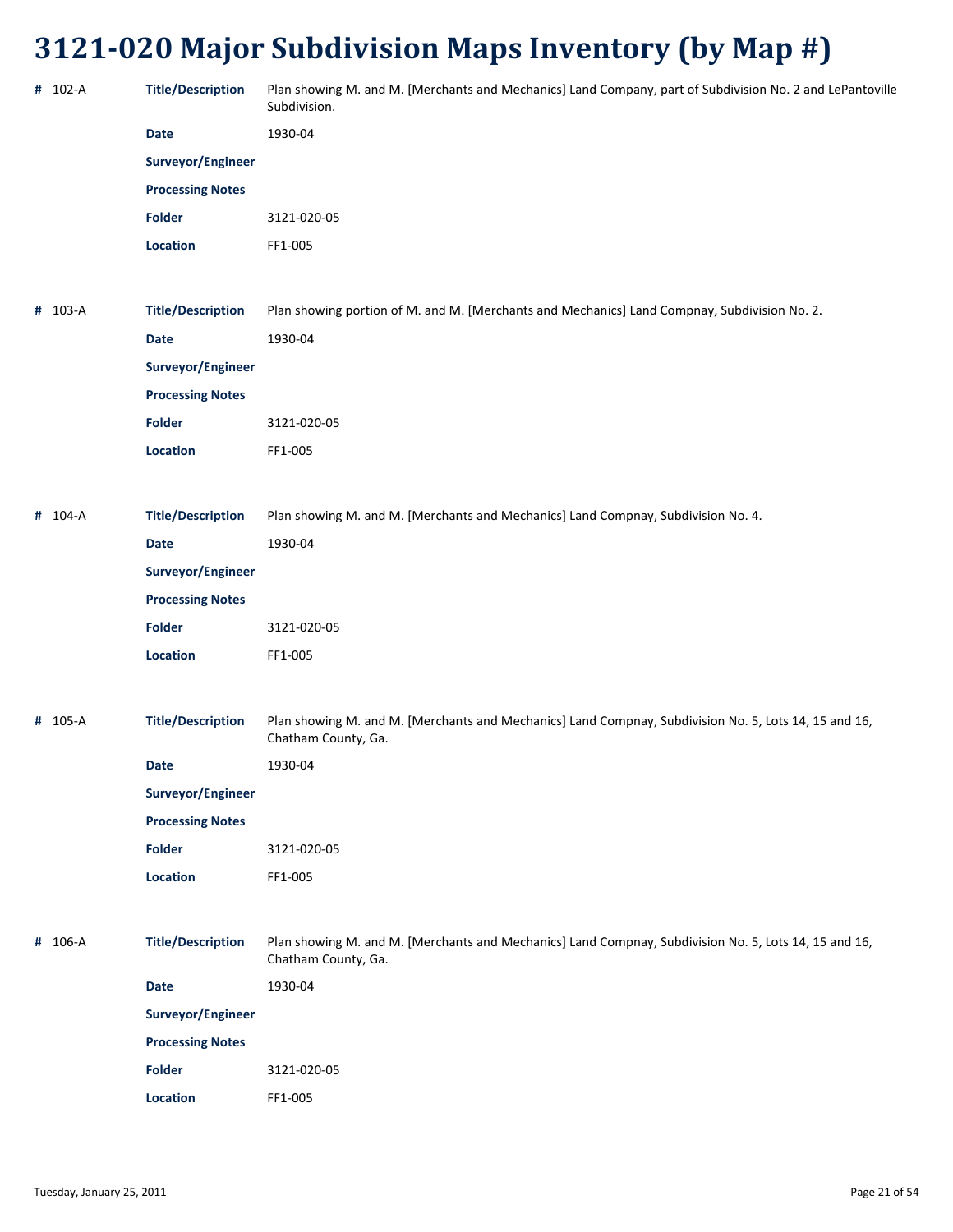| # 107-A<br># 108-A | <b>Title/Description</b><br><b>Date</b><br>Surveyor/Engineer<br><b>Processing Notes</b><br><b>Folder</b><br>Location<br><b>Title/Description</b> | Plan showing portion of M. and M. [Merchants and Mechanics] Land Compnay, Subdivision No. 6.<br>1930-04<br>3121-020-05<br>FF1-005 |
|--------------------|--------------------------------------------------------------------------------------------------------------------------------------------------|-----------------------------------------------------------------------------------------------------------------------------------|
|                    |                                                                                                                                                  |                                                                                                                                   |
|                    |                                                                                                                                                  |                                                                                                                                   |
|                    |                                                                                                                                                  |                                                                                                                                   |
|                    |                                                                                                                                                  |                                                                                                                                   |
|                    |                                                                                                                                                  |                                                                                                                                   |
|                    |                                                                                                                                                  |                                                                                                                                   |
|                    |                                                                                                                                                  |                                                                                                                                   |
|                    |                                                                                                                                                  | Plan showing portion of M. and M. [Merchants and Mechanics] Land Compnay, Subdivision No. 6.                                      |
|                    | <b>Date</b>                                                                                                                                      | 1930-04                                                                                                                           |
|                    | Surveyor/Engineer                                                                                                                                |                                                                                                                                   |
|                    | <b>Processing Notes</b>                                                                                                                          |                                                                                                                                   |
|                    | Folder                                                                                                                                           | 3121-020-05                                                                                                                       |
|                    | Location                                                                                                                                         | FF1-005                                                                                                                           |
|                    |                                                                                                                                                  |                                                                                                                                   |
| # 109-A            | <b>Title/Description</b>                                                                                                                         | Plan showing subdivisions of Hussars Tract, Hussars Annex, Hussars Terrace and Dittmersville.                                     |
|                    | <b>Date</b>                                                                                                                                      | 1930-07                                                                                                                           |
|                    | Surveyor/Engineer                                                                                                                                |                                                                                                                                   |
|                    | <b>Processing Notes</b>                                                                                                                          |                                                                                                                                   |
|                    | <b>Folder</b>                                                                                                                                    | 3121-020-05                                                                                                                       |
|                    | Location                                                                                                                                         | FF1-005                                                                                                                           |
|                    |                                                                                                                                                  |                                                                                                                                   |
| # 110-A            | <b>Title/Description</b>                                                                                                                         | Plan showing subdivision of Kensington, Chatham County, Ga.                                                                       |
|                    | <b>Date</b>                                                                                                                                      | no date                                                                                                                           |
|                    | Surveyor/Engineer                                                                                                                                |                                                                                                                                   |
|                    | <b>Processing Notes</b>                                                                                                                          |                                                                                                                                   |
|                    | <b>Folder</b>                                                                                                                                    | 3121-020-05                                                                                                                       |
|                    | Location                                                                                                                                         | FF1-005                                                                                                                           |
|                    |                                                                                                                                                  |                                                                                                                                   |
|                    |                                                                                                                                                  | Plan showing subdivision of Fleetwood Tract, Chatham County, Ga.                                                                  |
|                    | <b>Date</b>                                                                                                                                      | no date                                                                                                                           |
|                    | Surveyor/Engineer                                                                                                                                |                                                                                                                                   |
|                    | <b>Processing Notes</b>                                                                                                                          |                                                                                                                                   |
|                    | <b>Folder</b>                                                                                                                                    | 3121-020-05                                                                                                                       |
|                    |                                                                                                                                                  |                                                                                                                                   |
|                    | # 111-A                                                                                                                                          | <b>Title/Description</b>                                                                                                          |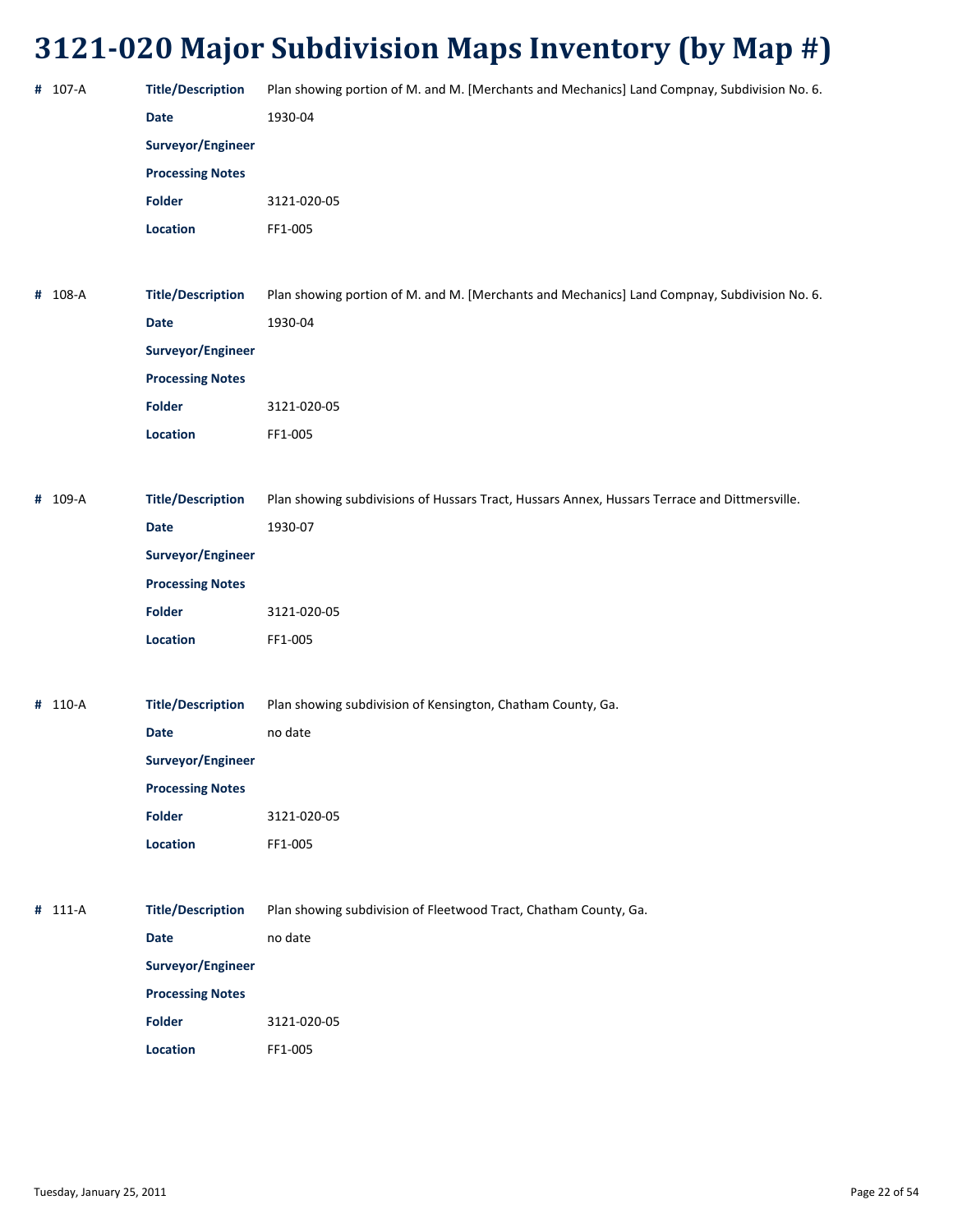| # 112-A | <b>Title/Description</b> | Plan showing subdivision of LaRoche Park and property of Estate A. B. LaRoche, Chatham County, Ga. |
|---------|--------------------------|----------------------------------------------------------------------------------------------------|
|         | <b>Date</b>              | no date                                                                                            |
|         | Surveyor/Engineer        |                                                                                                    |
|         | <b>Processing Notes</b>  |                                                                                                    |
|         | Folder                   | 3121-020-05                                                                                        |
|         | Location                 | FF1-005                                                                                            |
|         |                          |                                                                                                    |
| # 113-A | <b>Title/Description</b> | Cedar Grove Plantation, 1650 acres.                                                                |
|         | <b>Date</b>              | no date                                                                                            |
|         | Surveyor/Engineer        |                                                                                                    |
|         | <b>Processing Notes</b>  | significant map loss                                                                               |
|         | <b>Folder</b>            | 3121-020-05                                                                                        |
|         | Location                 | FF1-005                                                                                            |
|         |                          |                                                                                                    |
| # 114-A | <b>Title/Description</b> | Woodville, Chatham County, Georgia.                                                                |
|         | Date                     | 1931-05-27 (copy)                                                                                  |
|         |                          | Surveyor/Engineer Robert D. Gignilliat, CE, County Surveyor Chatham County                         |
|         | <b>Processing Notes</b>  |                                                                                                    |
|         | <b>Folder</b>            | 3121-020-05                                                                                        |
|         | Location                 | FF1-005                                                                                            |
|         |                          |                                                                                                    |
| # 115-A | <b>Title/Description</b> | Plan showing Cuyler Lots No. 23 and 24, Chatham County, Ga.                                        |
|         | <b>Date</b>              | 1932-03                                                                                            |
|         | Surveyor/Engineer        |                                                                                                    |
|         | <b>Processing Notes</b>  |                                                                                                    |
|         | <b>Folder</b>            | 3121-020-05                                                                                        |
|         | Location                 | FF1-005                                                                                            |
|         |                          |                                                                                                    |
| # 116-A | <b>Title/Description</b> | Plan showing portions of McCleskey and Barstow tracts, Chatham County, Ga.                         |
|         | <b>Date</b>              | 1932-03                                                                                            |
|         | Surveyor/Engineer        |                                                                                                    |
|         | <b>Processing Notes</b>  |                                                                                                    |
|         | <b>Folder</b>            | 3121-020-05                                                                                        |
|         | Location                 | FF1-005                                                                                            |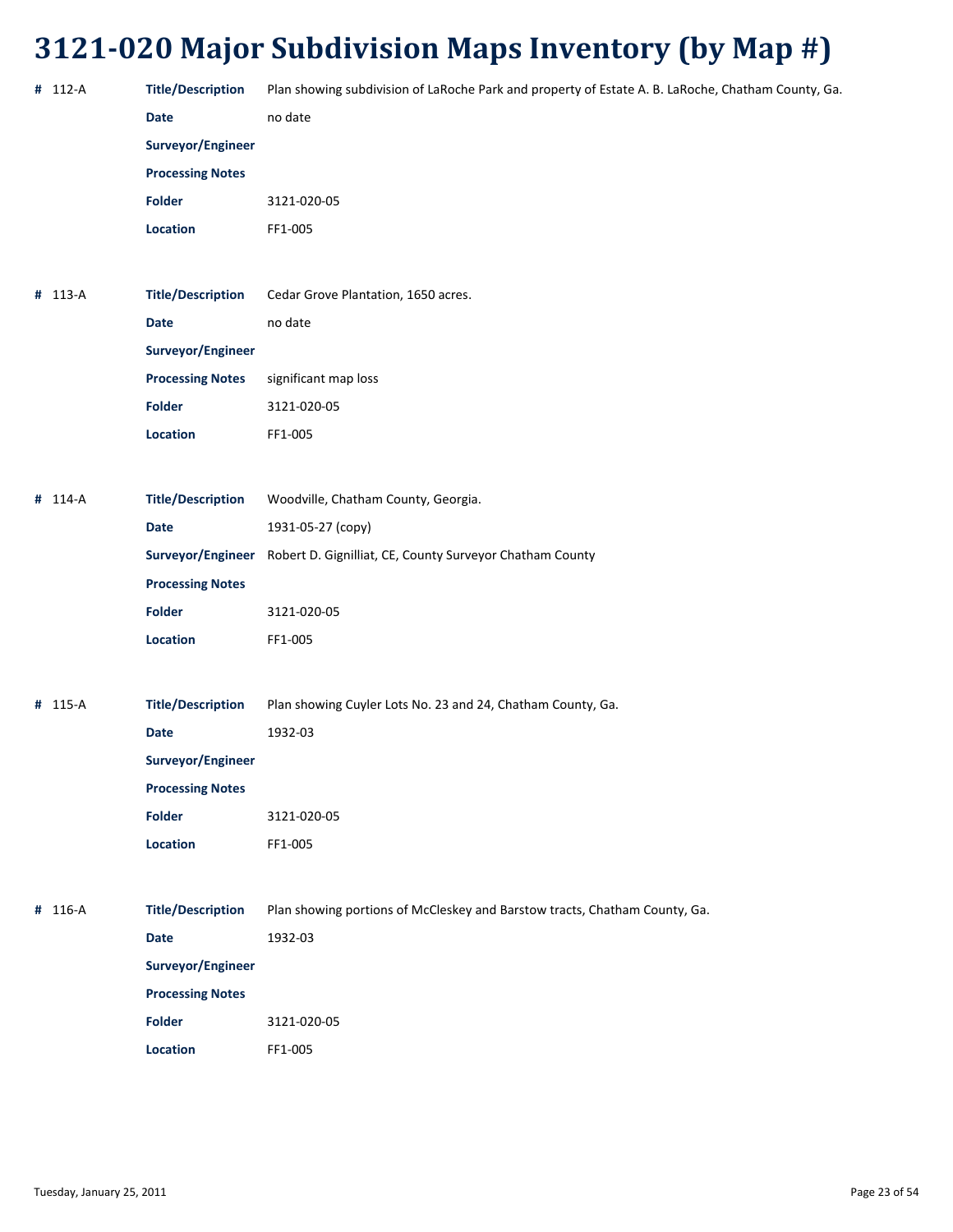| # 117-A | <b>Title/Description</b>                 | Plan showing portion of McCleskey and Barstow tracts, Chatham County, Ga.                |
|---------|------------------------------------------|------------------------------------------------------------------------------------------|
|         | <b>Date</b>                              | 1932-05                                                                                  |
|         | Surveyor/Engineer                        |                                                                                          |
|         | <b>Processing Notes</b>                  |                                                                                          |
|         | Folder                                   | 3121-020-05                                                                              |
|         | Location                                 | FF1-005                                                                                  |
|         |                                          |                                                                                          |
| # 118-A | <b>Title/Description</b>                 | Plan showing portion of McCleskey and Barstow tracts, Chatham County, Ga.                |
|         | <b>Date</b>                              | 1932-05                                                                                  |
|         | Surveyor/Engineer                        |                                                                                          |
|         | <b>Processing Notes</b>                  |                                                                                          |
|         | <b>Folder</b>                            | 3121-020-06                                                                              |
|         | Location                                 | FF1-005                                                                                  |
|         |                                          |                                                                                          |
| # 119-A | <b>Title/Description</b>                 | Plan showing Lewis Ward Subdivision and portion of McCleskey Tract, Chatham County, Ga.  |
|         | <b>Date</b>                              | 1932-03                                                                                  |
|         | Surveyor/Engineer                        |                                                                                          |
|         | <b>Processing Notes</b>                  |                                                                                          |
|         | <b>Folder</b>                            | 3121-020-06                                                                              |
|         | Location                                 | FF1-005                                                                                  |
|         |                                          |                                                                                          |
| # 120-A | <b>Title/Description</b>                 | Plan showing Jonesville Subdivision and property of Mary C. LaRoche, Chatham County, Ga. |
|         | Date                                     | 1932-05                                                                                  |
|         | Surveyor/Engineer                        |                                                                                          |
|         | <b>Processing Notes</b>                  |                                                                                          |
|         | <b>Folder</b>                            | 3121-020-06                                                                              |
|         | Location                                 | FF1-005                                                                                  |
|         |                                          |                                                                                          |
| # 121-A | <b>Title/Description</b>                 | Plan showing Park Place Subdivision and portion Olympus Subdivision, Chatham County, Ga. |
|         |                                          |                                                                                          |
|         | Date                                     | 1932-05                                                                                  |
|         | Surveyor/Engineer                        |                                                                                          |
|         | <b>Processing Notes</b><br><b>Folder</b> |                                                                                          |
|         |                                          | 3121-020-06                                                                              |
|         | Location                                 | FF1-005                                                                                  |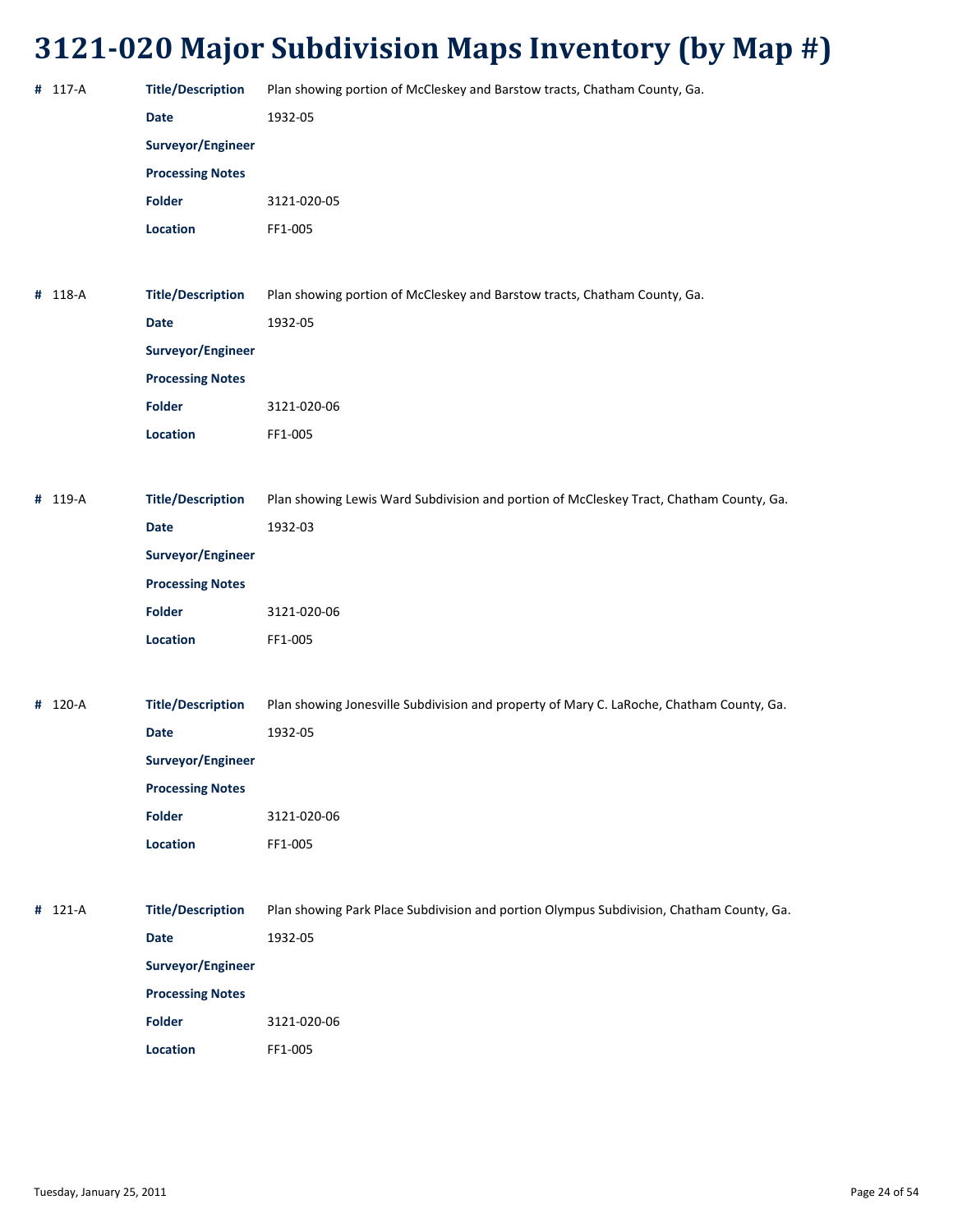| # 122-A | <b>Title/Description</b> | Plan showing Sackville Subdivision, Chatham County, Ga.                            |
|---------|--------------------------|------------------------------------------------------------------------------------|
|         | <b>Date</b>              | 1932-05                                                                            |
|         | Surveyor/Engineer        |                                                                                    |
|         | <b>Processing Notes</b>  |                                                                                    |
|         | <b>Folder</b>            | 3121-020-06                                                                        |
|         | Location                 | FF1-005                                                                            |
|         |                          |                                                                                    |
| # 123-A | <b>Title/Description</b> | Plan showing Sackville Subdivision, Chatham County, Ga.                            |
|         | <b>Date</b>              | 1932-05                                                                            |
|         | Surveyor/Engineer        |                                                                                    |
|         | <b>Processing Notes</b>  |                                                                                    |
|         | <b>Folder</b>            | 3121-020-06                                                                        |
|         | Location                 | FF1-005                                                                            |
|         |                          |                                                                                    |
| # 124-A | <b>Title/Description</b> | Plan showing Sackville Subdivision, Chatham County, Ga.                            |
|         | <b>Date</b>              | 1932-05                                                                            |
|         | Surveyor/Engineer        |                                                                                    |
|         | <b>Processing Notes</b>  |                                                                                    |
|         | <b>Folder</b>            | 3121-020-06                                                                        |
|         | Location                 | FF1-005                                                                            |
|         |                          |                                                                                    |
| # 125-A | <b>Title/Description</b> | Plan showing Dale Terrace Subdivision and Olympus Subdivision, Chatham County, Ga. |
|         | <b>Date</b>              | 1932-05                                                                            |
|         | Surveyor/Engineer        |                                                                                    |
|         | <b>Processing Notes</b>  |                                                                                    |
|         | <b>Folder</b>            | 3121-020-06                                                                        |
|         | Location                 | FF1-005                                                                            |
|         |                          |                                                                                    |
| # 126-A | <b>Title/Description</b> | Plan showing Lowden Heights Subdivision, Chatham County, Ga.                       |
|         | Date                     | 1932-07                                                                            |
|         | Surveyor/Engineer        |                                                                                    |
|         | <b>Processing Notes</b>  |                                                                                    |
|         | <b>Folder</b>            | 3121-020-06                                                                        |
|         | Location                 | FF1-005                                                                            |
|         |                          |                                                                                    |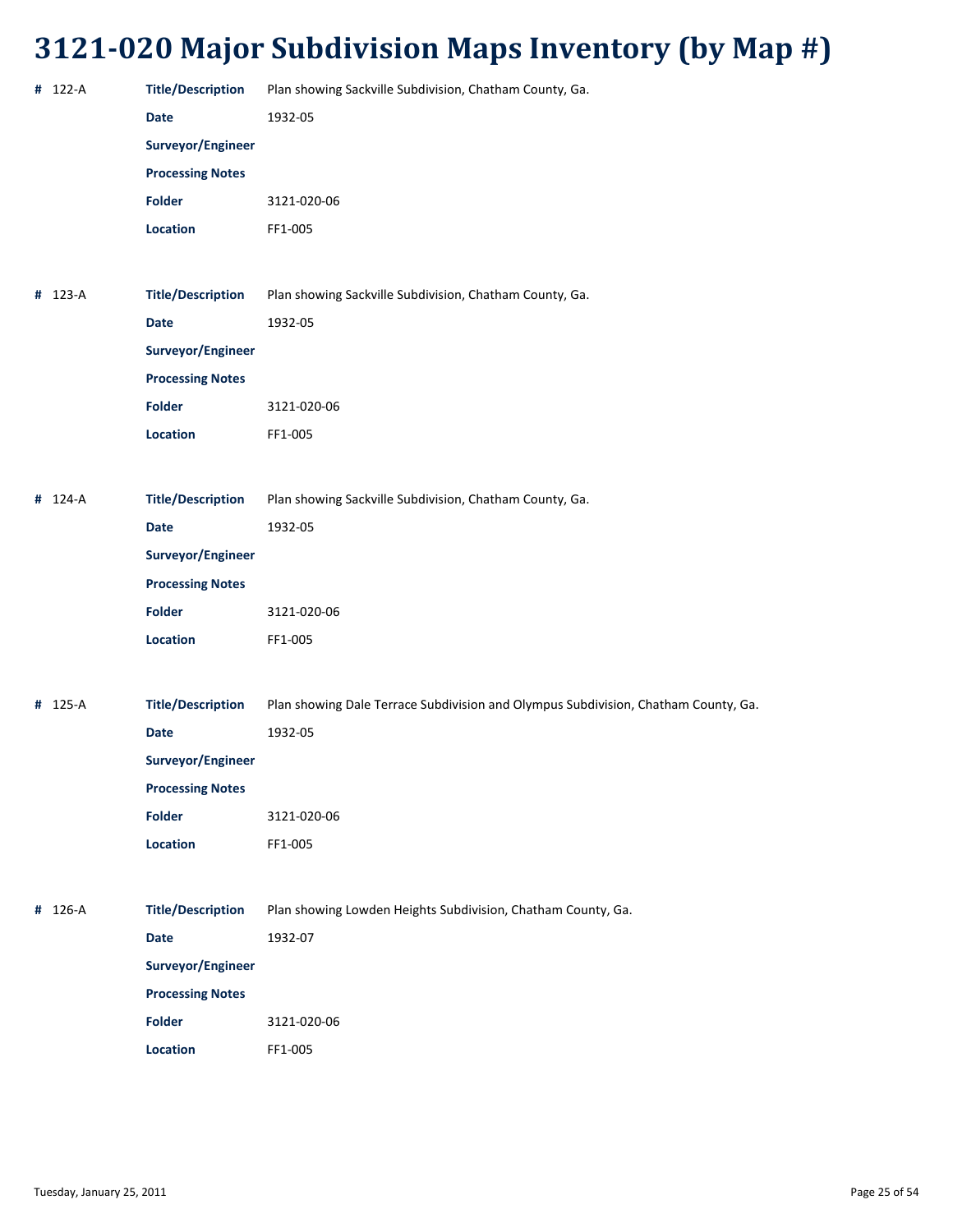| # 127-A | <b>Title/Description</b>          | Plan showing Lowden Heights Subdivision (now South Gardens), Chatham County, Ga. |
|---------|-----------------------------------|----------------------------------------------------------------------------------|
|         | <b>Date</b>                       | 1932-06                                                                          |
|         | Surveyor/Engineer                 |                                                                                  |
|         | <b>Processing Notes</b>           |                                                                                  |
|         | Folder                            | 3121-020-06                                                                      |
|         | <b>Location</b>                   | FF1-005                                                                          |
|         |                                   |                                                                                  |
| # 128-A | <b>Title/Description</b>          | Plan showing Lowden Heights Subdivision, Chatham County, Ga.                     |
|         | <b>Date</b>                       | 1932-06                                                                          |
|         | Surveyor/Engineer                 |                                                                                  |
|         | <b>Processing Notes</b>           |                                                                                  |
|         | <b>Folder</b>                     | 3121-020-06                                                                      |
|         | Location                          | FF1-005                                                                          |
|         |                                   |                                                                                  |
| # 129-A | <b>Title/Description</b>          | Jasper Springs, showing Blocks J, K, L, M, N, O, P and Q.                        |
|         | <b>Date</b>                       | no date                                                                          |
|         | Surveyor/Engineer                 |                                                                                  |
|         | <b>Processing Notes</b>           | fragile                                                                          |
|         | <b>Folder</b>                     | 3121-020-06                                                                      |
|         | Location                          | FF1-005                                                                          |
|         |                                   |                                                                                  |
| # 130-A | <b>Title/Description</b>          | Plan of Jasper Springs, Chatham County, Georgia.                                 |
|         | <b>Date</b>                       | 1935-10                                                                          |
|         | Surveyor/Engineer M. F. Smith, CE |                                                                                  |
|         | <b>Processing Notes</b>           |                                                                                  |
|         | <b>Folder</b>                     | 3121-020-06                                                                      |
|         | <b>Location</b>                   | FF1-005                                                                          |
|         |                                   |                                                                                  |
| # 131-A | <b>Title/Description</b>          | Part of Jasper Springs, Chatham County, Georgia.                                 |
|         | <b>Date</b>                       | 1935-10                                                                          |
|         | Surveyor/Engineer M. F. Smith, CE |                                                                                  |
|         | <b>Processing Notes</b>           |                                                                                  |
|         | <b>Folder</b>                     | 3121-020-06                                                                      |
|         | <b>Location</b>                   | FF1-005                                                                          |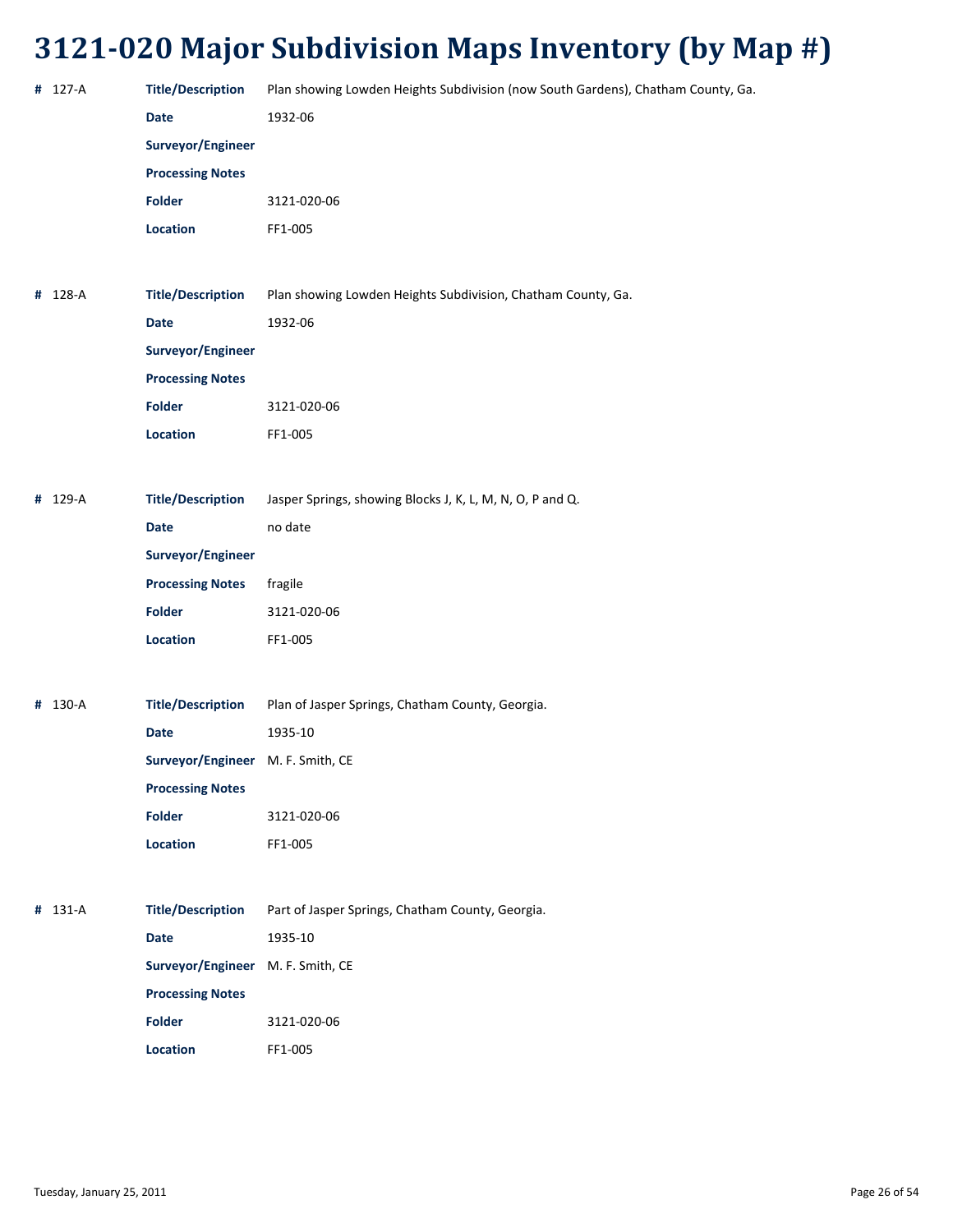| # 132-A | <b>Title/Description</b>          | Plan of a re-division of John Wolf's property, originally part of Lots 3 and 4 of the Millen Tract and six lots of the<br>Teynac Subdivision, all situated between 34th and 37th streets, and between Ott and Harmon streets in Grayson<br>and Harmon wards. |
|---------|-----------------------------------|--------------------------------------------------------------------------------------------------------------------------------------------------------------------------------------------------------------------------------------------------------------|
|         | <b>Date</b>                       | 1936-03                                                                                                                                                                                                                                                      |
|         | Surveyor/Engineer                 | M. F. Smith, CE                                                                                                                                                                                                                                              |
|         | <b>Processing Notes</b>           |                                                                                                                                                                                                                                                              |
|         | <b>Folder</b>                     | 3121-020-06                                                                                                                                                                                                                                                  |
|         | <b>Location</b>                   | FF1-005                                                                                                                                                                                                                                                      |
|         |                                   |                                                                                                                                                                                                                                                              |
| # 133-A | <b>Title/Description</b>          | Plan of Green Acres, subdivision of Lots Nos. 5, 6 and 7 of the Wiltberger Subdivision, of the Bonaventure Tract,<br>Savannah, Chatham County, Georgia. A. V. Robinson, Agent.                                                                               |
|         | <b>Date</b>                       | 1936-10; 1937-11 (revised)                                                                                                                                                                                                                                   |
|         | Surveyor/Engineer M. F. Smith, CE |                                                                                                                                                                                                                                                              |
|         | <b>Processing Notes</b>           |                                                                                                                                                                                                                                                              |
|         | <b>Folder</b>                     | 3121-020-06                                                                                                                                                                                                                                                  |
|         | Location                          | FF1-005                                                                                                                                                                                                                                                      |
|         |                                   |                                                                                                                                                                                                                                                              |
| # 134-A | <b>Title/Description</b>          | Plan of Green Acres, subdivision of Lots Nos. 5, 6 and 7 of the Wiltberger Subdivision, of the Bonaventure Tract,<br>Savannah, Chatham County, Georgia. A. V. Robinson, Agent.                                                                               |
|         | <b>Date</b>                       | 1936-10; 1937-11 (revised)                                                                                                                                                                                                                                   |
|         | Surveyor/Engineer                 | M. F. Smith, CE                                                                                                                                                                                                                                              |
|         | <b>Processing Notes</b>           |                                                                                                                                                                                                                                                              |
|         | <b>Folder</b>                     | 3121-020-06                                                                                                                                                                                                                                                  |
|         | <b>Location</b>                   | FF1-005                                                                                                                                                                                                                                                      |
|         |                                   |                                                                                                                                                                                                                                                              |
| # 135-A | <b>Title/Description</b>          | Sewer right of way through Twickenham Plantation.                                                                                                                                                                                                            |
|         | <b>Date</b>                       | 1936-07-30                                                                                                                                                                                                                                                   |
|         | Surveyor/Engineer                 |                                                                                                                                                                                                                                                              |
|         | <b>Processing Notes</b>           |                                                                                                                                                                                                                                                              |
|         | <b>Folder</b>                     | 3121-020-06                                                                                                                                                                                                                                                  |
|         | Location                          | FF1-005                                                                                                                                                                                                                                                      |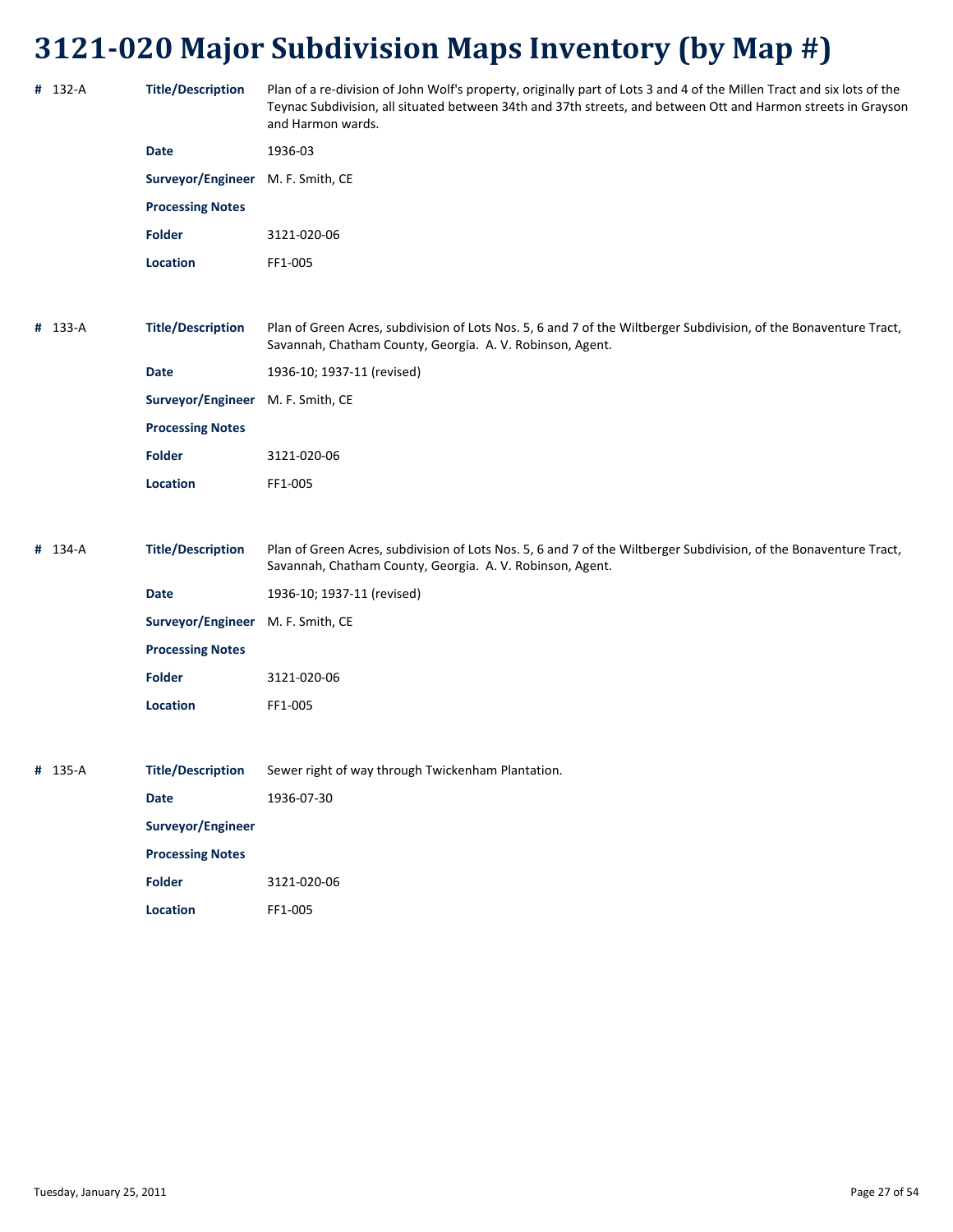| # 136-A | <b>Title/Description</b>          | Map of subdivision Sherwood Forest, Chatham County, Ga. Developed by William C. Gilbert, Jr., Realtor.                                        |
|---------|-----------------------------------|-----------------------------------------------------------------------------------------------------------------------------------------------|
|         | <b>Date</b>                       | 1936-10-15                                                                                                                                    |
|         |                                   | Surveyor/Engineer Ravenel Gignilliat, CE                                                                                                      |
|         | <b>Processing Notes</b>           |                                                                                                                                               |
|         | <b>Folder</b>                     | 3121-020-06                                                                                                                                   |
|         | Location                          | FF1-005                                                                                                                                       |
|         |                                   |                                                                                                                                               |
| # 137-A | <b>Title/Description</b>          | Plat showing boundary survey of Greenwich Park, property of City of Savannah.                                                                 |
|         | <b>Date</b>                       | 1936-11                                                                                                                                       |
|         | Surveyor/Engineer                 |                                                                                                                                               |
|         | <b>Processing Notes</b>           |                                                                                                                                               |
|         | <b>Folder</b>                     | 3121-020-06                                                                                                                                   |
|         | Location                          | FF1-005                                                                                                                                       |
|         |                                   |                                                                                                                                               |
| # 138-A | <b>Title/Description</b>          | Plan of part of Jasper Springs, revised, showing Blocks J, K, L, M, N, O, P and Q, all south of Bay Street, Chatham<br>County, Georgia.       |
|         | Date                              | 1937; 1939-12 (revised)                                                                                                                       |
|         | Surveyor/Engineer M. F. Smith, CE |                                                                                                                                               |
|         | <b>Processing Notes</b>           |                                                                                                                                               |
|         | <b>Folder</b>                     | 3121-020-07                                                                                                                                   |
|         | Location                          | FF1-005                                                                                                                                       |
|         |                                   |                                                                                                                                               |
| # 139-A | <b>Title/Description</b>          | Map showing subdivision of property of Union Bag and Paper Corporation, Hermitage [adjacent to Mary Calder<br>Park], Chatham County, Georgia. |
|         | Date                              | 1937-01-14                                                                                                                                    |
|         |                                   | Surveyor/Engineer H.F.M.; J.E.K. (tracing)                                                                                                    |
|         | <b>Processing Notes</b>           |                                                                                                                                               |
|         | <b>Folder</b>                     | 3121-020-07                                                                                                                                   |
|         | Location                          | FF1-005                                                                                                                                       |
|         |                                   |                                                                                                                                               |
| # 140-A | <b>Title/Description</b>          | LaRoche Park Subdivision in Chatham County, Georgia, revised and corrected.                                                                   |
|         | Date                              | 1938-07                                                                                                                                       |
|         | Surveyor/Engineer M. F. Smith, CE |                                                                                                                                               |
|         | <b>Processing Notes</b>           |                                                                                                                                               |
|         | <b>Folder</b>                     | 3121-020-07                                                                                                                                   |
|         | Location                          | FF1-005                                                                                                                                       |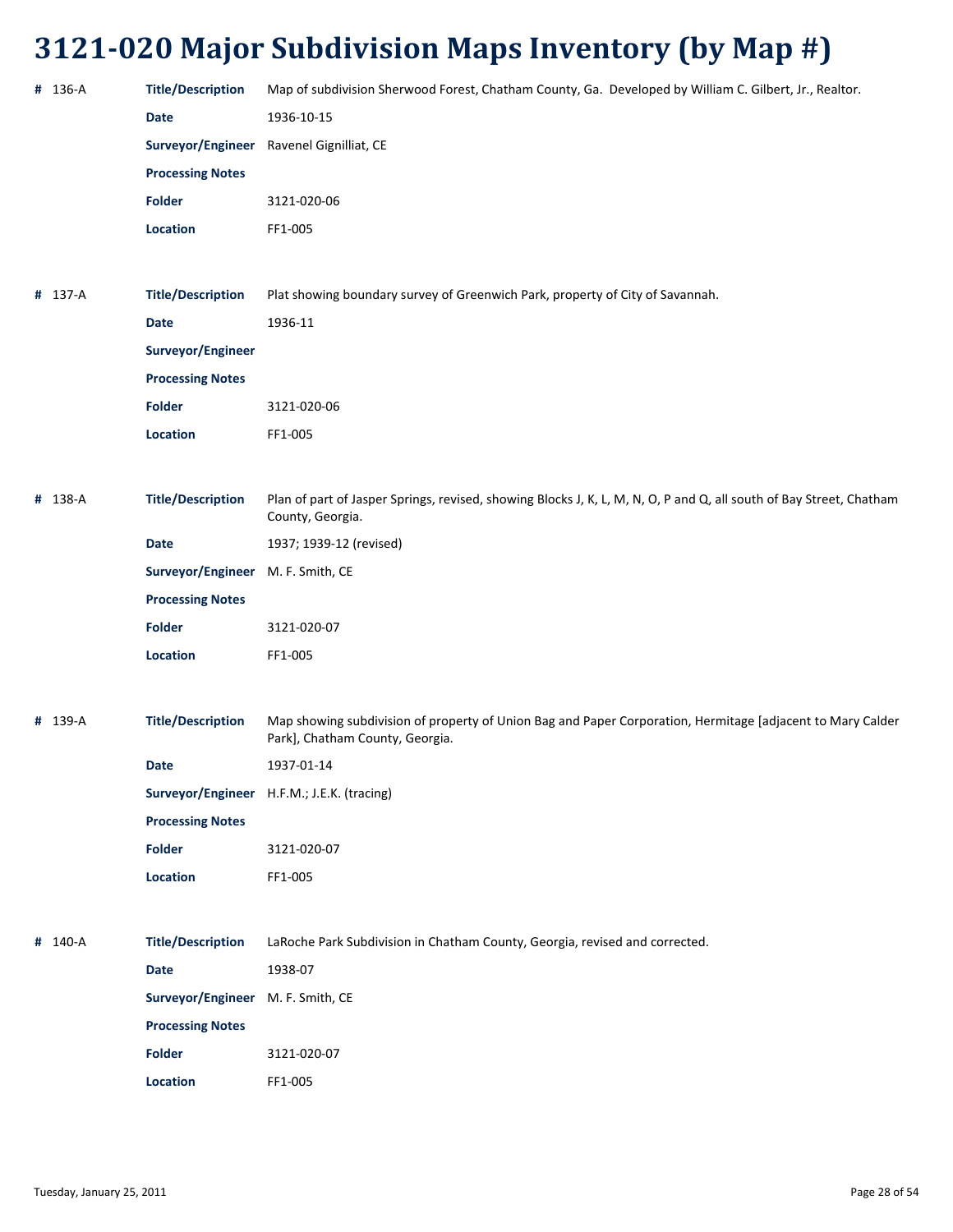| # 141-A | <b>Title/Description</b>          | Subdivision of Lots Nos. 1, 2, 3, 4, 5 and 6, of the original subdivision, Hopewell Plantation, Chatham County,<br>Georgia.                                                                                                                                                       |
|---------|-----------------------------------|-----------------------------------------------------------------------------------------------------------------------------------------------------------------------------------------------------------------------------------------------------------------------------------|
|         | <b>Date</b>                       | 1938-08-26                                                                                                                                                                                                                                                                        |
|         | Surveyor/Engineer M. F. Smith, CE |                                                                                                                                                                                                                                                                                   |
|         | <b>Processing Notes</b>           |                                                                                                                                                                                                                                                                                   |
|         | <b>Folder</b>                     | 3121-020-07                                                                                                                                                                                                                                                                       |
|         | <b>Location</b>                   | FF1-005                                                                                                                                                                                                                                                                           |
|         |                                   |                                                                                                                                                                                                                                                                                   |
| # 142-A | <b>Title/Description</b>          | Subdivision of Lots Nos. 1, 2, 3, 4, 5 and 6, of the original subdivision, Hopewell Plantation, Chatham County,<br>Georgia.                                                                                                                                                       |
|         | <b>Date</b>                       | 1938-08                                                                                                                                                                                                                                                                           |
|         | Surveyor/Engineer M. F. Smith, CE |                                                                                                                                                                                                                                                                                   |
|         | <b>Processing Notes</b>           |                                                                                                                                                                                                                                                                                   |
|         | <b>Folder</b>                     | 3121-020-07                                                                                                                                                                                                                                                                       |
|         | Location                          | FF1-005                                                                                                                                                                                                                                                                           |
|         |                                   |                                                                                                                                                                                                                                                                                   |
| # 143-A | <b>Title/Description</b>          | Plan Lee-Olin Heights Subdivision, Chatham County, Ga.                                                                                                                                                                                                                            |
|         | <b>Date</b>                       | 1938-09-15                                                                                                                                                                                                                                                                        |
|         |                                   | Surveyor/Engineer Ravenel Gignilliat, CE                                                                                                                                                                                                                                          |
|         | <b>Processing Notes</b>           |                                                                                                                                                                                                                                                                                   |
|         | <b>Folder</b>                     | 3121-020-07                                                                                                                                                                                                                                                                       |
|         | Location                          | FF1-005                                                                                                                                                                                                                                                                           |
|         |                                   |                                                                                                                                                                                                                                                                                   |
| # 144-A | <b>Title/Description</b>          | Plan showing subdivision of the northern portion of Lots 12 and 13 in Block C, and a revision of subdivision of Lot<br>1, and portion of Lot 2 in Block D of the McClesky Tract, now in wards Schroder, Canty and Hornstein, in the City<br>of Savannah, Chatham County, Georgia. |
|         | <b>Date</b>                       | 1938-12-20                                                                                                                                                                                                                                                                        |
|         | Surveyor/Engineer M. F. Smith, CE |                                                                                                                                                                                                                                                                                   |
|         | <b>Processing Notes</b>           |                                                                                                                                                                                                                                                                                   |
|         | Folder                            | 3121-020-07                                                                                                                                                                                                                                                                       |
|         | Location                          | FF1-005                                                                                                                                                                                                                                                                           |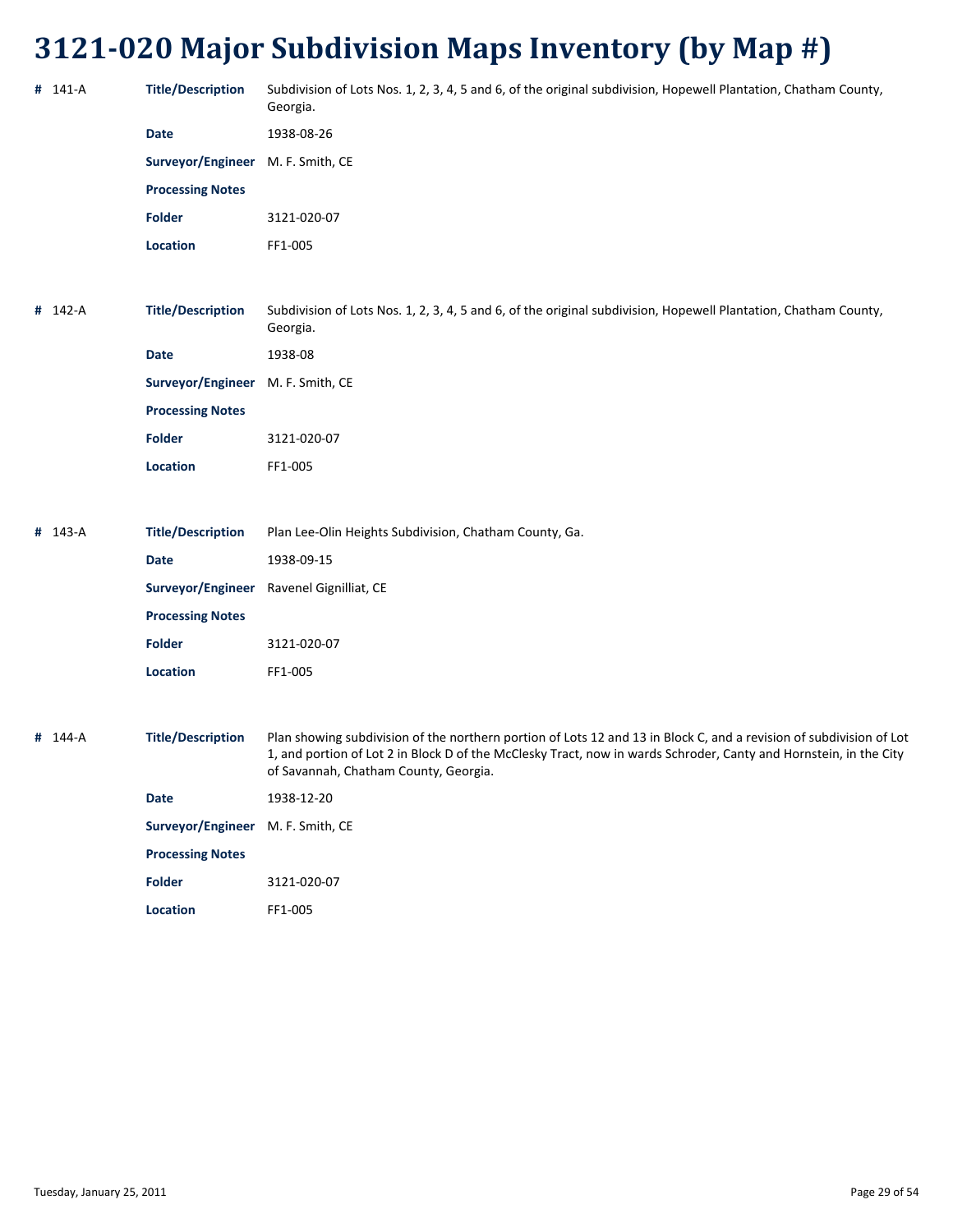|         |                                   | ----- <i>--</i> --                                                                                                                                                                                                                                                                                                                |
|---------|-----------------------------------|-----------------------------------------------------------------------------------------------------------------------------------------------------------------------------------------------------------------------------------------------------------------------------------------------------------------------------------|
| # 145-A | <b>Title/Description</b>          | Plan showing subdivision of the northern portion of Lots 12 and 13 in Block C, and a revision of subdivision of Lot<br>1, and portion of Lot 2 in Block D of the McClesky Tract, now in wards Schroder, Canty and Hornstein, in the City<br>of Savannah, Chatham County, Georgia. Surveyed for Anton F. Solms and George W. Hunt. |
|         | <b>Date</b>                       | 1938-12-20                                                                                                                                                                                                                                                                                                                        |
|         | Surveyor/Engineer M. F. Smith, CE |                                                                                                                                                                                                                                                                                                                                   |
|         | <b>Processing Notes</b>           |                                                                                                                                                                                                                                                                                                                                   |
|         | <b>Folder</b>                     | 3121-020-07                                                                                                                                                                                                                                                                                                                       |
|         | <b>Location</b>                   | FF1-005                                                                                                                                                                                                                                                                                                                           |
| # 146-A | <b>Title/Description</b>          | East Savannah and the remaining portion of East Savannah Addition, Chatham County, Georgia.                                                                                                                                                                                                                                       |
|         | <b>Date</b>                       | 1939-01                                                                                                                                                                                                                                                                                                                           |
|         | Surveyor/Engineer                 | M. F. Smith, CE                                                                                                                                                                                                                                                                                                                   |
|         | <b>Processing Notes</b>           |                                                                                                                                                                                                                                                                                                                                   |
|         | <b>Folder</b>                     | 3121-020-07                                                                                                                                                                                                                                                                                                                       |
|         | <b>Location</b>                   | FF1-005                                                                                                                                                                                                                                                                                                                           |
| # 147-A | <b>Title/Description</b>          | East Savannah and the remaining portion of East Savannah Addition, Chatham County, Georgia.                                                                                                                                                                                                                                       |
|         | <b>Date</b>                       | 1939-01                                                                                                                                                                                                                                                                                                                           |
|         | Surveyor/Engineer M. F. Smith, CE |                                                                                                                                                                                                                                                                                                                                   |
|         | <b>Processing Notes</b>           |                                                                                                                                                                                                                                                                                                                                   |
|         | <b>Folder</b>                     | 3121-020-07                                                                                                                                                                                                                                                                                                                       |
|         | <b>Location</b>                   | FF1-005                                                                                                                                                                                                                                                                                                                           |
| # 148-A | <b>Title/Description</b>          | Portion of Deiter [Dieter] Heights, according to W. O'D. Rockwell, CE, a subdivision of Cuyler Farm Lot 4 and the<br>northeast 1/4 of Farm Lot 5, showing monuments and authorities. [Includes letter to Mayor Thomas Gamble<br>regarding Dieter Heights]                                                                         |
|         | <b>Date</b>                       | 1939-01; 1939-06-12 (letter)                                                                                                                                                                                                                                                                                                      |
|         | Surveyor/Engineer M. F. Smith, CE |                                                                                                                                                                                                                                                                                                                                   |
|         | <b>Processing Notes</b>           |                                                                                                                                                                                                                                                                                                                                   |
|         |                                   |                                                                                                                                                                                                                                                                                                                                   |

**Location** FF1‐005

**Folder** 3121‐020‐07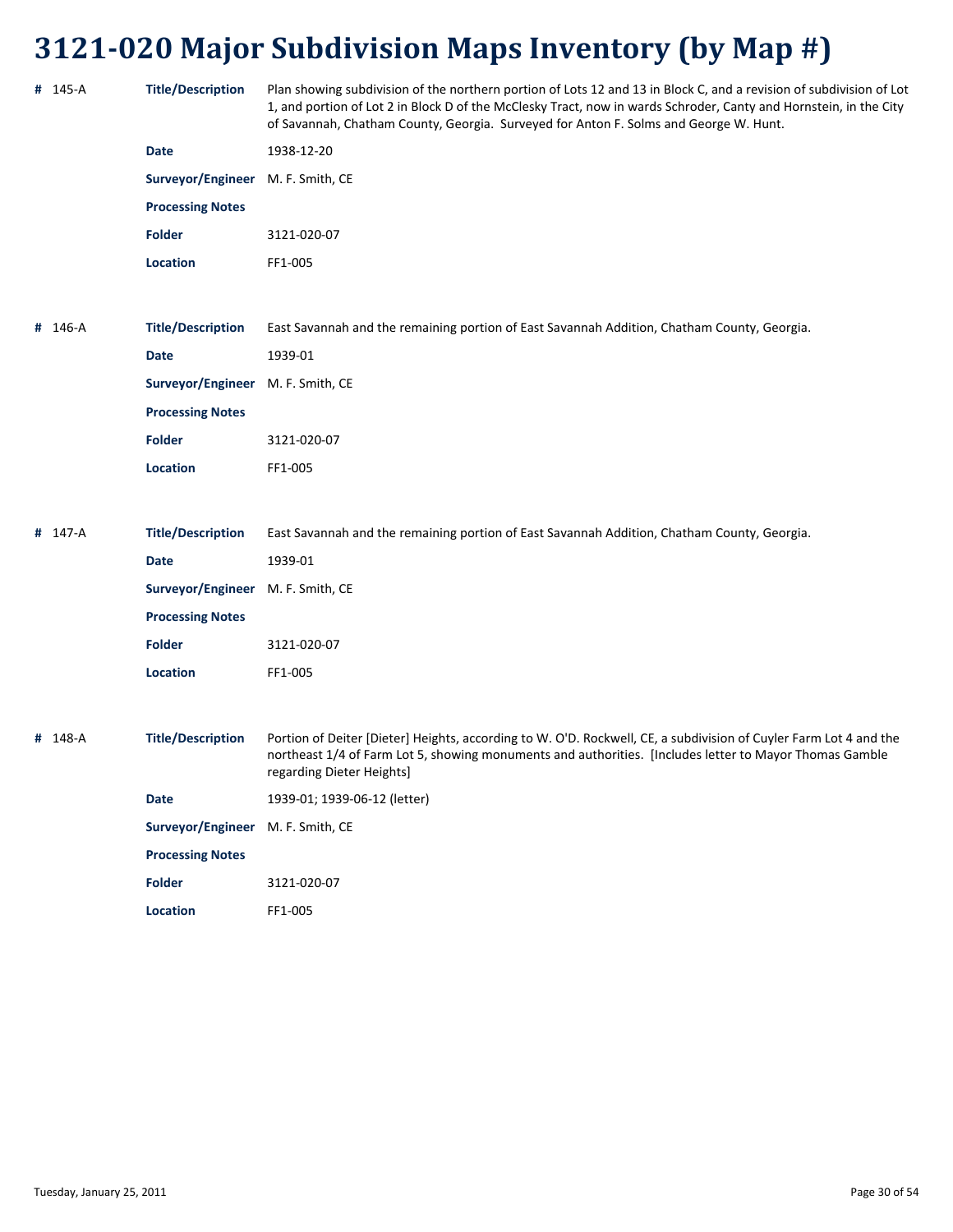| # 149-A | <b>Title/Description</b>      | Gordonston, Savannah, Chatham Co., Georgia, showing compilation of surveys and modifications to date.                                                 |
|---------|-------------------------------|-------------------------------------------------------------------------------------------------------------------------------------------------------|
|         | <b>Date</b>                   | 1939-04-10                                                                                                                                            |
|         |                               | Surveyor/Engineer W.F.S. [W. F. Shellman]                                                                                                             |
|         | <b>Processing Notes</b>       |                                                                                                                                                       |
|         | Folder                        | 3121-020-07                                                                                                                                           |
|         | Location                      | FF1-005                                                                                                                                               |
|         |                               |                                                                                                                                                       |
| # 150-A | <b>Title/Description</b>      | Plan of Dieter Subdivision as found to exist on July 1st 1939.                                                                                        |
|         | Date                          | 1939-07-01                                                                                                                                            |
|         | Surveyor/Engineer             |                                                                                                                                                       |
|         | <b>Processing Notes</b>       |                                                                                                                                                       |
|         | <b>Folder</b>                 | 3121-020-07                                                                                                                                           |
|         | Location                      | FF1-005                                                                                                                                               |
|         |                               |                                                                                                                                                       |
| # 151-A | <b>Title/Description</b>      | Plan of Dieter Subdivision as found to exist on July 1st 1939.                                                                                        |
|         | Date                          | 1939-07-01                                                                                                                                            |
|         | Surveyor/Engineer             |                                                                                                                                                       |
|         | <b>Processing Notes</b>       |                                                                                                                                                       |
|         | Folder                        | 3121-020-07                                                                                                                                           |
|         | Location                      | FF1-005                                                                                                                                               |
|         |                               |                                                                                                                                                       |
| # 152-A | <b>Title/Description</b>      | Plan of a part of Lee-Olin Heights Subdivision facing on Fifty-Eighth [58th] Street, Savannah, Georgia.                                               |
|         | Date                          | 1939-11-24                                                                                                                                            |
|         |                               | Surveyor/Engineer S. P. Kehoe, Jr., CE; G. W. Cobb, LA                                                                                                |
|         | <b>Processing Notes</b>       |                                                                                                                                                       |
|         | Folder                        | 3121-020-07                                                                                                                                           |
|         | <b>Location</b>               | FF1-005                                                                                                                                               |
|         |                               |                                                                                                                                                       |
| # 153-A | <b>Title/Description</b>      | Sharon Park, a re-subdivision of Sharon Park Farms, located on the Louisville Road, Chatham County. Surveyed<br>for Robinson Realty and Insurance Co. |
|         | <b>Date</b>                   | 1939-12; 1940-01-30 (revised)                                                                                                                         |
|         | Surveyor/Engineer M. F. Smith |                                                                                                                                                       |
|         | <b>Processing Notes</b>       |                                                                                                                                                       |
|         | <b>Folder</b>                 | 3121-020-07                                                                                                                                           |
|         | Location                      | FF1-005                                                                                                                                               |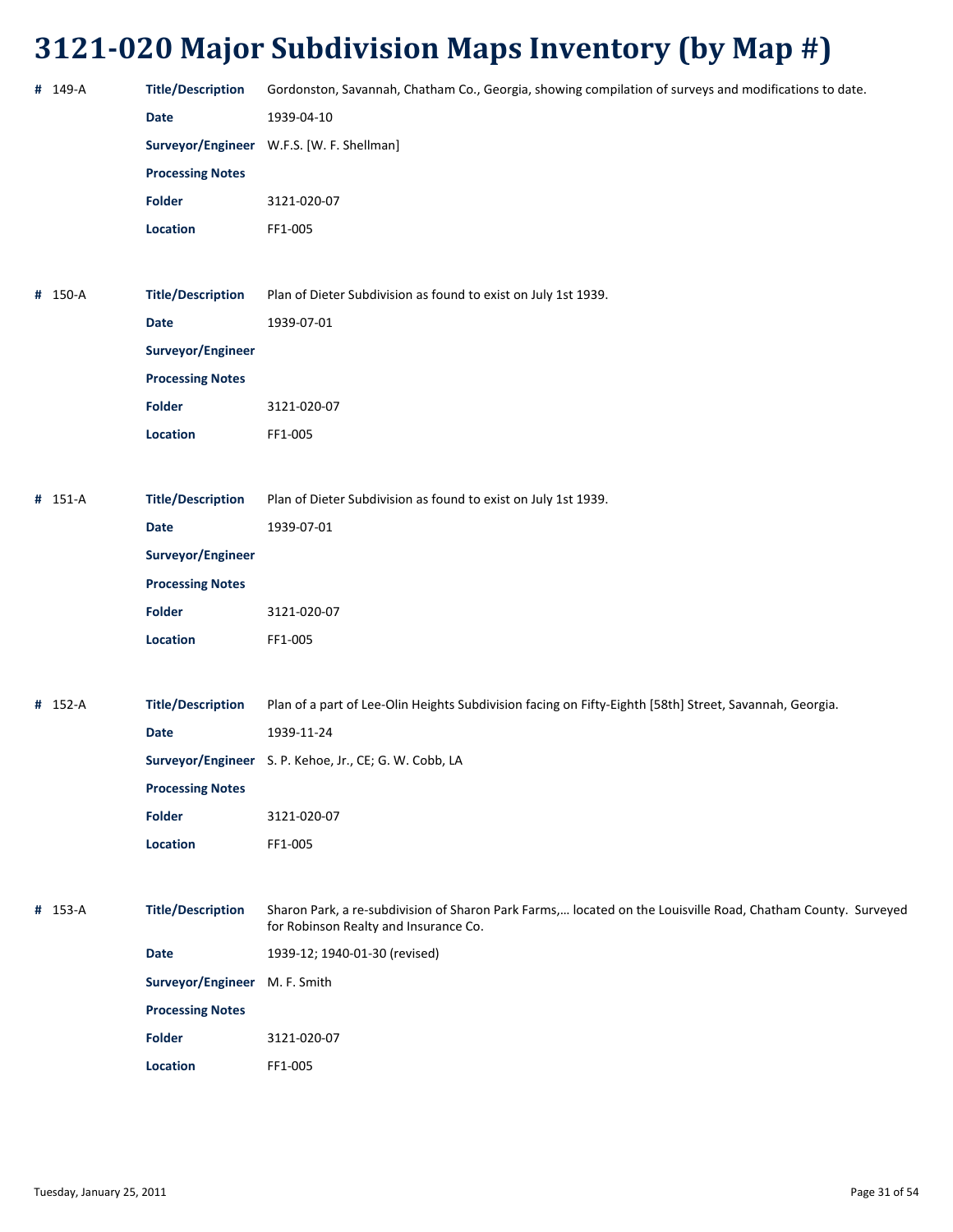| no date<br><b>Date</b><br>Surveyor/Engineer<br><b>Processing Notes</b><br><b>Folder</b><br>3121-020-07<br>Location<br>FF1-005<br><b>Title/Description</b><br># 155-A<br>Georgia.<br><b>Date</b><br>1940-02-15<br>Surveyor/Engineer S. P. Kehoe, Jr., CE; G. W. Cobb, LA<br><b>Processing Notes</b><br><b>Folder</b><br>3121-020-07<br>Location<br>FF1-005<br># 156-A<br><b>Title/Description</b><br>Plat of Victory Heights Subdivision, Savannah, Georgia. Subdivided for the Homecrest Cooperation.<br><b>Date</b><br>1940-03-12<br>Surveyor/Engineer S. P. Kehoe, Jr., CE<br><b>Processing Notes</b><br><b>Folder</b><br>3121-020-07<br>Location<br>FF1-005<br><b>Title/Description</b><br>Plat of Victory Heights Subdivision, Savannah, Georgia. Subdivided for the Homecrest Cooperation.<br># 157-A<br>1940-03-12<br><b>Date</b><br>Surveyor/Engineer S. P. Kehoe, Jr., CE<br><b>Processing Notes</b><br><b>Folder</b><br>3121-020-07 | Plan of a part of Lee-Olin Heights Subdivision, facing on Fifty-Ninth [59th] and Sixtieth [60th] streets, Savannah,<br>Location<br>FF1-005<br><b>Title/Description</b><br>Map of the W. L. Exley Estate, divided into 12 parcels, in the City of Savannah, Chatham County, Georgia.<br>1940-02<br>Date<br>Surveyor/Engineer M. F. Smith, CE<br><b>Processing Notes</b> | # 154-A | <b>Title/Description</b> | Lee-Olin Heights. |
|----------------------------------------------------------------------------------------------------------------------------------------------------------------------------------------------------------------------------------------------------------------------------------------------------------------------------------------------------------------------------------------------------------------------------------------------------------------------------------------------------------------------------------------------------------------------------------------------------------------------------------------------------------------------------------------------------------------------------------------------------------------------------------------------------------------------------------------------------------------------------------------------------------------------------------------------|------------------------------------------------------------------------------------------------------------------------------------------------------------------------------------------------------------------------------------------------------------------------------------------------------------------------------------------------------------------------|---------|--------------------------|-------------------|
|                                                                                                                                                                                                                                                                                                                                                                                                                                                                                                                                                                                                                                                                                                                                                                                                                                                                                                                                              |                                                                                                                                                                                                                                                                                                                                                                        |         |                          |                   |
|                                                                                                                                                                                                                                                                                                                                                                                                                                                                                                                                                                                                                                                                                                                                                                                                                                                                                                                                              |                                                                                                                                                                                                                                                                                                                                                                        |         |                          |                   |
|                                                                                                                                                                                                                                                                                                                                                                                                                                                                                                                                                                                                                                                                                                                                                                                                                                                                                                                                              |                                                                                                                                                                                                                                                                                                                                                                        |         |                          |                   |
|                                                                                                                                                                                                                                                                                                                                                                                                                                                                                                                                                                                                                                                                                                                                                                                                                                                                                                                                              |                                                                                                                                                                                                                                                                                                                                                                        |         |                          |                   |
|                                                                                                                                                                                                                                                                                                                                                                                                                                                                                                                                                                                                                                                                                                                                                                                                                                                                                                                                              |                                                                                                                                                                                                                                                                                                                                                                        |         |                          |                   |
|                                                                                                                                                                                                                                                                                                                                                                                                                                                                                                                                                                                                                                                                                                                                                                                                                                                                                                                                              |                                                                                                                                                                                                                                                                                                                                                                        |         |                          |                   |
|                                                                                                                                                                                                                                                                                                                                                                                                                                                                                                                                                                                                                                                                                                                                                                                                                                                                                                                                              |                                                                                                                                                                                                                                                                                                                                                                        |         |                          |                   |
|                                                                                                                                                                                                                                                                                                                                                                                                                                                                                                                                                                                                                                                                                                                                                                                                                                                                                                                                              |                                                                                                                                                                                                                                                                                                                                                                        |         |                          |                   |
|                                                                                                                                                                                                                                                                                                                                                                                                                                                                                                                                                                                                                                                                                                                                                                                                                                                                                                                                              |                                                                                                                                                                                                                                                                                                                                                                        |         |                          |                   |
|                                                                                                                                                                                                                                                                                                                                                                                                                                                                                                                                                                                                                                                                                                                                                                                                                                                                                                                                              |                                                                                                                                                                                                                                                                                                                                                                        |         |                          |                   |
|                                                                                                                                                                                                                                                                                                                                                                                                                                                                                                                                                                                                                                                                                                                                                                                                                                                                                                                                              |                                                                                                                                                                                                                                                                                                                                                                        |         |                          |                   |
|                                                                                                                                                                                                                                                                                                                                                                                                                                                                                                                                                                                                                                                                                                                                                                                                                                                                                                                                              |                                                                                                                                                                                                                                                                                                                                                                        |         |                          |                   |
|                                                                                                                                                                                                                                                                                                                                                                                                                                                                                                                                                                                                                                                                                                                                                                                                                                                                                                                                              |                                                                                                                                                                                                                                                                                                                                                                        |         |                          |                   |
|                                                                                                                                                                                                                                                                                                                                                                                                                                                                                                                                                                                                                                                                                                                                                                                                                                                                                                                                              |                                                                                                                                                                                                                                                                                                                                                                        |         |                          |                   |
|                                                                                                                                                                                                                                                                                                                                                                                                                                                                                                                                                                                                                                                                                                                                                                                                                                                                                                                                              |                                                                                                                                                                                                                                                                                                                                                                        |         |                          |                   |
|                                                                                                                                                                                                                                                                                                                                                                                                                                                                                                                                                                                                                                                                                                                                                                                                                                                                                                                                              |                                                                                                                                                                                                                                                                                                                                                                        |         |                          |                   |
|                                                                                                                                                                                                                                                                                                                                                                                                                                                                                                                                                                                                                                                                                                                                                                                                                                                                                                                                              |                                                                                                                                                                                                                                                                                                                                                                        |         |                          |                   |
|                                                                                                                                                                                                                                                                                                                                                                                                                                                                                                                                                                                                                                                                                                                                                                                                                                                                                                                                              |                                                                                                                                                                                                                                                                                                                                                                        |         |                          |                   |
|                                                                                                                                                                                                                                                                                                                                                                                                                                                                                                                                                                                                                                                                                                                                                                                                                                                                                                                                              |                                                                                                                                                                                                                                                                                                                                                                        |         |                          |                   |
|                                                                                                                                                                                                                                                                                                                                                                                                                                                                                                                                                                                                                                                                                                                                                                                                                                                                                                                                              |                                                                                                                                                                                                                                                                                                                                                                        |         |                          |                   |
|                                                                                                                                                                                                                                                                                                                                                                                                                                                                                                                                                                                                                                                                                                                                                                                                                                                                                                                                              |                                                                                                                                                                                                                                                                                                                                                                        |         |                          |                   |
|                                                                                                                                                                                                                                                                                                                                                                                                                                                                                                                                                                                                                                                                                                                                                                                                                                                                                                                                              |                                                                                                                                                                                                                                                                                                                                                                        |         |                          |                   |
|                                                                                                                                                                                                                                                                                                                                                                                                                                                                                                                                                                                                                                                                                                                                                                                                                                                                                                                                              |                                                                                                                                                                                                                                                                                                                                                                        |         |                          |                   |
|                                                                                                                                                                                                                                                                                                                                                                                                                                                                                                                                                                                                                                                                                                                                                                                                                                                                                                                                              |                                                                                                                                                                                                                                                                                                                                                                        |         |                          |                   |
|                                                                                                                                                                                                                                                                                                                                                                                                                                                                                                                                                                                                                                                                                                                                                                                                                                                                                                                                              |                                                                                                                                                                                                                                                                                                                                                                        |         |                          |                   |
|                                                                                                                                                                                                                                                                                                                                                                                                                                                                                                                                                                                                                                                                                                                                                                                                                                                                                                                                              |                                                                                                                                                                                                                                                                                                                                                                        |         |                          |                   |
|                                                                                                                                                                                                                                                                                                                                                                                                                                                                                                                                                                                                                                                                                                                                                                                                                                                                                                                                              |                                                                                                                                                                                                                                                                                                                                                                        |         |                          |                   |
| # 158-A                                                                                                                                                                                                                                                                                                                                                                                                                                                                                                                                                                                                                                                                                                                                                                                                                                                                                                                                      |                                                                                                                                                                                                                                                                                                                                                                        |         |                          |                   |
|                                                                                                                                                                                                                                                                                                                                                                                                                                                                                                                                                                                                                                                                                                                                                                                                                                                                                                                                              |                                                                                                                                                                                                                                                                                                                                                                        |         |                          |                   |
|                                                                                                                                                                                                                                                                                                                                                                                                                                                                                                                                                                                                                                                                                                                                                                                                                                                                                                                                              |                                                                                                                                                                                                                                                                                                                                                                        |         |                          |                   |
|                                                                                                                                                                                                                                                                                                                                                                                                                                                                                                                                                                                                                                                                                                                                                                                                                                                                                                                                              |                                                                                                                                                                                                                                                                                                                                                                        |         |                          |                   |
| <b>Folder</b><br>3121-020-08                                                                                                                                                                                                                                                                                                                                                                                                                                                                                                                                                                                                                                                                                                                                                                                                                                                                                                                 |                                                                                                                                                                                                                                                                                                                                                                        |         |                          |                   |
|                                                                                                                                                                                                                                                                                                                                                                                                                                                                                                                                                                                                                                                                                                                                                                                                                                                                                                                                              | Location<br>FF1-005                                                                                                                                                                                                                                                                                                                                                    |         |                          |                   |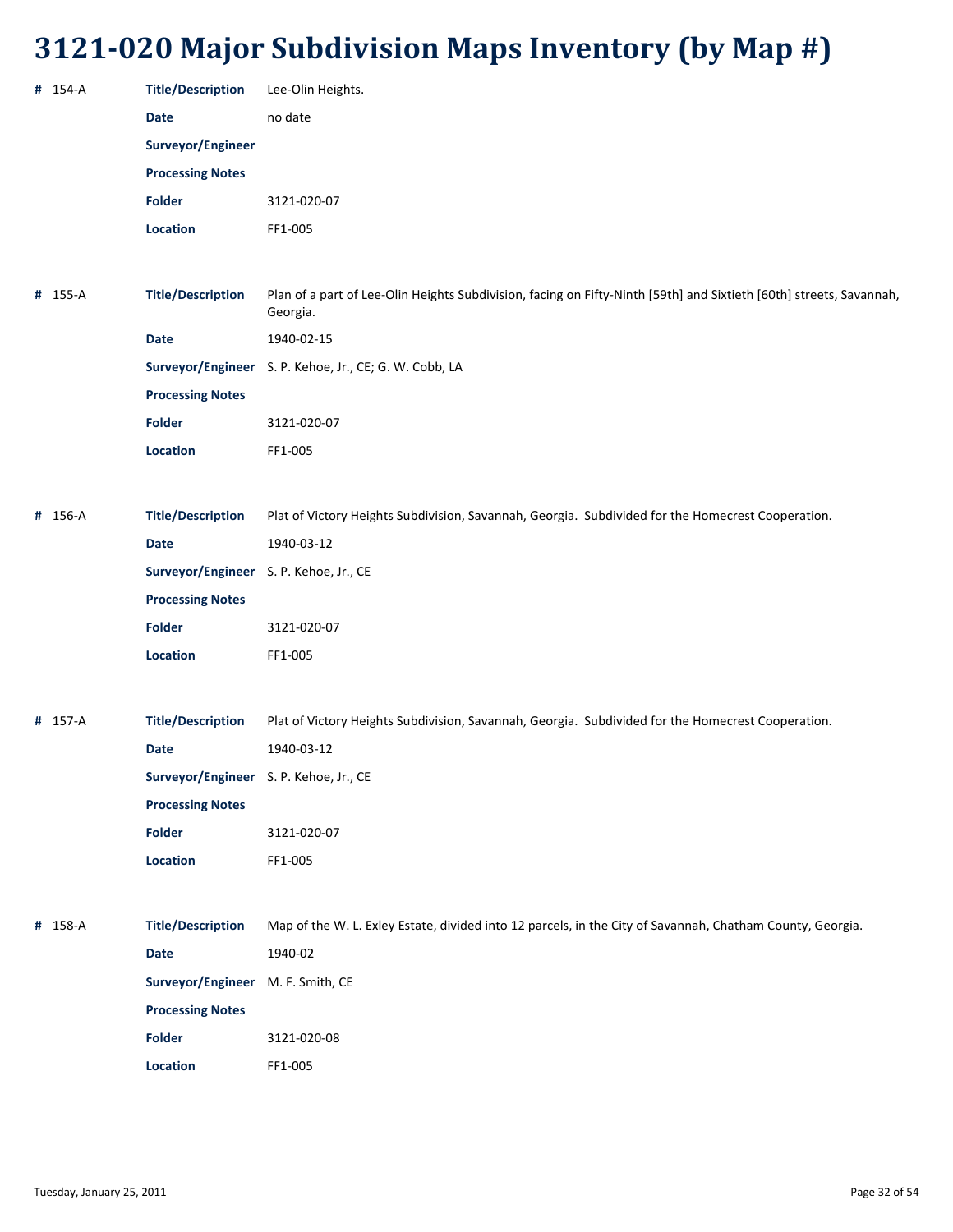| # 159-A | <b>Title/Description</b>               | Plat of addition to Lee-Olin Heights Subdivision, Savannah, Georgia.                                        |
|---------|----------------------------------------|-------------------------------------------------------------------------------------------------------------|
|         | <b>Date</b>                            | 1940-06-05                                                                                                  |
|         | Surveyor/Engineer S. P. Kehoe, Jr., CE |                                                                                                             |
|         | <b>Processing Notes</b>                |                                                                                                             |
|         | Folder                                 | 3121-020-08                                                                                                 |
|         | Location                               | FF1-005                                                                                                     |
|         |                                        |                                                                                                             |
| # 160-A | <b>Title/Description</b>               | Plat of the subdivision of Grove Park, Marcus Tract, Chatham County, Georgia.                               |
|         | <b>Date</b>                            | 1940-07-15                                                                                                  |
|         | Surveyor/Engineer S. P. Kehoe, Jr., CE |                                                                                                             |
|         | <b>Processing Notes</b>                |                                                                                                             |
|         | Folder                                 | 3121-020-08                                                                                                 |
|         | Location                               | FF1-005                                                                                                     |
|         |                                        |                                                                                                             |
| # 161-A | <b>Title/Description</b>               | Compiled map of Jasperville, Hopewell, and the northern portion of Jasper Springs and adjacent properties.  |
|         | <b>Date</b>                            | 1940-07                                                                                                     |
|         | Surveyor/Engineer                      | M. F. Smith, CE                                                                                             |
|         | <b>Processing Notes</b>                |                                                                                                             |
|         | Folder                                 | 3121-020-08                                                                                                 |
|         | Location                               | FF1-005                                                                                                     |
|         |                                        |                                                                                                             |
| # 162-A | <b>Title/Description</b>               | Plan Gould Estates Subdivision, Chatham County, Georgia.                                                    |
|         | <b>Date</b>                            | 1940-07-27                                                                                                  |
|         |                                        | Surveyor/Engineer Ravenel Gignilliat, CE                                                                    |
|         | <b>Processing Notes</b>                |                                                                                                             |
|         | <b>Folder</b>                          | 3121-020-08                                                                                                 |
|         | Location                               | FF1-005                                                                                                     |
|         |                                        |                                                                                                             |
| # 163-A | <b>Title/Description</b>               | Beverly Farms Subdivision, a re-survey of lot frontages on Garrard Ave., Williams Ave. and Lewis Mills Ave. |
|         | <b>Date</b>                            | 1944-03                                                                                                     |
|         | Surveyor/Engineer                      | Henry Y. Glenn, CE                                                                                          |
|         | <b>Processing Notes</b>                |                                                                                                             |
|         | <b>Folder</b>                          | 3121-020-08                                                                                                 |
|         | Location                               | FF1-005                                                                                                     |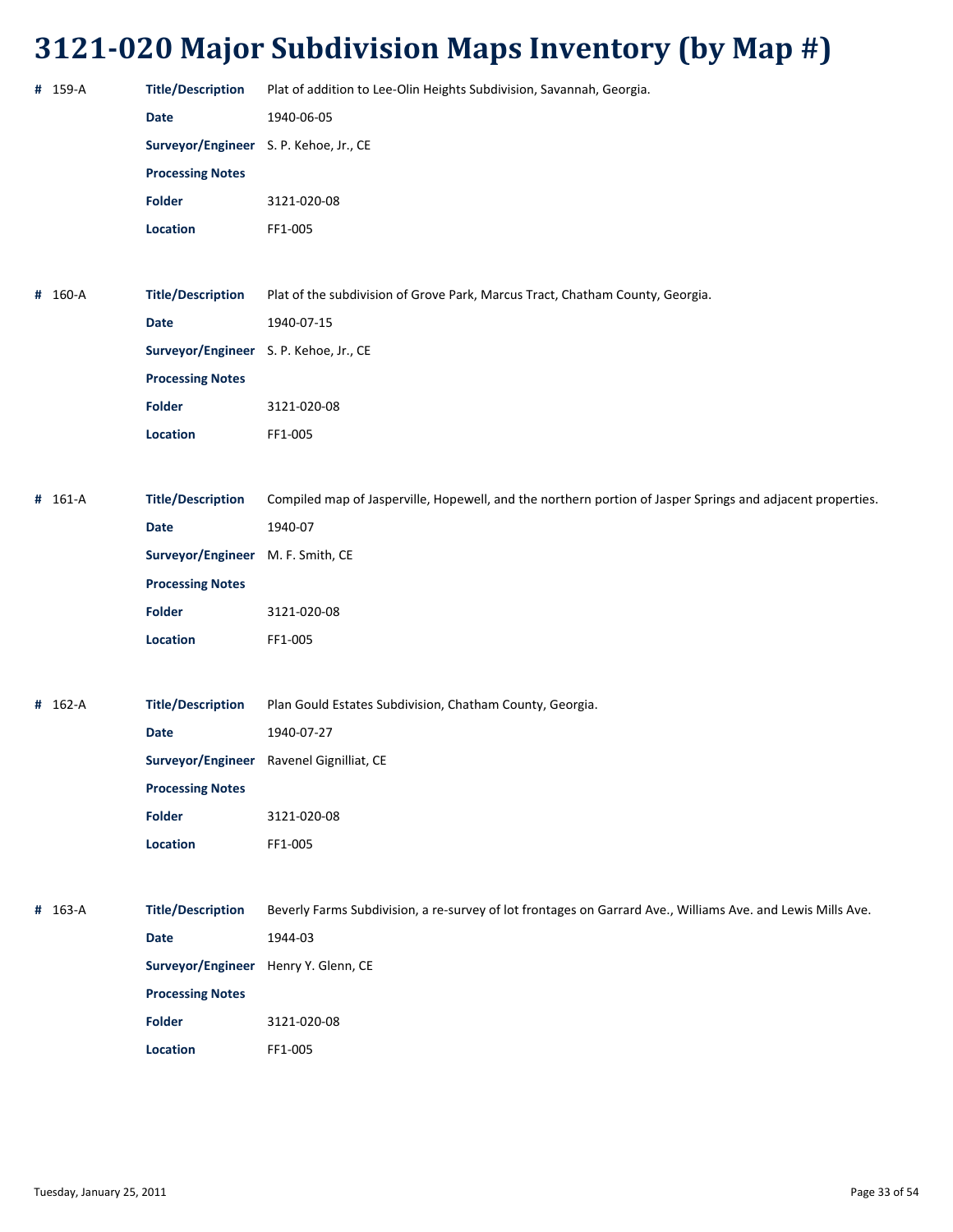| # 164-A | <b>Title/Description</b>          | Savannah Georgia Municipal Airport, Defense Housing Project. [Bounded on west by Bull Street; on east by<br>Habersham Street; on north by Fifty-fifth (55th) Street; and on south by Fifty-ninth (59th) Street.]                                                                                                         |
|---------|-----------------------------------|--------------------------------------------------------------------------------------------------------------------------------------------------------------------------------------------------------------------------------------------------------------------------------------------------------------------------|
|         | Date                              | 1941-02-03; 1941-03-04 (revised)                                                                                                                                                                                                                                                                                         |
|         | Surveyor/Engineer                 | Howard Holly, surveyor; George W. Dillon, construction engineer                                                                                                                                                                                                                                                          |
|         | <b>Processing Notes</b>           |                                                                                                                                                                                                                                                                                                                          |
|         | <b>Folder</b>                     | 3121-020-08                                                                                                                                                                                                                                                                                                              |
|         | Location                          | FF1-005                                                                                                                                                                                                                                                                                                                  |
|         |                                   |                                                                                                                                                                                                                                                                                                                          |
| # 165-A | <b>Title/Description</b>          | Hussars Tract and Annex.                                                                                                                                                                                                                                                                                                 |
|         | Date                              | 1941-02-26                                                                                                                                                                                                                                                                                                               |
|         | Surveyor/Engineer                 |                                                                                                                                                                                                                                                                                                                          |
|         | <b>Processing Notes</b>           |                                                                                                                                                                                                                                                                                                                          |
|         | <b>Folder</b>                     | 3121-020-08                                                                                                                                                                                                                                                                                                              |
|         | <b>Location</b>                   | FF1-005                                                                                                                                                                                                                                                                                                                  |
|         |                                   |                                                                                                                                                                                                                                                                                                                          |
| # 166-A | <b>Title/Description</b>          | Plat of Oglethorpe Hills, Subdivision of part of 28.98 acres of the Central Development Company, prepared for<br>Gilbert Co. Realtors, Savannah, Georgia.                                                                                                                                                                |
|         | Date                              | 1941-03-15                                                                                                                                                                                                                                                                                                               |
|         | Surveyor/Engineer                 | Ravenel Gignilliat, CE                                                                                                                                                                                                                                                                                                   |
|         | <b>Processing Notes</b>           |                                                                                                                                                                                                                                                                                                                          |
|         | <b>Folder</b>                     | 3121-020-08                                                                                                                                                                                                                                                                                                              |
|         | <b>Location</b>                   | FF1-005                                                                                                                                                                                                                                                                                                                  |
|         |                                   |                                                                                                                                                                                                                                                                                                                          |
| # 168-A | <b>Title/Description</b>          | Carver Heights; plan showing subdivision of eastern part of Subdivision No. 3 of Lot No. 1 of the Minis Tract<br>known as Poythress in Demere Ward between Victory Drive on the south and Ogeechee Road on the north,<br>between Hopkins Street on the east and Sullivan Street on the west. Surveyed for Samual McLamb. |
|         | Date                              | 1941-05                                                                                                                                                                                                                                                                                                                  |
|         | Surveyor/Engineer M. F. Smith, CE |                                                                                                                                                                                                                                                                                                                          |
|         | <b>Processing Notes</b>           |                                                                                                                                                                                                                                                                                                                          |
|         | <b>Folder</b>                     | 3121-020-08                                                                                                                                                                                                                                                                                                              |
|         | Location                          | FF1-005                                                                                                                                                                                                                                                                                                                  |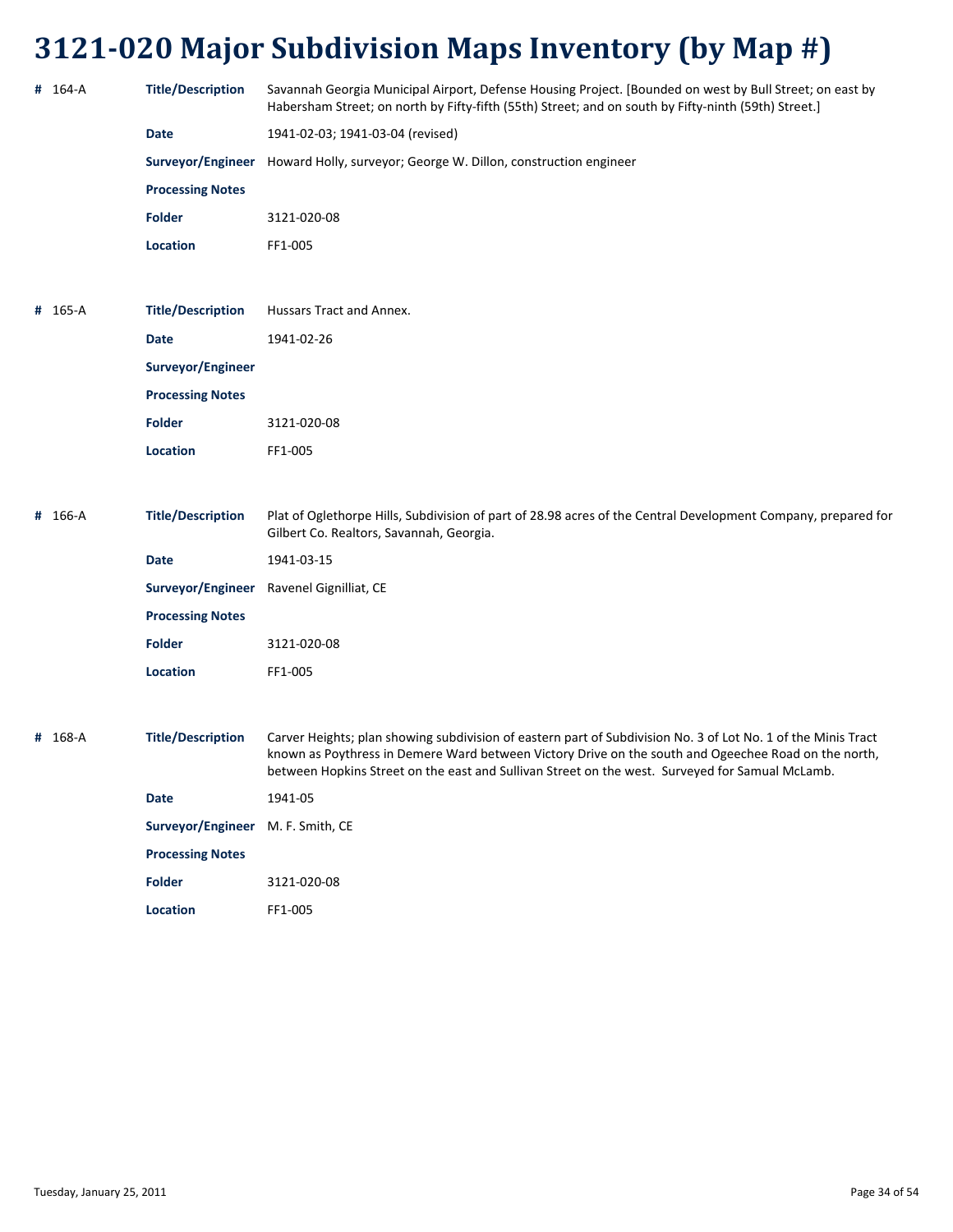| # 169-A | <b>Title/Description</b>          | East Hill Inc., plan of subdivision Kehoe Lots 1, 2, 3, 4, and 5, Savannah, Ga.                                                         |
|---------|-----------------------------------|-----------------------------------------------------------------------------------------------------------------------------------------|
|         | <b>Date</b>                       | 1941-05-18                                                                                                                              |
|         | Surveyor/Engineer J.O. Leverette  |                                                                                                                                         |
|         | <b>Processing Notes</b>           |                                                                                                                                         |
|         | <b>Folder</b>                     | 3121-020-08                                                                                                                             |
|         | Location                          | FF1-005                                                                                                                                 |
|         |                                   |                                                                                                                                         |
| # 170-A | <b>Title/Description</b>          | East Hill Inc., plan of subdivision Kehoe Lots 1, 2, 3, 4, and 5, Savannah, Ga.                                                         |
|         | <b>Date</b>                       | 1941-05-18                                                                                                                              |
|         | Surveyor/Engineer J.O. Leverette  |                                                                                                                                         |
|         | <b>Processing Notes</b>           |                                                                                                                                         |
|         | <b>Folder</b>                     | 3121-020-08                                                                                                                             |
|         | Location                          | FF1-005                                                                                                                                 |
|         |                                   |                                                                                                                                         |
| # 171-A | <b>Title/Description</b>          | Resubdivision Lots 1-12 James E. Carolan, lands situated in Brantley Ward, Savannah, Chatham County, Georgia.                           |
|         | Date                              | 1941-06                                                                                                                                 |
|         | Surveyor/Engineer J. O. Leverette |                                                                                                                                         |
|         | <b>Processing Notes</b>           |                                                                                                                                         |
|         | <b>Folder</b>                     | 3121-020-08                                                                                                                             |
|         | Location                          | FF1-005                                                                                                                                 |
|         |                                   |                                                                                                                                         |
| # 172-A | <b>Title/Description</b>          | Subdivision Lot D, Roos Ward.                                                                                                           |
|         | <b>Date</b>                       | 1941-08-17                                                                                                                              |
|         | Surveyor/Engineer J. O. Leverette |                                                                                                                                         |
|         | <b>Processing Notes</b>           |                                                                                                                                         |
|         | <b>Folder</b>                     | 3121-020-08                                                                                                                             |
|         | Location                          | FF1-005                                                                                                                                 |
|         |                                   |                                                                                                                                         |
| # 173-A | <b>Title/Description</b>          | Subdivision of Lots 10 and 12 and part of Lots 5 and 6 of the original subdivision of Hopewell Plantation.<br>Surveyed for H. W. Tuten. |
|         | <b>Date</b>                       | 1942-03                                                                                                                                 |
|         | Surveyor/Engineer M. F. Smith     |                                                                                                                                         |
|         | <b>Processing Notes</b>           |                                                                                                                                         |
|         | <b>Folder</b>                     | 3121-020-08                                                                                                                             |
|         | Location                          | FF1-005                                                                                                                                 |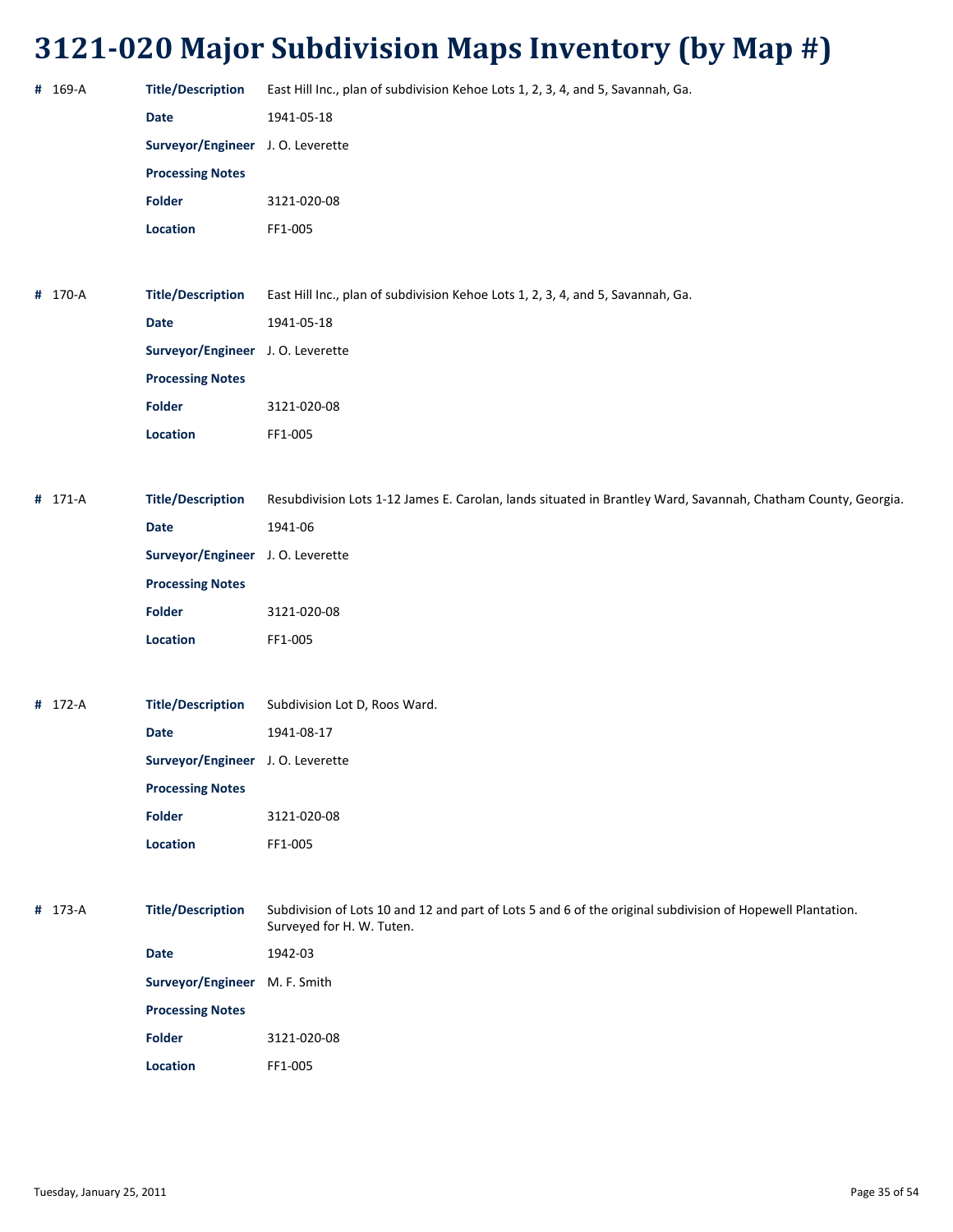| # 174-A | <b>Title/Description</b>          | Pine Gardens, a resubdivision of that portion of the Brewton Hill Tract, north of Liberty Street. Surveyed for Pine<br>Gardens, Inc.                                                   |
|---------|-----------------------------------|----------------------------------------------------------------------------------------------------------------------------------------------------------------------------------------|
|         | <b>Date</b>                       | 1942-08                                                                                                                                                                                |
|         |                                   | Surveyor/Engineer Robert D. Gignilliat, Jr., Chatham County Surveyor                                                                                                                   |
|         | <b>Processing Notes</b>           |                                                                                                                                                                                        |
|         | <b>Folder</b>                     | 3121-020-08                                                                                                                                                                            |
|         | Location                          | FF1-005                                                                                                                                                                                |
|         |                                   |                                                                                                                                                                                        |
| # 175-A | <b>Title/Description</b>          | Clearview Apartments, Savannah, Georgia; plan of resubdivision of Lots No. 6D, 7D, 8D, 9D, 10D, 11D, J. E.<br>Carolan Lands, Exley Tract, Brantley Ward, Savannah, Chatham County, Ga. |
|         | <b>Date</b>                       | 1942-08                                                                                                                                                                                |
|         | Surveyor/Engineer J. O. Leverette |                                                                                                                                                                                        |
|         | <b>Processing Notes</b>           |                                                                                                                                                                                        |
|         | <b>Folder</b>                     | 3121-020-08                                                                                                                                                                            |
|         | Location                          | FF1-005                                                                                                                                                                                |
|         |                                   |                                                                                                                                                                                        |
| # 176-A | <b>Title/Description</b>          | Map of Fairview, a resubdivision of Lots 7, 8, 9 and 10 of the Harmon Subdivision of Fair Lawn.                                                                                        |
|         | <b>Date</b>                       | 1942-10-09                                                                                                                                                                             |
|         |                                   | Surveyor/Engineer Robert D. Gignilliat, Jr., Chatham County Surveyor                                                                                                                   |
|         | <b>Processing Notes</b>           |                                                                                                                                                                                        |
|         | <b>Folder</b>                     | 3121-020-08                                                                                                                                                                            |
|         | Location                          | FF1-005                                                                                                                                                                                |
|         |                                   |                                                                                                                                                                                        |
| # 177-A | <b>Title/Description</b>          | Victory Manor, plan of subdivision, part of Lot No. 5, Merchants and Mechanics Subdivision, Savannah, Ga.,<br>Chatham County.                                                          |
|         | <b>Date</b>                       | 1942-12                                                                                                                                                                                |
|         | Surveyor/Engineer                 |                                                                                                                                                                                        |
|         | <b>Processing Notes</b>           |                                                                                                                                                                                        |
|         | <b>Folder</b>                     | 3121-020-08                                                                                                                                                                            |
|         | Location                          | FF1-005                                                                                                                                                                                |
|         |                                   |                                                                                                                                                                                        |
| # 178-A | <b>Title/Description</b>          | Edgemere, plan of subdivision, part of Lots E, F and G of McCleskey Tract, Savannah, Ga., Chatham County.                                                                              |
|         | <b>Date</b>                       | 1943-03-24                                                                                                                                                                             |
|         | Surveyor/Engineer J. O. Leverette |                                                                                                                                                                                        |
|         | <b>Processing Notes</b>           |                                                                                                                                                                                        |
|         | Folder                            | 3121-020-08                                                                                                                                                                            |
|         | Location                          | FF1-005                                                                                                                                                                                |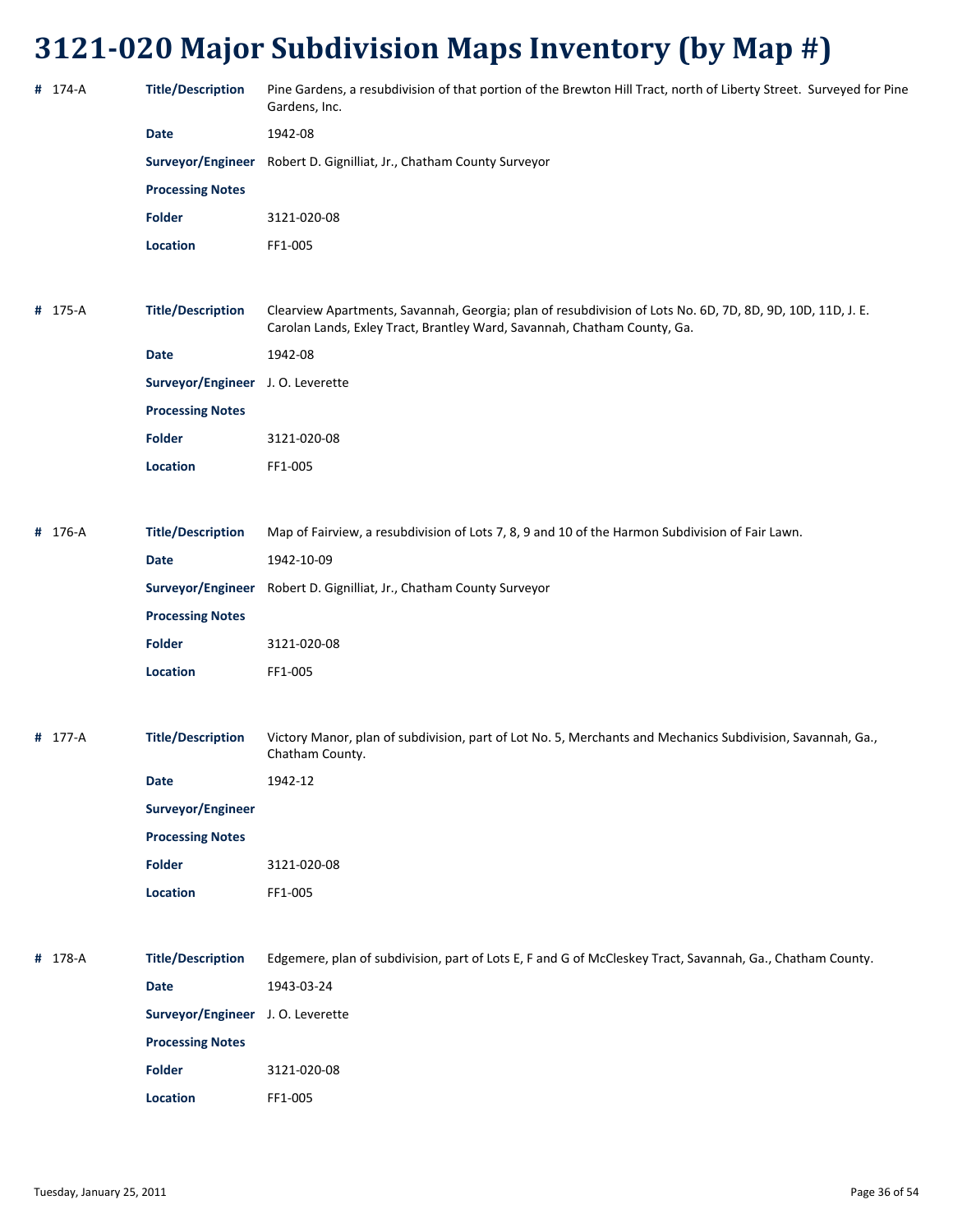| # 179-A | <b>Title/Description</b>          | Plan of Oakwood Subdivision, between 31st and 36th streets, in the City of Savannah, Ga., Saussy Ward<br>subdivided.                                                         |
|---------|-----------------------------------|------------------------------------------------------------------------------------------------------------------------------------------------------------------------------|
|         | <b>Date</b>                       | 1943-04                                                                                                                                                                      |
|         | Surveyor/Engineer                 | D. M. Weitman, Surveyor                                                                                                                                                      |
|         | <b>Processing Notes</b>           |                                                                                                                                                                              |
|         | <b>Folder</b>                     | 3121-020-09                                                                                                                                                                  |
|         | Location                          | FF1-005                                                                                                                                                                      |
|         |                                   |                                                                                                                                                                              |
| # 180-A | <b>Title/Description</b>          | Plan of Oakwood Subdivision, between 31st and 36th streets, in the City of Savannah, Ga., Saussy Ward<br>subdivided.                                                         |
|         | <b>Date</b>                       | 1943-04                                                                                                                                                                      |
|         |                                   | Surveyor/Engineer D. M. Weitman, Surveyor                                                                                                                                    |
|         | <b>Processing Notes</b>           |                                                                                                                                                                              |
|         | Folder                            | 3121-020-09                                                                                                                                                                  |
|         | Location                          | FF1-005                                                                                                                                                                      |
|         |                                   |                                                                                                                                                                              |
| # 181-A | <b>Title/Description</b>          | Re-subdivision of Lots #2, 3, 4, 5, 6, and 7, James E. Carolan Lands, situated in Brantley Ward, Savannah,<br>Chatham County, Georgia.                                       |
|         | <b>Date</b>                       | 1943-08-04 (revised)                                                                                                                                                         |
|         | Surveyor/Engineer                 |                                                                                                                                                                              |
|         | <b>Processing Notes</b>           |                                                                                                                                                                              |
|         | <b>Folder</b>                     | 3121-020-09                                                                                                                                                                  |
|         | Location                          | FF1-005                                                                                                                                                                      |
|         |                                   |                                                                                                                                                                              |
| # 182-A | <b>Title/Description</b>          | Bay View Homes Inc., re-subdivision of Lots numbering 2, 3, 4, 5, 6 and 7, James E. Carolan Lands, Exley Tract,<br>situtated in Brantley Ward, Chatham County, Savannah, Ga. |
|         | Date                              | 1943-08-11                                                                                                                                                                   |
|         | Surveyor/Engineer J. O. Leverette |                                                                                                                                                                              |
|         | <b>Processing Notes</b>           |                                                                                                                                                                              |
|         | Folder                            | 3121-020-09                                                                                                                                                                  |

Location FF1-005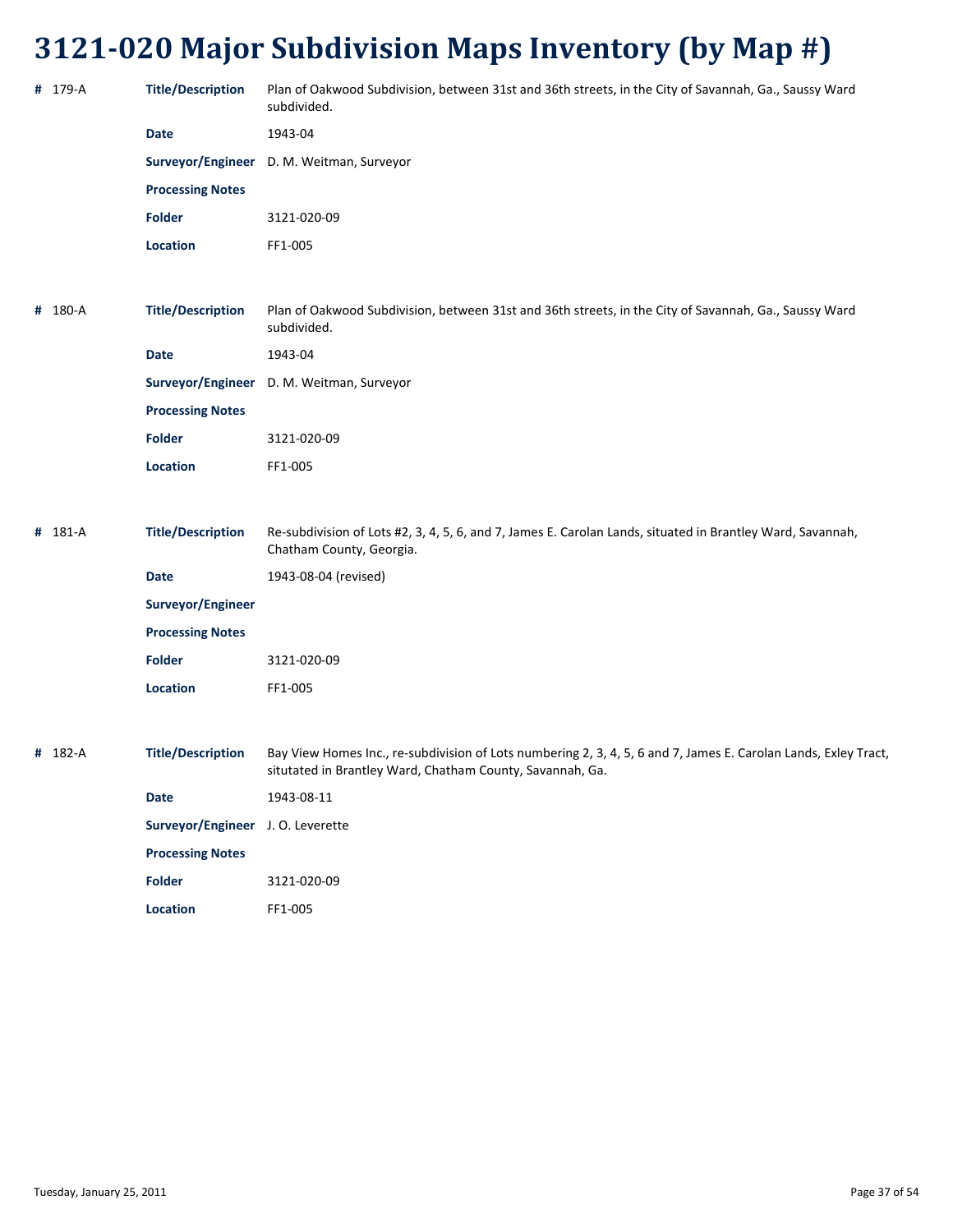| # 183-A | Title/Description Bay View Homes Inc., re-subdivision of Lots numbering 2, 3, 4, 5, 6 and 7, James E. Carolan Lands, Exley Tract, |
|---------|-----------------------------------------------------------------------------------------------------------------------------------|
|         | situtated in Brantley Ward, Chatham County, Savannah, Ga.                                                                         |

| Date                                     | 1943-08-11  |
|------------------------------------------|-------------|
| <b>Surveyor/Engineer</b> J. O. Leverette |             |
| <b>Processing Notes</b>                  |             |
| Folder                                   | 3121-020-09 |
| <b>Location</b>                          | FF1-005     |

**#** 184‐A **Title/Description** Addition to Carver Heights. **Date** 1944‐01‐17 **Surveyor/Engineer** W. F. Shellman **Processing Notes Folder** 3121‐020‐09 **Location** FF1‐005

| # 185-A | <b>Title/Description</b> | Sunset Park, a resubdivision of the western portion of Lots 2 and 3, Placentia Tract, surveyed for Sam Robinson. |
|---------|--------------------------|------------------------------------------------------------------------------------------------------------------|
|         | <b>Date</b>              | 1945-02                                                                                                          |
|         |                          | Surveyor/Engineer Robert D. Gignilliat, Jr., Chatham County Surveyor                                             |
|         | <b>Processing Notes</b>  |                                                                                                                  |
|         | <b>Folder</b>            | 3121-020-09                                                                                                      |
|         | <b>Location</b>          | FF1-005                                                                                                          |
|         |                          |                                                                                                                  |

| # 186-A | <b>Title/Description</b> | Sunset Park, a resubdivision of the western portion of Lots 2 and 3, Placentia Tract, surveyed for Sam Robinson. |
|---------|--------------------------|------------------------------------------------------------------------------------------------------------------|
|         | Date                     | 1945-02                                                                                                          |
|         | Surveyor/Engineer        | Robert D. Gignilliat, Jr., Chatham County Surveyor                                                               |
|         | <b>Processing Notes</b>  |                                                                                                                  |
|         | <b>Folder</b>            | 3121-020-09                                                                                                      |
|         | <b>Location</b>          | FF1-005                                                                                                          |

**#** 187‐A **Title/Description** Plan of a re‐subdivision of Subdivision No. 2, Merchants and Mechanics Land Co., near Thunderbolt, surveyed by Percy Sugden, Sept. 1894. Surveyed for Herman D. Boykin. **Date** 1945‐03 **Surveyor/Engineer** Henry Y. Glenn **Processing Notes Folder** 3121‐020‐09 **Location** FF1‐005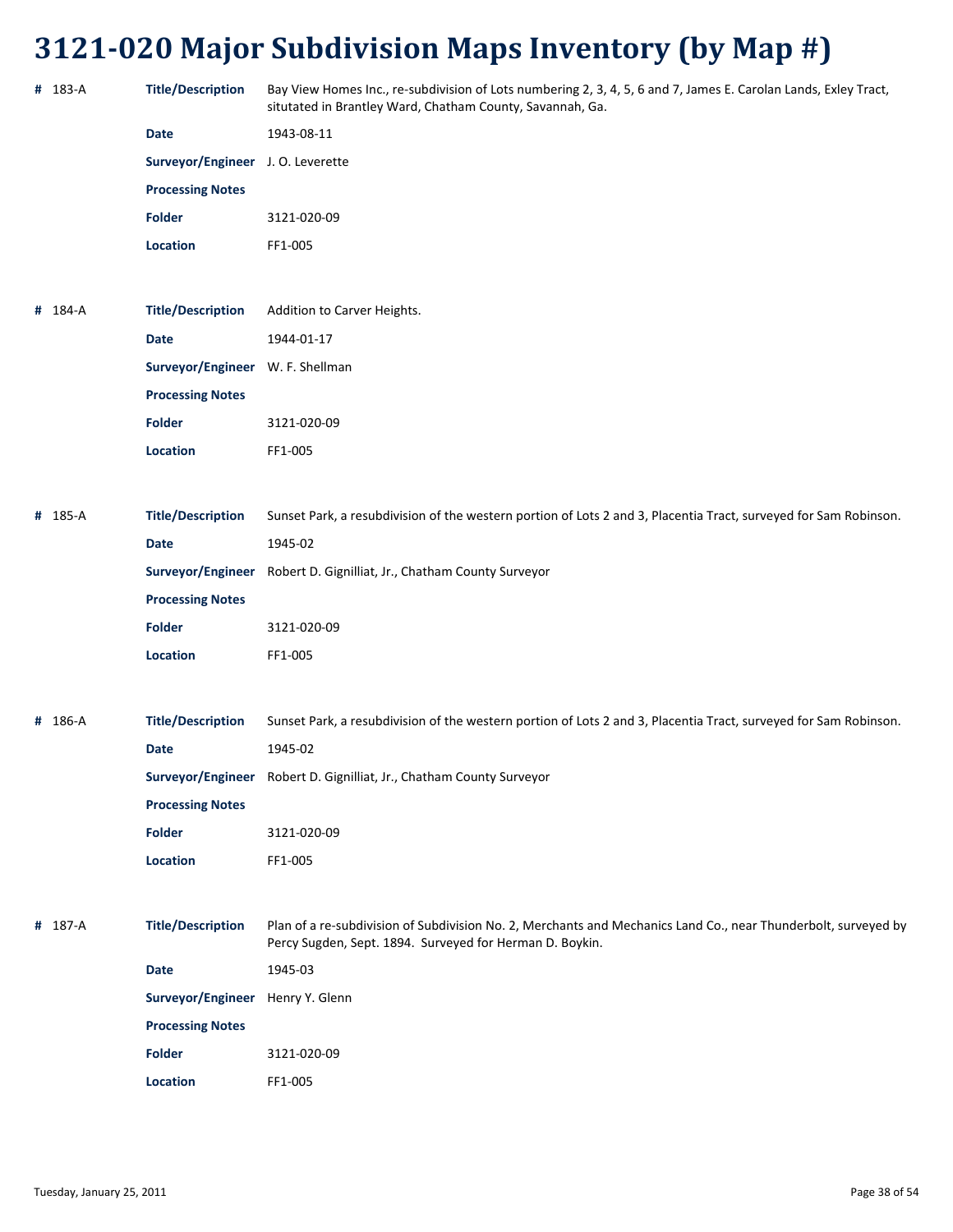| # 188-A | <b>Title/Description</b>          | Map of Home Site Corporation Victory Heights Subdivision, Savannah, Georgia, Chatham County.                          |
|---------|-----------------------------------|-----------------------------------------------------------------------------------------------------------------------|
|         | Date                              | 1940-03-12; 1945-04-28                                                                                                |
|         |                                   | Surveyor/Engineer S. P. Kehoe, Jr., CE; F.M.D. (tracing)                                                              |
|         | <b>Processing Notes</b>           |                                                                                                                       |
|         | Folder                            | 3121-020-14                                                                                                           |
|         | Location                          | FF1-006                                                                                                               |
|         |                                   |                                                                                                                       |
| # 189-A | <b>Title/Description</b>          | Feiler Park, part of Plumstead and Davidson Tract. Surveyed for Edwin J. Feiler.                                      |
|         | Date                              | 1945-12                                                                                                               |
|         |                                   | Surveyor/Engineer Robert D. Gignilliat, Jr., Chatham County Surveyor                                                  |
|         | <b>Processing Notes</b>           |                                                                                                                       |
|         | Folder                            | 3121-020-09                                                                                                           |
|         | Location                          | FF1-005                                                                                                               |
|         |                                   |                                                                                                                       |
| # 190-A | <b>Title/Description</b>          | Addition No. 2 to Carver Heights.                                                                                     |
|         | Date                              | 1945-12-14                                                                                                            |
|         | Surveyor/Engineer W. F. Shellman  |                                                                                                                       |
|         | <b>Processing Notes</b>           |                                                                                                                       |
|         | <b>Folder</b>                     | 3121-020-09                                                                                                           |
|         | Location                          | FF1-005                                                                                                               |
|         |                                   |                                                                                                                       |
| # 191-A | <b>Title/Description</b>          | Subdivision of lots between West Lathrop Ave. and Hopewell Plantation from Bay Ave. to Rankin Ave., Brantley<br>Ward. |
|         | Date                              | 1946-04                                                                                                               |
|         | Surveyor/Engineer                 |                                                                                                                       |
|         | <b>Processing Notes</b>           |                                                                                                                       |
|         | <b>Folder</b>                     | 3121-020-09                                                                                                           |
|         | Location                          | FF1-005                                                                                                               |
|         |                                   |                                                                                                                       |
| # 192-A | <b>Title/Description</b>          | Plan of resubdivision of Lot 1 and east part of Lot 2 of J. E. Carolan Lands, Brantley Ward.                          |
|         | Date                              | 1946-04-06                                                                                                            |
|         | Surveyor/Engineer J. O. Leverette |                                                                                                                       |
|         | <b>Processing Notes</b>           |                                                                                                                       |
|         | <b>Folder</b>                     | 3121-020-09                                                                                                           |
|         | Location                          | FF1-005                                                                                                               |
|         |                                   |                                                                                                                       |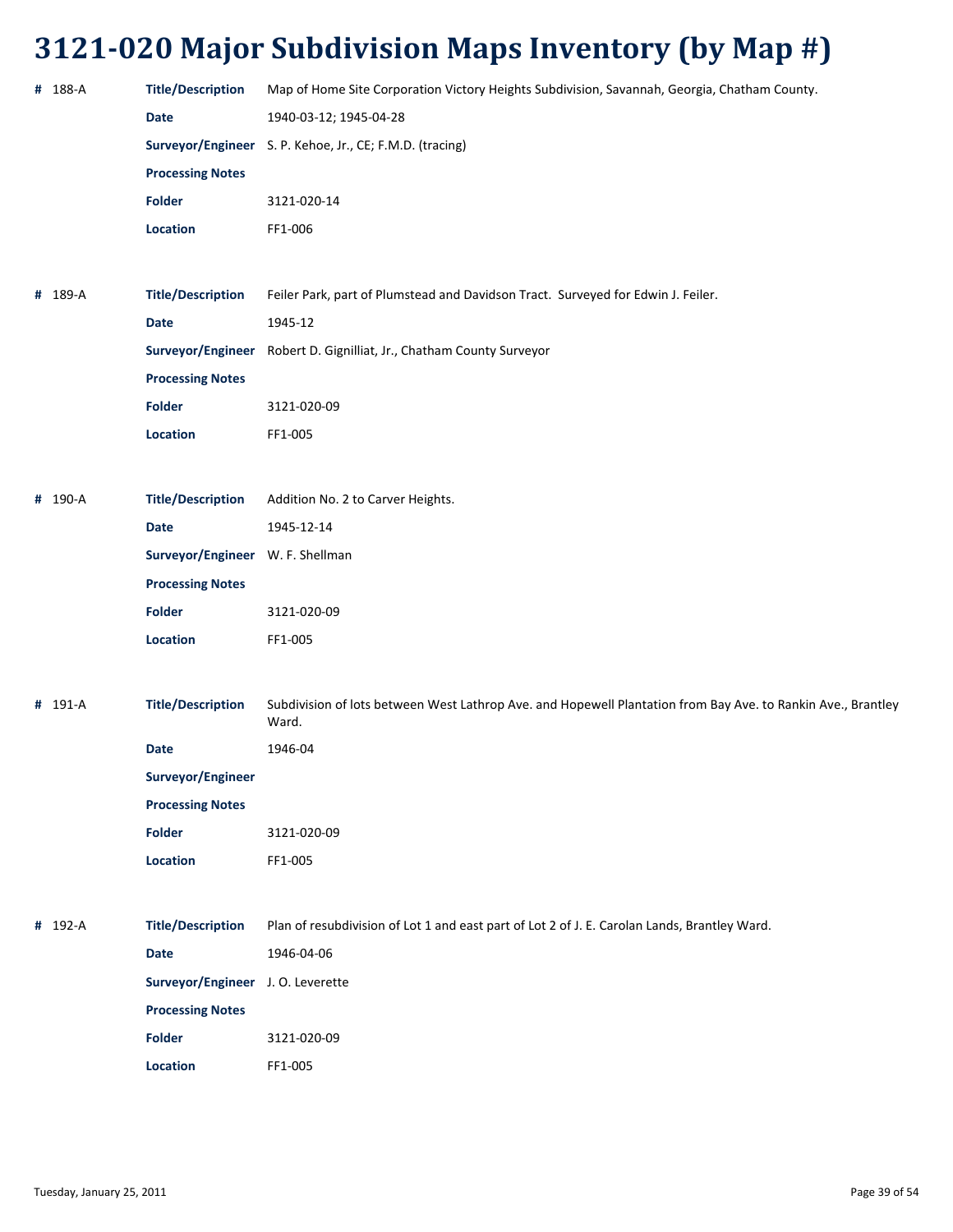| # 193-A | <b>Title/Description</b>               | Plan of resubdivision of Lot 1 and east part of Lot 2 of J. E. Carolan Lands, Brantley Ward.                                                                                                           |
|---------|----------------------------------------|--------------------------------------------------------------------------------------------------------------------------------------------------------------------------------------------------------|
|         | <b>Date</b>                            | 1946-04-06                                                                                                                                                                                             |
|         | Surveyor/Engineer J.O. Leverette       |                                                                                                                                                                                                        |
|         | <b>Processing Notes</b>                |                                                                                                                                                                                                        |
|         | <b>Folder</b>                          | 3121-020-09                                                                                                                                                                                            |
|         | <b>Location</b>                        | FF1-005                                                                                                                                                                                                |
|         |                                        |                                                                                                                                                                                                        |
| # 194-A | <b>Title/Description</b>               | Subdivision of McCleskey Tract, Lot 1, Section H, portions of Lots 30 and 31, area 5 76/100 acres.                                                                                                     |
|         | <b>Date</b>                            | 1946-09-18                                                                                                                                                                                             |
|         | Surveyor/Engineer                      | Leigh Gignilliat                                                                                                                                                                                       |
|         | <b>Processing Notes</b>                |                                                                                                                                                                                                        |
|         | Folder                                 | 3121-020-09                                                                                                                                                                                            |
|         | <b>Location</b>                        | FF1-005                                                                                                                                                                                                |
|         |                                        |                                                                                                                                                                                                        |
| # 195-A | <b>Title/Description</b>               | Plan of subdivision of Lot No. 11, Happy Discovery Subdivision, as relocated from a map made by John R.<br>Tebeau, February 1876, near 5 Mile Post on the Old Augusta Road. Surveyed for C. G. Story.  |
|         | <b>Date</b>                            | 1946-11                                                                                                                                                                                                |
|         | Surveyor/Engineer                      | H. M. Garmany, Surveyor and Engineer                                                                                                                                                                   |
|         | <b>Processing Notes</b>                |                                                                                                                                                                                                        |
|         | <b>Folder</b>                          | 3121-020-09                                                                                                                                                                                            |
|         | Location                               | FF1-005                                                                                                                                                                                                |
|         |                                        |                                                                                                                                                                                                        |
| # 196-A | <b>Title/Description</b>               | Eastwood Park, a subdivision of Bonaventure Tract Lots 3, 4, 5, 12, 13, and 14 and Lot 4 of the Plumb Tract,<br>Murphy Ward, City of Savannah, Chatham County, Georgia for Chatham Investment Co. Inc. |
|         | Date                                   | 1947-01-08                                                                                                                                                                                             |
|         | Surveyor/Engineer S. P. Kehoe, Jr., CE |                                                                                                                                                                                                        |
|         | <b>Processing Notes</b>                |                                                                                                                                                                                                        |
|         | <b>Folder</b>                          | 3121-020-09                                                                                                                                                                                            |
|         | Location                               | FF1-005                                                                                                                                                                                                |
|         |                                        |                                                                                                                                                                                                        |
| # 197-A | <b>Title/Description</b>               | Abercorn Heights, subdivision prepared for Dr. Paderewski Alexander.                                                                                                                                   |
|         | <b>Date</b>                            | 1947-01; 1953-02-26 (сору)                                                                                                                                                                             |
|         |                                        | Surveyor/Engineer M. H. Floyd; W. J. Lynch                                                                                                                                                             |
|         | <b>Processing Notes</b>                |                                                                                                                                                                                                        |
|         | <b>Folder</b>                          | 3121-020-09                                                                                                                                                                                            |
|         | Location                               | FF1-005                                                                                                                                                                                                |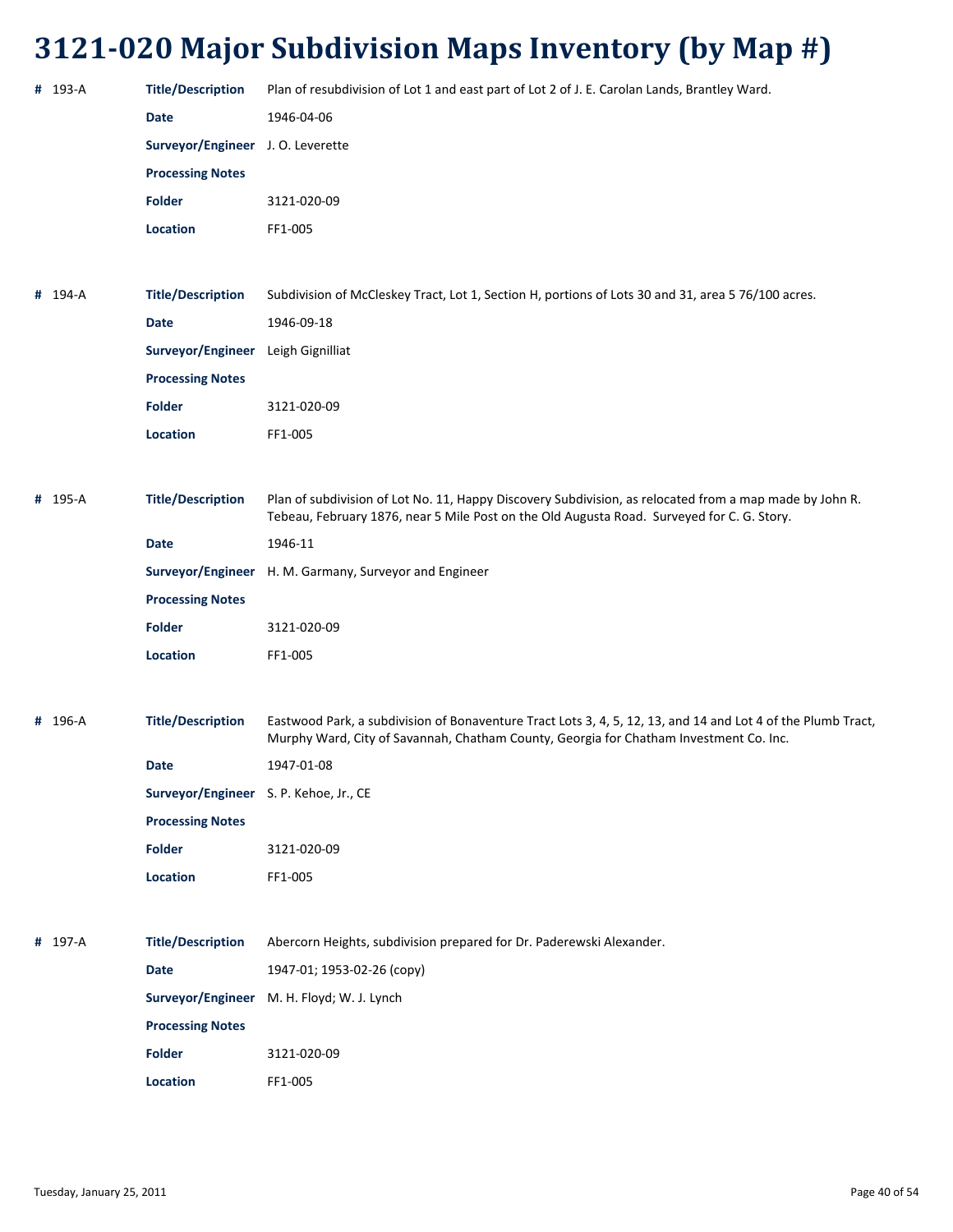| # 198-A | <b>Title/Description</b>          | Abercorn Heights, subdivision prepared for Dr. Paderewski Alexander.                                                                                               |
|---------|-----------------------------------|--------------------------------------------------------------------------------------------------------------------------------------------------------------------|
|         | Date                              | 1947-01; 1953-02-26 (copy)                                                                                                                                         |
|         | Surveyor/Engineer                 | M. H. Floyd; W. J. Lynch                                                                                                                                           |
|         | <b>Processing Notes</b>           |                                                                                                                                                                    |
|         | <b>Folder</b>                     | 3121-020-09                                                                                                                                                        |
|         | Location                          | FF1-005                                                                                                                                                            |
|         |                                   |                                                                                                                                                                    |
| # 199-A | <b>Title/Description</b>          | Layout plan Chelsea Apartments, Randolph Ward, Savannah, Chatham County, Georgia. [Located between<br>Pennsylvania Avenue and Skidaway Road, south of Gordonston.] |
|         | <b>Date</b>                       | 1947-02                                                                                                                                                            |
|         | Surveyor/Engineer                 |                                                                                                                                                                    |
|         | <b>Processing Notes</b>           |                                                                                                                                                                    |
|         | <b>Folder</b>                     | 3121-020-14                                                                                                                                                        |
|         | Location                          | FF1-006                                                                                                                                                            |
|         |                                   |                                                                                                                                                                    |
| # 200-A | <b>Title/Description</b>          | Plan of Forrest Hills Subdivision (formerly Leonard Tract), Chatham County, Georgia.                                                                               |
|         | <b>Date</b>                       | 1947-03                                                                                                                                                            |
|         | Surveyor/Engineer                 | J. O. Leverette                                                                                                                                                    |
|         | <b>Processing Notes</b>           | three sheets out of a set of four; missing Sheet 4 of 4                                                                                                            |
|         | <b>Folder</b>                     | 3121-020-10                                                                                                                                                        |
|         | <b>Location</b>                   | FF1-005                                                                                                                                                            |
|         |                                   |                                                                                                                                                                    |
| # 201-A | <b>Title/Description</b>          | Plan of Forrest Hills Subdivision (formerly Leonard Tract), Chatham County, Georgia.                                                                               |
|         | <b>Date</b>                       | 1947-03                                                                                                                                                            |
|         | Surveyor/Engineer J. O. Leverette |                                                                                                                                                                    |
|         | <b>Processing Notes</b>           | four sheets                                                                                                                                                        |
|         | <b>Folder</b>                     | 3121-020-10                                                                                                                                                        |
|         | Location                          | FF1-005                                                                                                                                                            |
|         |                                   |                                                                                                                                                                    |
| # 202-A | <b>Title/Description</b>          | Map of Block V and Block W of Victory Heights Subdivision, Murphey Ward, Chatham County, Georgia.                                                                  |
|         | <b>Date</b>                       | 1947-08                                                                                                                                                            |
|         | Surveyor/Engineer J. O. Leverette |                                                                                                                                                                    |
|         | <b>Processing Notes</b>           |                                                                                                                                                                    |
|         | <b>Folder</b>                     | 3121-020-10                                                                                                                                                        |
|         | Location                          | FF1-005                                                                                                                                                            |
|         |                                   |                                                                                                                                                                    |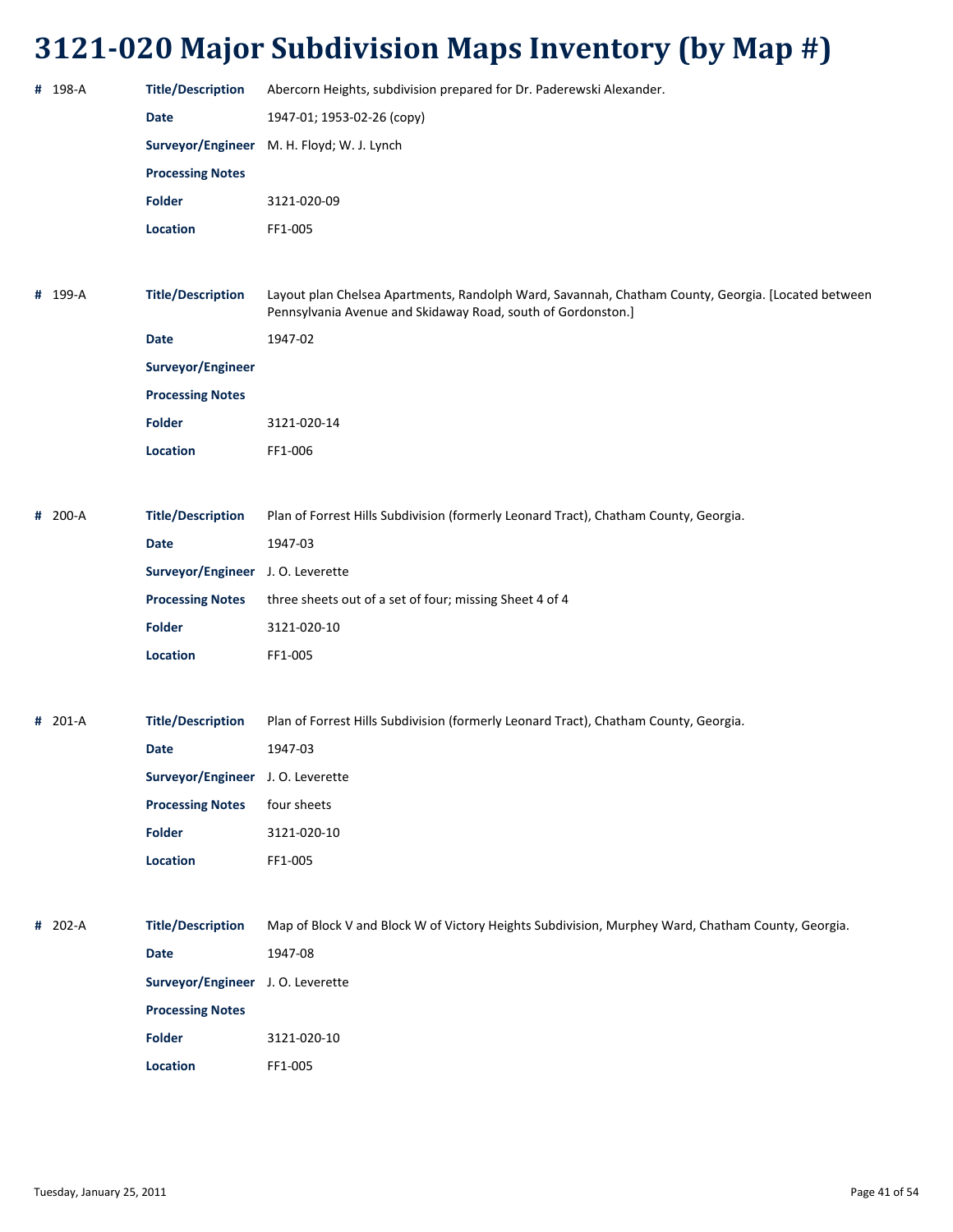| # 204-A | <b>Title/Description</b>               | Subdivision of McClesky Tract, Lot 2, Section H of Lots 31 and 32, Wilkins Ward.                                                                                                     |
|---------|----------------------------------------|--------------------------------------------------------------------------------------------------------------------------------------------------------------------------------------|
|         | Date                                   | 1948-02-20                                                                                                                                                                           |
|         |                                        | Surveyor/Engineer J. O. Leverette, Surveyor                                                                                                                                          |
|         | <b>Processing Notes</b>                |                                                                                                                                                                                      |
|         | <b>Folder</b>                          | 3121-020-10                                                                                                                                                                          |
|         | Location                               | FF1-005                                                                                                                                                                              |
|         |                                        |                                                                                                                                                                                      |
| # 205-A | <b>Title/Description</b>               | Subdivision of the northern portion of Lots 3 and 4, Section H of the McClesky Tract, Wilkins Ward, City of<br>Savannah. Surveyed for Samwilka Realtors.                             |
|         | <b>Date</b>                            | 1948-03                                                                                                                                                                              |
|         |                                        | Surveyor/Engineer H. M. Garmany, Engineer                                                                                                                                            |
|         | <b>Processing Notes</b>                |                                                                                                                                                                                      |
|         | <b>Folder</b>                          | 3121-020-10                                                                                                                                                                          |
|         | Location                               | FF1-005                                                                                                                                                                              |
|         |                                        |                                                                                                                                                                                      |
| # 206-A | <b>Title/Description</b>               | Exley Farms, part Brantley Ward.                                                                                                                                                     |
|         | Date                                   | 1948-04-07                                                                                                                                                                           |
|         | Surveyor/Engineer                      |                                                                                                                                                                                      |
|         | <b>Processing Notes</b>                |                                                                                                                                                                                      |
|         | <b>Folder</b>                          | 3121-020-10                                                                                                                                                                          |
|         | Location                               | FF1-005                                                                                                                                                                              |
|         |                                        |                                                                                                                                                                                      |
| # 207-A | <b>Title/Description</b>               | Map of part of Percival (Friedman) Ward, Savannah, Georgia, showing arrangement of Lots 58 thru 157 and 18<br>thru 35 into lots shown. Surveyed for Ernest Flatman.                  |
|         | Date                                   | 1948-05-26                                                                                                                                                                           |
|         | Surveyor/Engineer S. P. Kehoe, Jr., CE |                                                                                                                                                                                      |
|         | <b>Processing Notes</b>                |                                                                                                                                                                                      |
|         | <b>Folder</b>                          | 3121-020-10                                                                                                                                                                          |
|         | Location                               | FF1-005                                                                                                                                                                              |
|         |                                        |                                                                                                                                                                                      |
| # 208-A | <b>Title/Description</b>               | Oelschig Subdivision, Savannah, Georgia, a subdivision of part of Lot D of the Oelschig Estate on Skidaway Road.<br>Surveyed for A. C. Oelschig and Sons. [Winter Gardens adjacent.] |
|         | Date                                   | 1948-11                                                                                                                                                                              |
|         | Surveyor/Engineer S. P. Kehoe, Jr., CE |                                                                                                                                                                                      |
|         | <b>Processing Notes</b>                |                                                                                                                                                                                      |
|         | <b>Folder</b>                          | 3121-020-10                                                                                                                                                                          |
|         | Location                               | FF1-005                                                                                                                                                                              |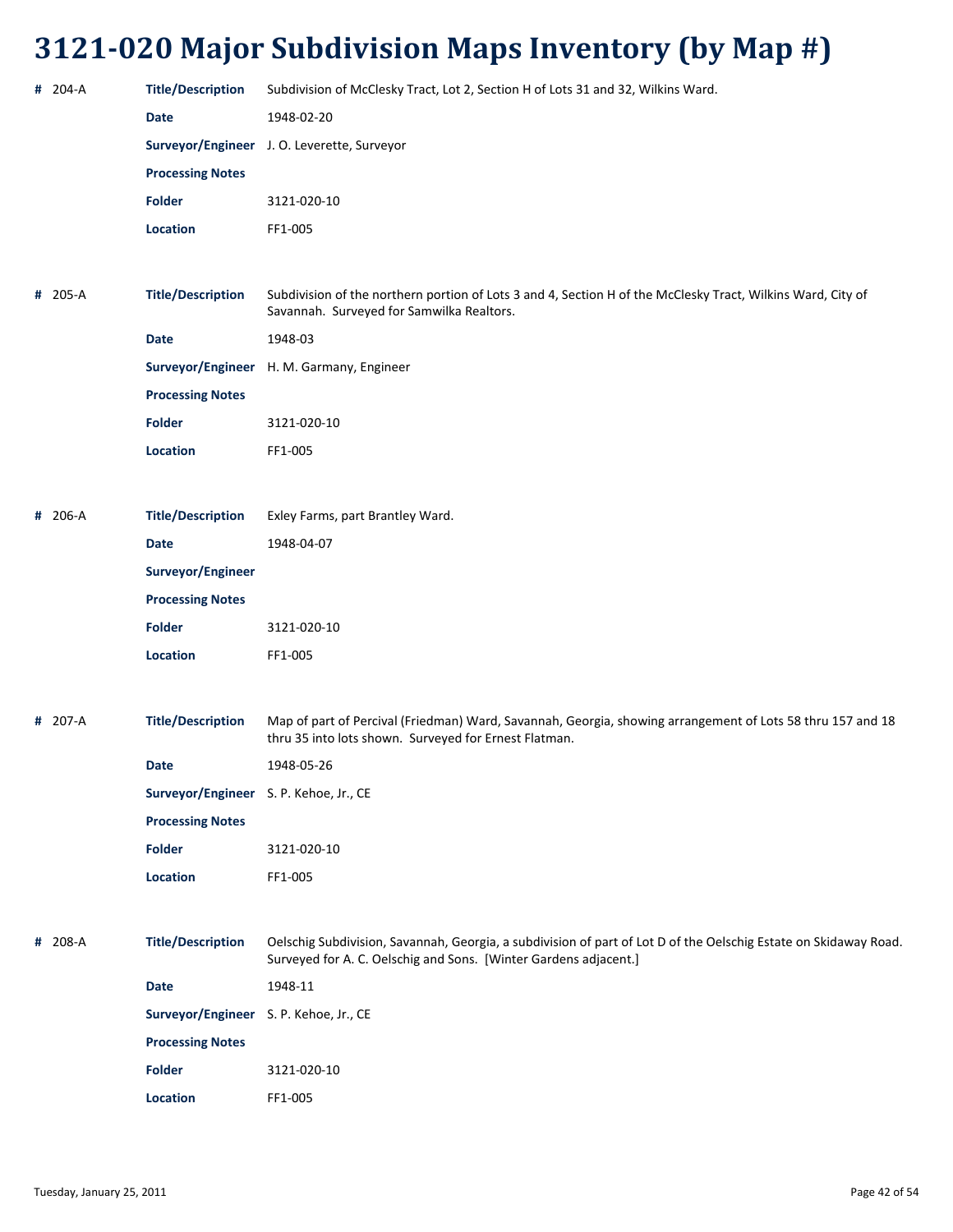| # 209-A   | <b>Title/Description</b>               | Feiler Terrace, a subdivision of property formerly the Cooper Tract, Chatham County, Georgia, for Edwin S. Feiler<br>and Aleen W. Feiler.                                             |
|-----------|----------------------------------------|---------------------------------------------------------------------------------------------------------------------------------------------------------------------------------------|
|           | <b>Date</b>                            | 1949-04                                                                                                                                                                               |
|           | Surveyor/Engineer                      | Robert D. Gignilliat, Jr., Chatham County Surveyor                                                                                                                                    |
|           | <b>Processing Notes</b>                |                                                                                                                                                                                       |
|           | <b>Folder</b>                          | 3121-020-10                                                                                                                                                                           |
|           | Location                               | FF1-005                                                                                                                                                                               |
|           |                                        |                                                                                                                                                                                       |
| # 210-A   | <b>Title/Description</b>               | Map of Franklin Apartments Duplex Homes, Savannah, Georgia, showing Cuyler Farm Lot No. 10, subdivided into<br>75 building sites, Saussy Ward.                                        |
|           | <b>Date</b>                            | 1949-08-23                                                                                                                                                                            |
|           | Surveyor/Engineer S. P. Kehoe, Jr., CE |                                                                                                                                                                                       |
|           | <b>Processing Notes</b>                |                                                                                                                                                                                       |
|           | <b>Folder</b>                          | 3121-020-10                                                                                                                                                                           |
|           | Location                               | FF1-005                                                                                                                                                                               |
|           |                                        |                                                                                                                                                                                       |
| $# 211-A$ | <b>Title/Description</b>               | Wilmington Island. [Shows General Oglethorpe Hotel; Walthour's Subdivision; Wilmington Island Pleasure and<br>Improvement Co. Subdivision.]                                           |
|           | <b>Date</b>                            | no date                                                                                                                                                                               |
|           | Surveyor/Engineer                      |                                                                                                                                                                                       |
|           | <b>Processing Notes</b>                |                                                                                                                                                                                       |
|           | <b>Folder</b>                          | 3121-020-14                                                                                                                                                                           |
|           | Location                               | FF1-006                                                                                                                                                                               |
|           |                                        |                                                                                                                                                                                       |
| # 212-A   | <b>Title/Description</b>               | Wilmington Island, Lynes Realty Co., Realtors, Sales Agents. [Shows General Oglethorpe Hotel; Walthour's<br>Subdivision; Wilmington Island Pleasure and Improvement Co. Subdivision.] |
|           | <b>Date</b>                            | no date                                                                                                                                                                               |
|           | Surveyor/Engineer                      |                                                                                                                                                                                       |
|           | <b>Processing Notes</b>                |                                                                                                                                                                                       |
|           | Folder                                 | 3121-020-14                                                                                                                                                                           |
|           | Location                               | FF1-006                                                                                                                                                                               |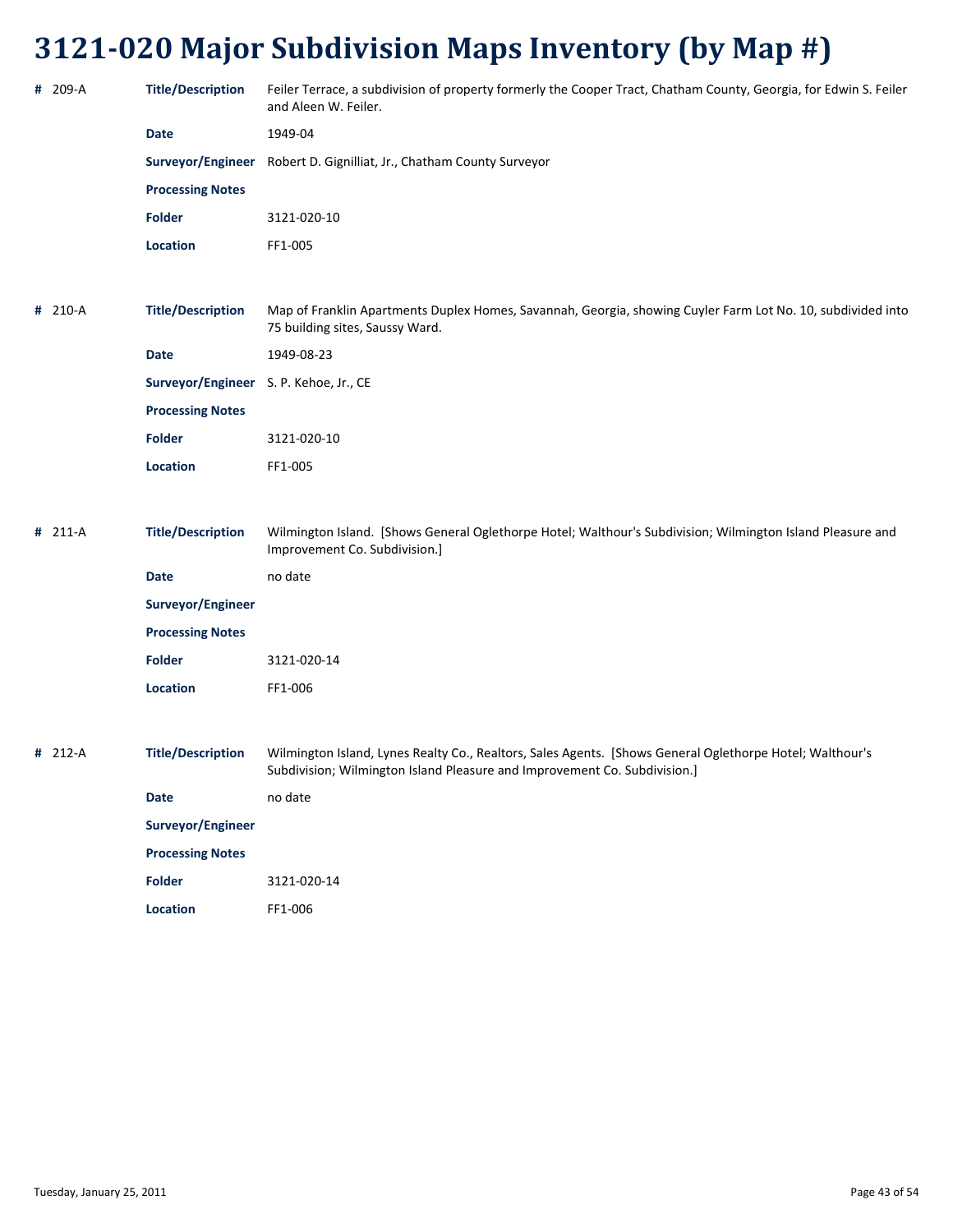| # 213-A | <b>Title/Description</b> | Wilmington Island, Lynes Realty Co., Realtors, Sales Agents. [Shows General Oglethorpe Hotel; Walthour's<br>Subdivision; Wilmington Island Pleasure and Improvement Co. Subdivision.] |
|---------|--------------------------|---------------------------------------------------------------------------------------------------------------------------------------------------------------------------------------|
|         | <b>Date</b>              | no date                                                                                                                                                                               |
|         | Surveyor/Engineer        |                                                                                                                                                                                       |
|         | <b>Processing Notes</b>  |                                                                                                                                                                                       |
|         | <b>Folder</b>            | 3121-020-14                                                                                                                                                                           |
|         | Location                 | FF1-006                                                                                                                                                                               |
|         |                          |                                                                                                                                                                                       |
| # 214-A | <b>Title/Description</b> | Forest Terrace; a subdivision of Lots 159 and 160 of the Western McGowan Tract, being a portion of Lot 7,<br>Fourth Tything, Anson Ward, surveyed for Samwilka Realtors.              |
|         | <b>Date</b>              | 1950-02-21                                                                                                                                                                            |
|         |                          | Surveyor/Engineer H. M. Garmany, Engineer                                                                                                                                             |
|         | <b>Processing Notes</b>  |                                                                                                                                                                                       |
|         | <b>Folder</b>            | 3121-020-10                                                                                                                                                                           |
|         | <b>Location</b>          | FF1-005                                                                                                                                                                               |
|         |                          |                                                                                                                                                                                       |
| # 215-A | <b>Title/Description</b> | Map of Woodville, Chatham County, Georgia, resurveyed and mapped for Helen Culver of the city of Chicago,<br>Illinois.                                                                |
|         | <b>Date</b>              | 1890-04-30; 1892-02-26 (revised); 1950-03-06 (copy)                                                                                                                                   |
|         | Surveyor/Engineer        | Robert F. Ewing; F. M. Donlevy (copy)                                                                                                                                                 |
|         | <b>Processing Notes</b>  |                                                                                                                                                                                       |
|         | <b>Folder</b>            | 3121-020-10                                                                                                                                                                           |
|         | <b>Location</b>          | FF1-005                                                                                                                                                                               |
|         |                          |                                                                                                                                                                                       |
| # 216-A | <b>Title/Description</b> | Map of Woodville, Chatham County, Georgia, resurveyed and mapped for Helen Culver of the city of Chicago,<br>Illinois.                                                                |
|         | <b>Date</b>              | 1890-04-30; 1892-02-26 (revised); 1950-03-06 (copy)                                                                                                                                   |
|         |                          | Surveyor/Engineer Robert F. Ewing; F. M. Donlevy (copy)                                                                                                                               |
|         | <b>Processing Notes</b>  |                                                                                                                                                                                       |
|         | Folder                   | 3121-020-10                                                                                                                                                                           |
|         | Location                 | FF1-005                                                                                                                                                                               |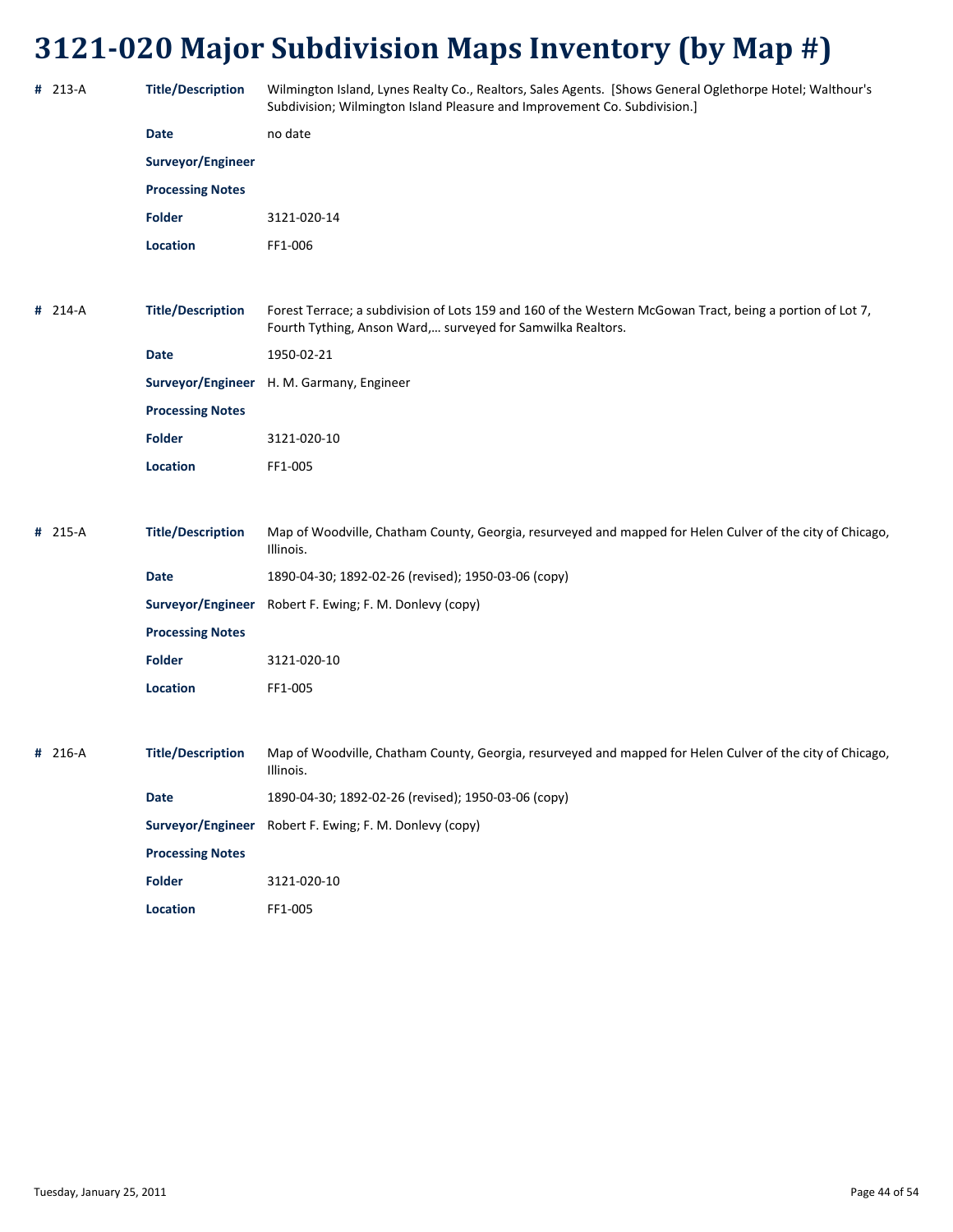| # 217-A | <b>Title/Description</b> | Fairway Oaks Subdivision, Chatham County, Georgia.                                                                                                                      |
|---------|--------------------------|-------------------------------------------------------------------------------------------------------------------------------------------------------------------------|
|         | Date                     | 1950-03                                                                                                                                                                 |
|         | Surveyor/Engineer        | William Thomas, Jr., Thomas and Hutton, Engineers                                                                                                                       |
|         | <b>Processing Notes</b>  | two sheets                                                                                                                                                              |
|         | <b>Folder</b>            | 3121-020-10                                                                                                                                                             |
|         | <b>Location</b>          | FF1-005                                                                                                                                                                 |
|         |                          |                                                                                                                                                                         |
| # 218-A | <b>Title/Description</b> | Nelson Apartments, Inc., Savannah, Georgia; Layout Plan.                                                                                                                |
|         | <b>Date</b>              | 1950-03                                                                                                                                                                 |
|         |                          | Surveyor/Engineer Ben P. Ritzert, Associated Architects, Savannah                                                                                                       |
|         | <b>Processing Notes</b>  |                                                                                                                                                                         |
|         | <b>Folder</b>            | 3121-020-14                                                                                                                                                             |
|         | <b>Location</b>          | FF1-006                                                                                                                                                                 |
|         |                          |                                                                                                                                                                         |
| # 219-A | <b>Title/Description</b> | Nelson Apartments, Inc., Savannah, Georgia; Sanitary and Storm Sewer Layout.                                                                                            |
|         | <b>Date</b>              | 1950-04-14                                                                                                                                                              |
|         |                          | Surveyor/Engineer Ben P. Ritzert, Associated Architects, Savannah                                                                                                       |
|         | <b>Processing Notes</b>  |                                                                                                                                                                         |
|         | <b>Folder</b>            | 3121-020-14                                                                                                                                                             |
|         | <b>Location</b>          | FF1-006                                                                                                                                                                 |
|         |                          |                                                                                                                                                                         |
| # 220-A | <b>Title/Description</b> | Blueberry Hill; a subdivision of Lots 151 and 152 of the Western McGowan Tract, being a portion of Lot 7, Fourth<br>Tything, Anson Ward, surveyed for Cedar Banks Corp. |
|         | Date                     | 1950-04-27                                                                                                                                                              |
|         |                          | Surveyor/Engineer Leigh Gignilliat, Surveyor                                                                                                                            |

**Processing Notes**

| Folder   | 3121-020-10 |
|----------|-------------|
| Location | FF1-005     |

**#** 221‐A **Title/Description** Western McGowan Tract and Blueberry Hill Subdivision, Chatham County, Savannah, Ga. **Date** 1952‐12‐22 **Surveyor/Engineer Processing Notes Folder** 3121‐020‐10 **Location** FF1‐005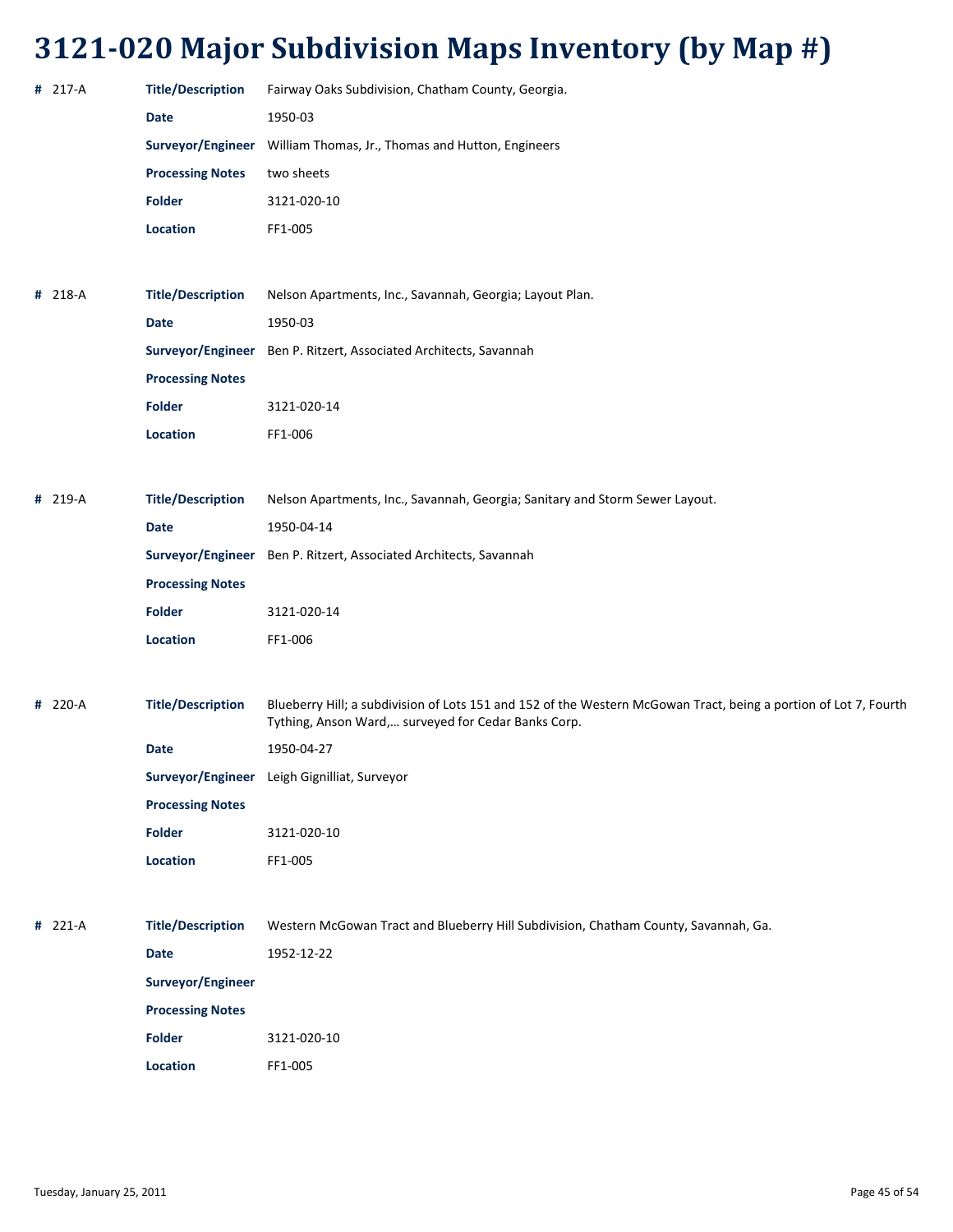| # 222-A | <b>Title/Description</b> | Josiah Tattnall Homes, House Numbering Plan, Project GA. 9043, Housing Authority of Savannah, Ga.                  |
|---------|--------------------------|--------------------------------------------------------------------------------------------------------------------|
|         | <b>Date</b>              | no date                                                                                                            |
|         | Surveyor/Engineer        |                                                                                                                    |
|         | <b>Processing Notes</b>  |                                                                                                                    |
|         | Folder                   | 3121-020-14                                                                                                        |
|         | Location                 | FF1-006                                                                                                            |
|         |                          |                                                                                                                    |
| # 223-A | <b>Title/Description</b> | Plat showing resurvey of Block 5, Kensington Park Subdivision, Chatham County, Georgia.                            |
|         | <b>Date</b>              | 1952-12-24                                                                                                         |
|         |                          | Surveyor/Engineer Thomas and Hutton, Engineers                                                                     |
|         | <b>Processing Notes</b>  |                                                                                                                    |
|         | Folder                   | 3121-020-10                                                                                                        |
|         | Location                 | FF1-005                                                                                                            |
|         |                          |                                                                                                                    |
| # 224-A | <b>Title/Description</b> | Plat showing resurvey of Block 5, Kensington Park Subdivision, Chatham County, Georgia.                            |
|         | <b>Date</b>              | 1952-12-24                                                                                                         |
|         |                          | Surveyor/Engineer Thomas and Hutton, Engineers                                                                     |
|         | <b>Processing Notes</b>  |                                                                                                                    |
|         | Folder                   | 3121-020-10                                                                                                        |
|         | Location                 | FF1-005                                                                                                            |
|         |                          |                                                                                                                    |
| # 225-A | <b>Title/Description</b> | Plat showing location of control concrete monuments Olympus Subdivision, Sutlive Ward, north of Chatham<br>Street. |
|         | Date                     | 1954-02-22                                                                                                         |
|         | Surveyor/Engineer        |                                                                                                                    |
|         | <b>Processing Notes</b>  |                                                                                                                    |
|         | <b>Folder</b>            | 3121-020-10                                                                                                        |
|         | Location                 | FF1-005                                                                                                            |
|         |                          |                                                                                                                    |
| # 226-A | <b>Title/Description</b> | Plan of People's Subdivision Annex to South Savannah.                                                              |
|         | <b>Date</b>              | no date                                                                                                            |
|         | Surveyor/Engineer        |                                                                                                                    |
|         | <b>Processing Notes</b>  |                                                                                                                    |
|         | <b>Folder</b>            | 3121-020-11                                                                                                        |
|         | Location                 | FF1-005                                                                                                            |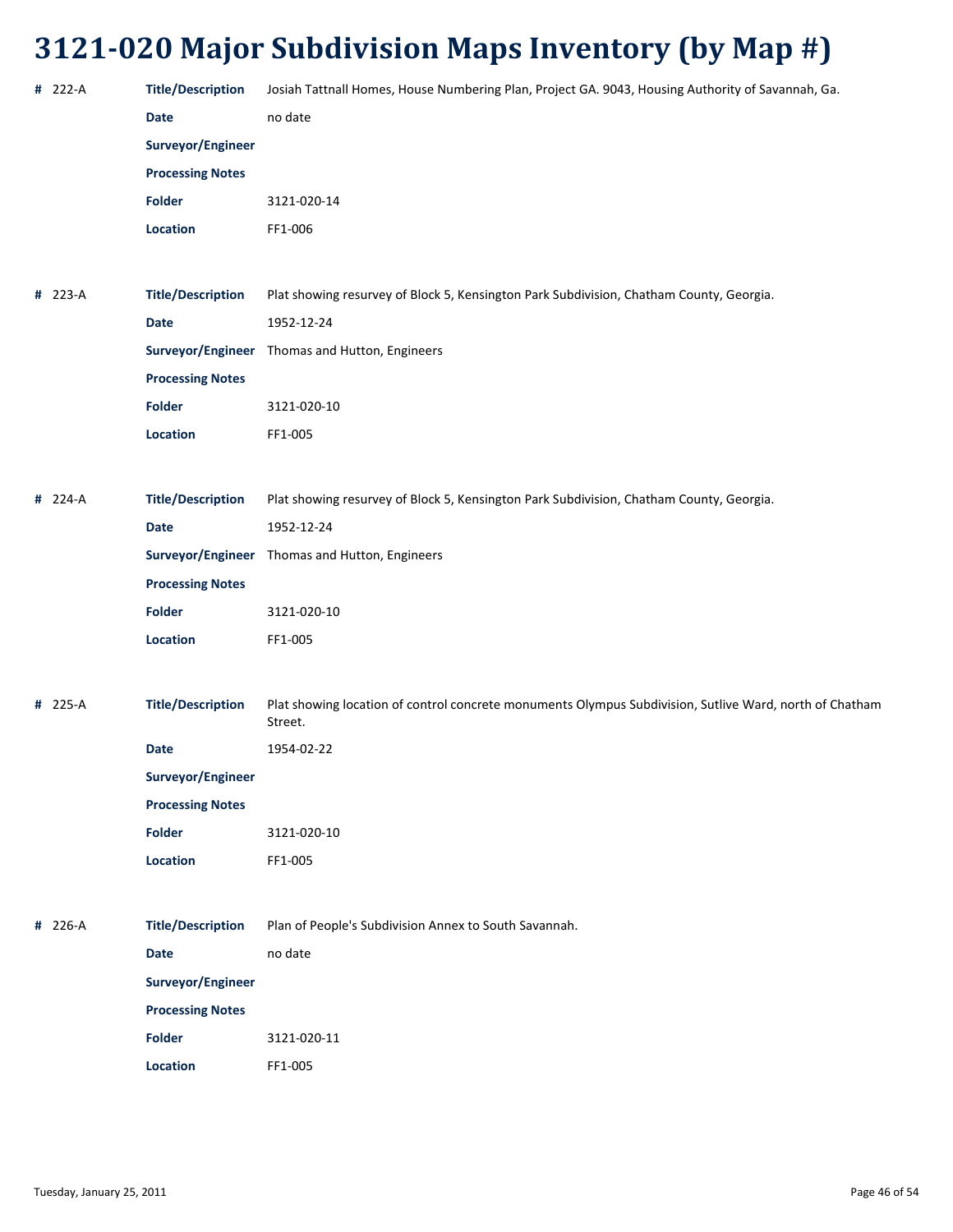| # 227-A | <b>Title/Description</b>               | Plat showing resurvey of Block 4 Kensington Park Subdivision, Chatham County, Georgia.                                                                                                                                                                                                               |
|---------|----------------------------------------|------------------------------------------------------------------------------------------------------------------------------------------------------------------------------------------------------------------------------------------------------------------------------------------------------|
|         | <b>Date</b>                            | 1954-04-27                                                                                                                                                                                                                                                                                           |
|         |                                        | Surveyor/Engineer Thomas and Hutton, Engineers                                                                                                                                                                                                                                                       |
|         | <b>Processing Notes</b>                |                                                                                                                                                                                                                                                                                                      |
|         | <b>Folder</b>                          | 3121-020-11                                                                                                                                                                                                                                                                                          |
|         | Location                               | FF1-005                                                                                                                                                                                                                                                                                              |
|         |                                        |                                                                                                                                                                                                                                                                                                      |
| # 228-A | <b>Title/Description</b>               | Subdivision of the Walz Tract, formerly Kelly Tract, developed by Palmer and Cay Incorporated for W. L. Walz.                                                                                                                                                                                        |
|         | <b>Date</b>                            | 1954-09-19                                                                                                                                                                                                                                                                                           |
|         | Surveyor/Engineer Leigh Gignilliat     |                                                                                                                                                                                                                                                                                                      |
|         | <b>Processing Notes</b>                |                                                                                                                                                                                                                                                                                                      |
|         | <b>Folder</b>                          | 3121-020-11                                                                                                                                                                                                                                                                                          |
|         | Location                               | FF1-005                                                                                                                                                                                                                                                                                              |
|         |                                        |                                                                                                                                                                                                                                                                                                      |
| # 229-A | <b>Title/Description</b>               | Map of a portion of Hardwick Ward, Savannah, Georgia, showing the property of Dyches Contracting Co.                                                                                                                                                                                                 |
|         | <b>Date</b>                            | 1954-10-04                                                                                                                                                                                                                                                                                           |
|         | Surveyor/Engineer S. P. Kehoe, Jr., CE |                                                                                                                                                                                                                                                                                                      |
|         | <b>Processing Notes</b>                |                                                                                                                                                                                                                                                                                                      |
|         | <b>Folder</b>                          | 3121-020-11                                                                                                                                                                                                                                                                                          |
|         | Location                               | FF1-005                                                                                                                                                                                                                                                                                              |
|         |                                        |                                                                                                                                                                                                                                                                                                      |
| # 230-A | <b>Title/Description</b>               | Plat of Blocks 223, 224, 225, 227, 228, 252, 253, west 1/2 255, 258, 259, 284 and 289, Oakdale Subdivisions,<br>Chatham County, Georgia, showing division of blocks into lots; according to a map of Oakdale Subdivision dated<br>January 1933 by D. G. Nichols, CE. Surveyed for Woodrow W. Dyches. |
|         | Date                                   | 1955-09-15                                                                                                                                                                                                                                                                                           |
|         | Surveyor/Engineer Ray Bailey           |                                                                                                                                                                                                                                                                                                      |
|         | <b>Processing Notes</b>                |                                                                                                                                                                                                                                                                                                      |
|         | <b>Folder</b>                          | 3121-020-11                                                                                                                                                                                                                                                                                          |
|         | Location                               | FF1-005                                                                                                                                                                                                                                                                                              |
|         |                                        |                                                                                                                                                                                                                                                                                                      |
| # 231-A | <b>Title/Description</b>               | A subdivision of a portion of Lot No. 158, Western McGowan Tract, for John W. Ahern.                                                                                                                                                                                                                 |
|         | <b>Date</b>                            | 1955-09-27                                                                                                                                                                                                                                                                                           |
|         | Surveyor/Engineer Leigh Gignilliat     |                                                                                                                                                                                                                                                                                                      |
|         | <b>Processing Notes</b>                |                                                                                                                                                                                                                                                                                                      |
|         | <b>Folder</b>                          | 3121-020-11                                                                                                                                                                                                                                                                                          |
|         | Location                               | FF1-005                                                                                                                                                                                                                                                                                              |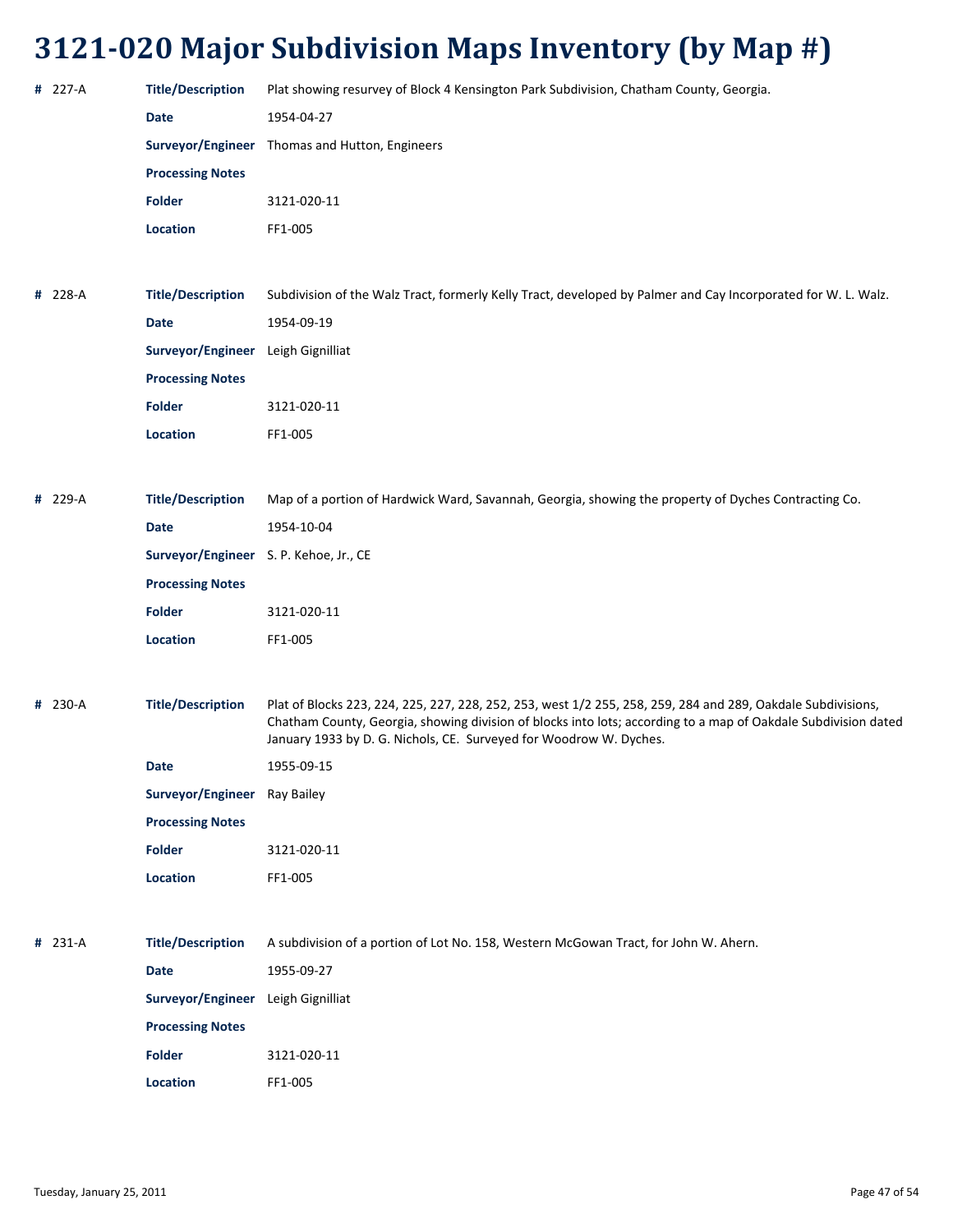| # 232-A | <b>Title/Description</b>              | Map showing proposed subdivision Lots 156, 157, 158, McGowan Tract, southwest corner DeRenne and<br>Skidaway, Savannah, Ga.                           |
|---------|---------------------------------------|-------------------------------------------------------------------------------------------------------------------------------------------------------|
|         | Date                                  | 1954-05                                                                                                                                               |
|         | Surveyor/Engineer T. H. Whitfield, CE |                                                                                                                                                       |
|         | <b>Processing Notes</b>               |                                                                                                                                                       |
|         | <b>Folder</b>                         | 3121-020-11                                                                                                                                           |
|         | Location                              | FF1-005                                                                                                                                               |
|         |                                       |                                                                                                                                                       |
| # 233-A | <b>Title/Description</b>              | Plat showing resurvey of portion sof Windsor Forest Subdivision, Phase A, according to a map by Thomas and<br>Hutton Engineers.                       |
|         | <b>Date</b>                           | 1956-03-28                                                                                                                                            |
|         |                                       | Surveyor/Engineer Thomas and Hutton, Engineers                                                                                                        |
|         | <b>Processing Notes</b>               |                                                                                                                                                       |
|         | <b>Folder</b>                         | 3121-020-11                                                                                                                                           |
|         | Location                              | FF1-005                                                                                                                                               |
|         |                                       |                                                                                                                                                       |
| # 234-A | <b>Title/Description</b>              | Ely Subdivision.                                                                                                                                      |
|         | <b>Date</b>                           | no date                                                                                                                                               |
|         | Surveyor/Engineer                     |                                                                                                                                                       |
|         | <b>Processing Notes</b>               |                                                                                                                                                       |
|         | <b>Folder</b>                         | 3121-020-11                                                                                                                                           |
|         | <b>Location</b>                       | FF1-005                                                                                                                                               |
|         |                                       |                                                                                                                                                       |
| # 235-A | <b>Title/Description</b>              | Plat of a resubdivision, into six lots, of a former park, located in Sylvan Terrace, Groover Ward, Savannah,<br>Georgia. Surveyed for Lamara Company. |
|         | <b>Date</b>                           | 1956-12-05                                                                                                                                            |
|         |                                       | Surveyor/Engineer Thomas and Hutton, Engineers                                                                                                        |
|         | <b>Processing Notes</b>               |                                                                                                                                                       |
|         | <b>Folder</b>                         | 3121-020-11                                                                                                                                           |

**Location** FF1‐005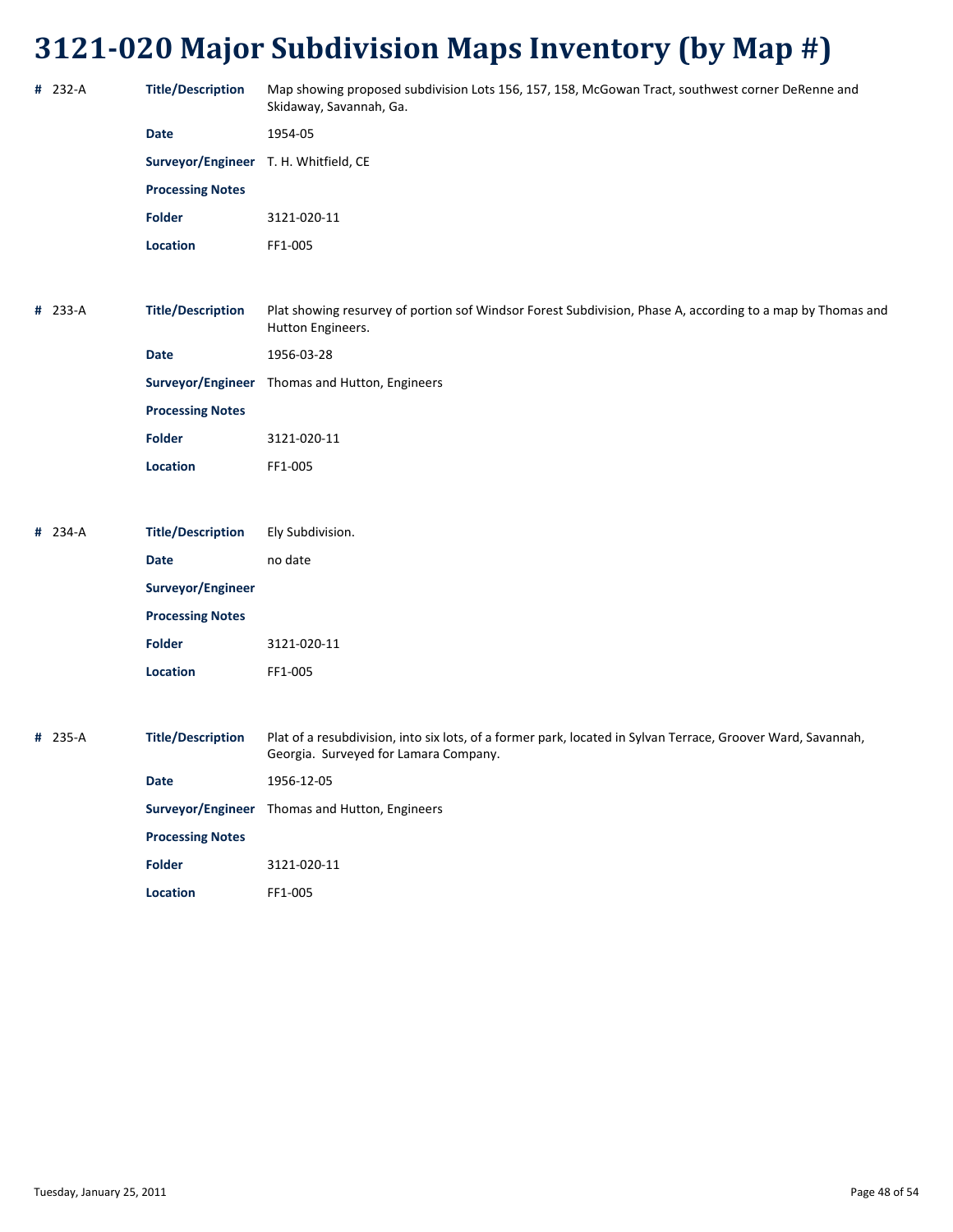| # 236-A   | <b>Title/Description</b> | Map of certain parcels of land known as Lots numbered 103, 104, 105, 106, 107, 128, 173, and their environs in<br>the tract composed of the westerly portion of Lot numbered 22, Henry Wayne Lots, which is the area now<br>commonly called Staley Heights, in Chatham County, Georgia. |
|-----------|--------------------------|-----------------------------------------------------------------------------------------------------------------------------------------------------------------------------------------------------------------------------------------------------------------------------------------|
|           | <b>Date</b>              | 1946-02-20; 1957-04-01 (copy)                                                                                                                                                                                                                                                           |
|           |                          | Surveyor/Engineer M. H. Floyd, Surveyor; W. L. Wilson (copy)                                                                                                                                                                                                                            |
|           | <b>Processing Notes</b>  |                                                                                                                                                                                                                                                                                         |
|           | Folder                   | 3121-020-11                                                                                                                                                                                                                                                                             |
|           | <b>Location</b>          | FF1-005                                                                                                                                                                                                                                                                                 |
|           |                          |                                                                                                                                                                                                                                                                                         |
| # 237-A   | <b>Title/Description</b> | Plat showing a resurvey of Lots 235, 236, 237, 238, 243, 244, 245, 246, 265, 266, 267, 268, 273, 274, 275, 276,<br>295, 296, 297, 298, 303, 304, 305 and 306 Oakdale Subdivision. Surveyed for Lufburrow Inc.                                                                           |
|           | <b>Date</b>              | 1960-09-01                                                                                                                                                                                                                                                                              |
|           |                          | Surveyor/Engineer Thomas and Hutton Engineering Co.                                                                                                                                                                                                                                     |
|           | <b>Processing Notes</b>  |                                                                                                                                                                                                                                                                                         |
|           | <b>Folder</b>            | 3121-020-11                                                                                                                                                                                                                                                                             |
|           | Location                 | FF1-005                                                                                                                                                                                                                                                                                 |
|           |                          |                                                                                                                                                                                                                                                                                         |
| $# 241-A$ | <b>Title/Description</b> | Portions of Deptford Place (formerly F.P.H.A. Project No. GA. 9045), Butler Ward, Savannah, Georgia. Surveyed<br>for Savannah Port Authority.                                                                                                                                           |
|           | <b>Date</b>              | 1967-03; 1967-11-07 (revised)                                                                                                                                                                                                                                                           |
|           |                          | Surveyor/Engineer Roy Hussey, Hussey and Gay, consulting engineers                                                                                                                                                                                                                      |
|           | <b>Processing Notes</b>  |                                                                                                                                                                                                                                                                                         |
|           | <b>Folder</b>            | 3121-020-11                                                                                                                                                                                                                                                                             |
|           | Location                 | FF1-005                                                                                                                                                                                                                                                                                 |
|           |                          |                                                                                                                                                                                                                                                                                         |
| # 248-A   | <b>Title/Description</b> | Subdivision of Lots A and B of a subdivision of Lot No. 2, Rose Farm, for Hugh H. Armstrong, Jr. and Murray<br>Stewart Marshall.                                                                                                                                                        |
|           | <b>Date</b>              | 1972-08                                                                                                                                                                                                                                                                                 |
|           |                          | Surveyor/Engineer Sewell and Associates Inc., Engineers and Architects                                                                                                                                                                                                                  |
|           | <b>Processing Notes</b>  |                                                                                                                                                                                                                                                                                         |
|           | <b>Folder</b>            | 3121-020-11                                                                                                                                                                                                                                                                             |
|           | Location                 | FF1-005                                                                                                                                                                                                                                                                                 |
|           |                          |                                                                                                                                                                                                                                                                                         |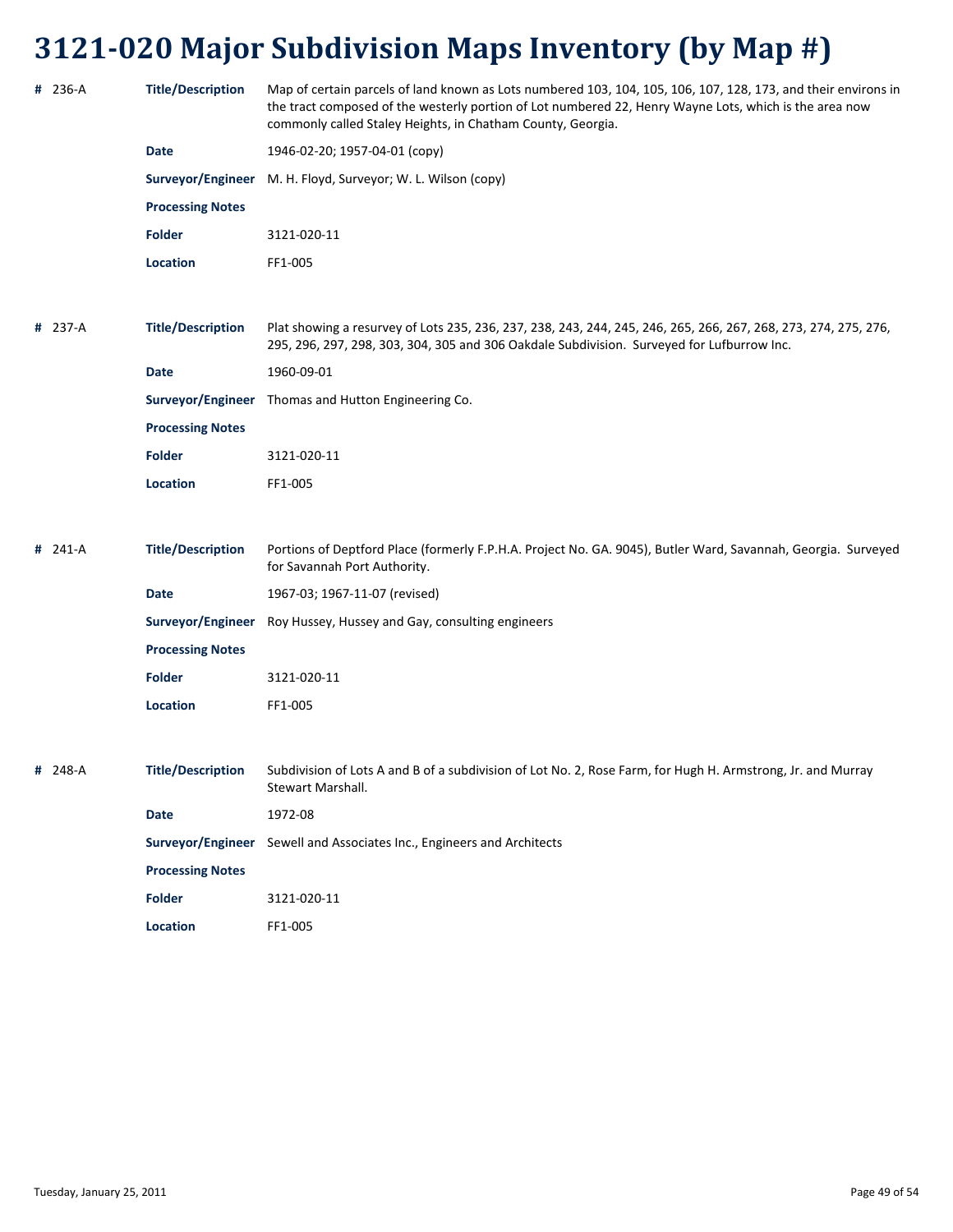|   | # 286-A | <b>Title/Description</b>           | Plan showing that portion of Nos. 9, 10, 11 of the Henry Wayne Lots, 3 1/2 miles south of the City of Savannah,<br>conveyed by Sherwood to Dancy, Jackson and Rossignol, and also showing the subdivision as adopted by the<br>latter parties to conform with their subdivision of the Beinkhampen Place as surveyed 5th July 1890. |
|---|---------|------------------------------------|-------------------------------------------------------------------------------------------------------------------------------------------------------------------------------------------------------------------------------------------------------------------------------------------------------------------------------------|
|   |         | <b>Date</b>                        | 1905-01-23 (copy)                                                                                                                                                                                                                                                                                                                   |
|   |         |                                    | Surveyor/Engineer Percy Sugden, CE; V. G. Schreck (copy)                                                                                                                                                                                                                                                                            |
|   |         | <b>Processing Notes</b>            |                                                                                                                                                                                                                                                                                                                                     |
|   |         | Folder                             | 3121-020-11                                                                                                                                                                                                                                                                                                                         |
|   |         | <b>Location</b>                    | FF1-005                                                                                                                                                                                                                                                                                                                             |
|   |         |                                    |                                                                                                                                                                                                                                                                                                                                     |
|   | # 287-A | <b>Title/Description</b>           | Plat of Summerside, located on the A.C.L. Railway about 1/2 a mile from City of Savannah, Ga., as laid off for Mr.<br>Victor G. Schreck.                                                                                                                                                                                            |
|   |         | <b>Date</b>                        | 1915-10-01                                                                                                                                                                                                                                                                                                                          |
|   |         | Surveyor/Engineer Percy Sugden, CE |                                                                                                                                                                                                                                                                                                                                     |
|   |         | <b>Processing Notes</b>            |                                                                                                                                                                                                                                                                                                                                     |
|   |         | <b>Folder</b>                      | 3121-020-11                                                                                                                                                                                                                                                                                                                         |
|   |         | <b>Location</b>                    | FF1-005                                                                                                                                                                                                                                                                                                                             |
|   |         |                                    |                                                                                                                                                                                                                                                                                                                                     |
| # | 288-A   | <b>Title/Description</b>           | Plat of Magnolia Gardens, being subdivision of a portion of Magnolia Plantation about 7 miles on the White Bluff<br>Road, Chatham County, Ga., as subdivided for the Realty Development Co. of Savannah.                                                                                                                            |
|   |         | <b>Date</b>                        | 1921[?]-10-16                                                                                                                                                                                                                                                                                                                       |
|   |         | Surveyor/Engineer                  | Percy Sugden, CE                                                                                                                                                                                                                                                                                                                    |
|   |         | <b>Processing Notes</b>            |                                                                                                                                                                                                                                                                                                                                     |
|   |         | <b>Folder</b>                      | 3121-020-11                                                                                                                                                                                                                                                                                                                         |
|   |         | <b>Location</b>                    | FF1-005                                                                                                                                                                                                                                                                                                                             |
|   |         |                                    |                                                                                                                                                                                                                                                                                                                                     |
|   | # 289-A | <b>Title/Description</b>           | Hopkins Place, Savannah, Ga., half a mile from the southwest limits of the city, as re-subdivided for Mr. W. C.<br>Peeples. C. P. Rossignol, Developer and Sales Agent.                                                                                                                                                             |
|   |         | Date                               | 1930-02-18                                                                                                                                                                                                                                                                                                                          |
|   |         | Surveyor/Engineer                  | Percy Sugden, CE                                                                                                                                                                                                                                                                                                                    |
|   |         | <b>Processing Notes</b>            |                                                                                                                                                                                                                                                                                                                                     |
|   |         |                                    |                                                                                                                                                                                                                                                                                                                                     |
|   |         | <b>Folder</b>                      | 3121-020-11                                                                                                                                                                                                                                                                                                                         |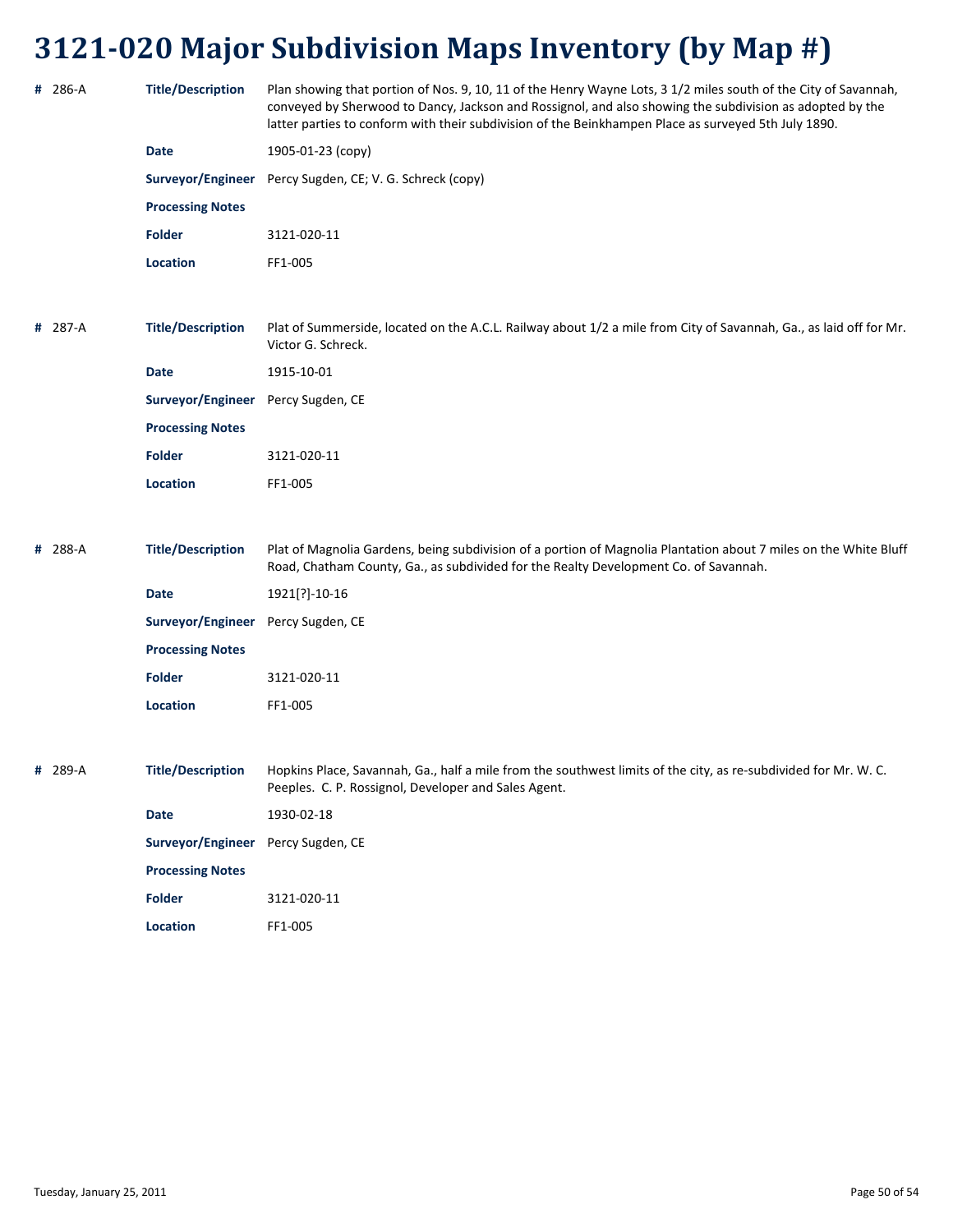| # 290-A              | <b>Title/Description</b> | Shangri-La, a subdivision of the Adeline Graham Tract, formerly a portion of Magnolia Plantation, Chatham<br>County, Georgia. Surveyed for Furman King.                                           |
|----------------------|--------------------------|---------------------------------------------------------------------------------------------------------------------------------------------------------------------------------------------------|
|                      | Date                     | 1944-03                                                                                                                                                                                           |
|                      |                          | Surveyor/Engineer Robert D. Gignilliat, Jr., Chatham County Surveyor                                                                                                                              |
|                      | <b>Processing Notes</b>  |                                                                                                                                                                                                   |
|                      | <b>Folder</b>            | 3121-020-11                                                                                                                                                                                       |
|                      | Location                 | FF1-005                                                                                                                                                                                           |
|                      |                          |                                                                                                                                                                                                   |
| # 291-A              | <b>Title/Description</b> | Somerset Park, Chatham County, Georgia (formerly owned by Mildred Dillon Rosenkrans).                                                                                                             |
|                      | <b>Date</b>              | 1944-03                                                                                                                                                                                           |
|                      |                          | Surveyor/Engineer M. H. Floyd, Surveyor                                                                                                                                                           |
|                      | <b>Processing Notes</b>  |                                                                                                                                                                                                   |
|                      | <b>Folder</b>            | 3121-020-11                                                                                                                                                                                       |
|                      | Location                 | FF1-005                                                                                                                                                                                           |
|                      |                          |                                                                                                                                                                                                   |
| # 292-A (Sheet<br>1) | <b>Title/Description</b> | Plan of Liberty City, a subdivision of land in Chatham County, Georgia, owned by Liberty City Associates (Liberty<br>City is located on the tract of land formerly known as "Constitution Hill"). |
|                      | <b>Date</b>              | 1945-04                                                                                                                                                                                           |
|                      |                          | Surveyor/Engineer M. H. Floyd, Surveyor                                                                                                                                                           |
|                      | <b>Processing Notes</b>  |                                                                                                                                                                                                   |
|                      | <b>Folder</b>            | 3121-020-12                                                                                                                                                                                       |
|                      | Location                 | FF1-005                                                                                                                                                                                           |
|                      |                          |                                                                                                                                                                                                   |
| # 292-A (Sheet<br>2) | <b>Title/Description</b> | Topographical map of Liberty City, a subdivision of land in Chatham County, Georgia.                                                                                                              |
|                      | <b>Date</b>              | 1945-04                                                                                                                                                                                           |
|                      |                          | Surveyor/Engineer M. H. Floyd, Surveyor                                                                                                                                                           |
|                      | <b>Processing Notes</b>  |                                                                                                                                                                                                   |
|                      | <b>Folder</b>            | 3121-020-12                                                                                                                                                                                       |

**Location** FF1‐005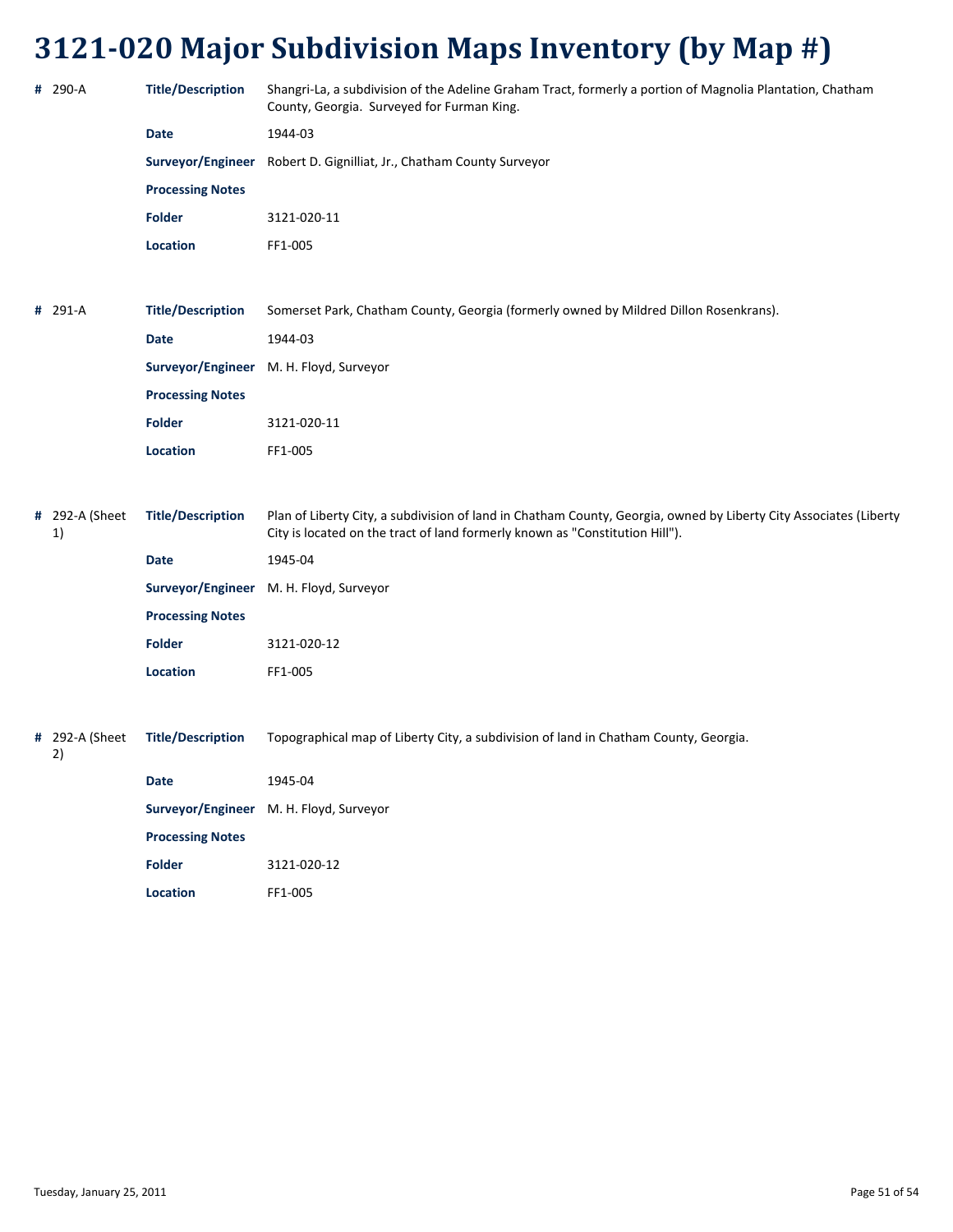| # 293-A | <b>Title/Description</b>               | Map of Forest River Farms, a subdivision of land in Chatham County, Georgia, surveyed for Multiple<br>Development Company. [Sheet 1 of 3]                                                     |
|---------|----------------------------------------|-----------------------------------------------------------------------------------------------------------------------------------------------------------------------------------------------|
|         | <b>Date</b>                            | 1945-10-01                                                                                                                                                                                    |
|         | Surveyor/Engineer                      | M. H. Floyd, Surveyor                                                                                                                                                                         |
|         | <b>Processing Notes</b>                |                                                                                                                                                                                               |
|         | <b>Folder</b>                          | 3121-020-12                                                                                                                                                                                   |
|         | Location                               | FF1-005                                                                                                                                                                                       |
|         |                                        |                                                                                                                                                                                               |
| # 294-A | <b>Title/Description</b>               | Forest River Farms, a subdivision of land in Chatham County, Georgia, surveyed for Multiple Development<br>Company. [Sheet 2 of 3]                                                            |
|         | <b>Date</b>                            | 1945-10-01                                                                                                                                                                                    |
|         |                                        | Surveyor/Engineer M. H. Floyd, Surveyor                                                                                                                                                       |
|         | <b>Processing Notes</b>                |                                                                                                                                                                                               |
|         | <b>Folder</b>                          | 3121-020-12                                                                                                                                                                                   |
|         | Location                               | FF1-005                                                                                                                                                                                       |
|         |                                        |                                                                                                                                                                                               |
| # 295-A | <b>Title/Description</b>               | Topographical map of Forest River Farms. [Sheet 3 of 3]                                                                                                                                       |
|         | <b>Date</b>                            | 1945-10-01                                                                                                                                                                                    |
|         |                                        | Surveyor/Engineer M. H. Floyd, Surveyor                                                                                                                                                       |
|         | <b>Processing Notes</b>                |                                                                                                                                                                                               |
|         | <b>Folder</b>                          | 3121-020-12                                                                                                                                                                                   |
|         | Location                               | FF1-005                                                                                                                                                                                       |
|         |                                        |                                                                                                                                                                                               |
| # 296-A | <b>Title/Description</b>               | Map of the Bourne Commercial Sites, Chatham County, Georgia, a subdivision of the northern portion of Farm<br>Lot 4, formerly a part of the Minis Tract subdivided as shown for B. B. Bourne. |
|         | <b>Date</b>                            | 1948-06                                                                                                                                                                                       |
|         | Surveyor/Engineer S. P. Kehoe, Jr., CE |                                                                                                                                                                                               |
|         | <b>Processing Notes</b>                |                                                                                                                                                                                               |
|         | <b>Folder</b>                          | 3121-020-12                                                                                                                                                                                   |
|         | Location                               | FF1-005                                                                                                                                                                                       |
|         |                                        |                                                                                                                                                                                               |
| # 297-A | <b>Title/Description</b>               | Topographic survey Mayfair Subdivision Phase One, surveyed for Mayfair Land Company.                                                                                                          |
|         | Date                                   | 1955-03                                                                                                                                                                                       |
|         |                                        | Surveyor/Engineer Thomas and Hutton, Engineers                                                                                                                                                |
|         | <b>Processing Notes</b>                |                                                                                                                                                                                               |
|         | <b>Folder</b>                          | 3121-020-12                                                                                                                                                                                   |
|         | Location                               | FF1-005                                                                                                                                                                                       |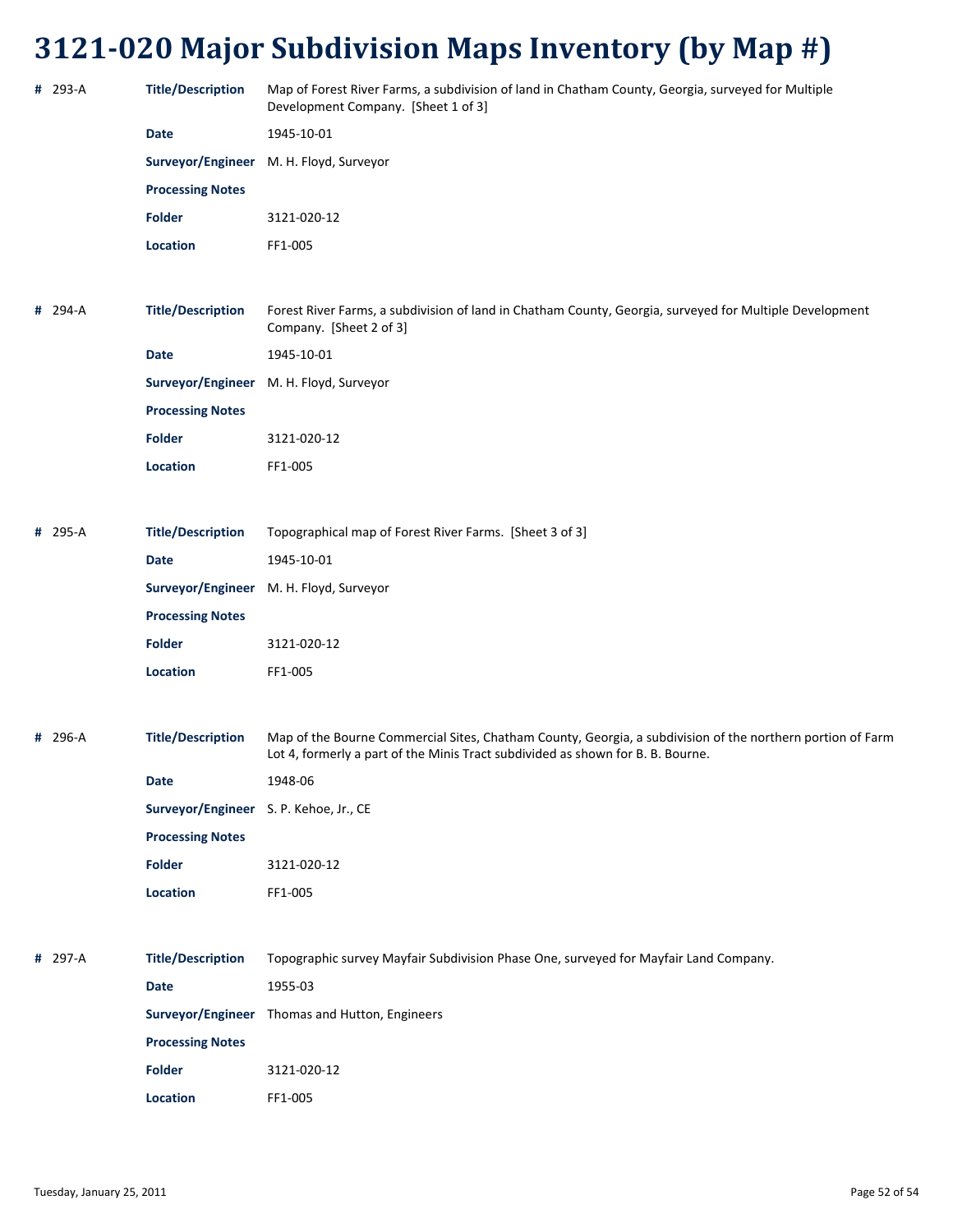| # 300-A | <b>Title/Description</b>             | Map of Jackson Park, parts of Garfunkel and Colding wards, City of Savannah, Ga. Property of Savannah Real<br>Estate and Improvement Co.; Wilkinson Realty Co., Selling Agents. |
|---------|--------------------------------------|---------------------------------------------------------------------------------------------------------------------------------------------------------------------------------|
|         | <b>Date</b>                          | 1915-06                                                                                                                                                                         |
|         |                                      | Surveyor/Engineer Atlantic Engineering Company, Civil Engineers, Savannah                                                                                                       |
|         | <b>Processing Notes</b>              |                                                                                                                                                                                 |
|         | <b>Folder</b>                        | 3121-020-12                                                                                                                                                                     |
|         | Location                             | FF1-005                                                                                                                                                                         |
|         |                                      |                                                                                                                                                                                 |
| # 363-A | <b>Title/Description</b>             | Plan Forest Park Estates Subdivision (part of N. K. Clark property), Chatham County, Ga.                                                                                        |
|         | <b>Date</b>                          | 1938-11-21                                                                                                                                                                      |
|         |                                      | Surveyor/Engineer Robert D. Gignilliat, Jr.                                                                                                                                     |
|         | <b>Processing Notes</b>              |                                                                                                                                                                                 |
|         | <b>Folder</b>                        | 3121-020-12                                                                                                                                                                     |
|         | Location                             | FF1-005                                                                                                                                                                         |
|         |                                      |                                                                                                                                                                                 |
| # 423-A | <b>Title/Description</b>             | Plan showing Scotland Heights, a subdivision of Block No. 18, Tatemville, Chatham County, Ga. Surveyed for Dr.<br>Geo. W. Heriot, Sr.                                           |
|         | <b>Date</b>                          | 1945-01                                                                                                                                                                         |
|         | Surveyor/Engineer Henry Y. Glenn, CE |                                                                                                                                                                                 |
|         | <b>Processing Notes</b>              |                                                                                                                                                                                 |
|         | <b>Folder</b>                        | 3121-020-12                                                                                                                                                                     |
|         | Location                             | FF1-005                                                                                                                                                                         |
|         |                                      |                                                                                                                                                                                 |
| # 431-A | <b>Title/Description</b>             | Stephenson Park, a subdivision of the eastern part of the Stephenson Tract, made for Helen W. Clark and<br>Josephine L. Battey. Lynes Realty Co., Sales Agents.                 |
|         | <b>Date</b>                          | 1943-07-17                                                                                                                                                                      |
|         |                                      | Surveyor/Engineer Henry Y. Glenn, Surveyor                                                                                                                                      |
|         | <b>Processing Notes</b>              |                                                                                                                                                                                 |
|         | <b>Folder</b>                        | 3121-020-12                                                                                                                                                                     |
|         | Location                             | FF1-005                                                                                                                                                                         |